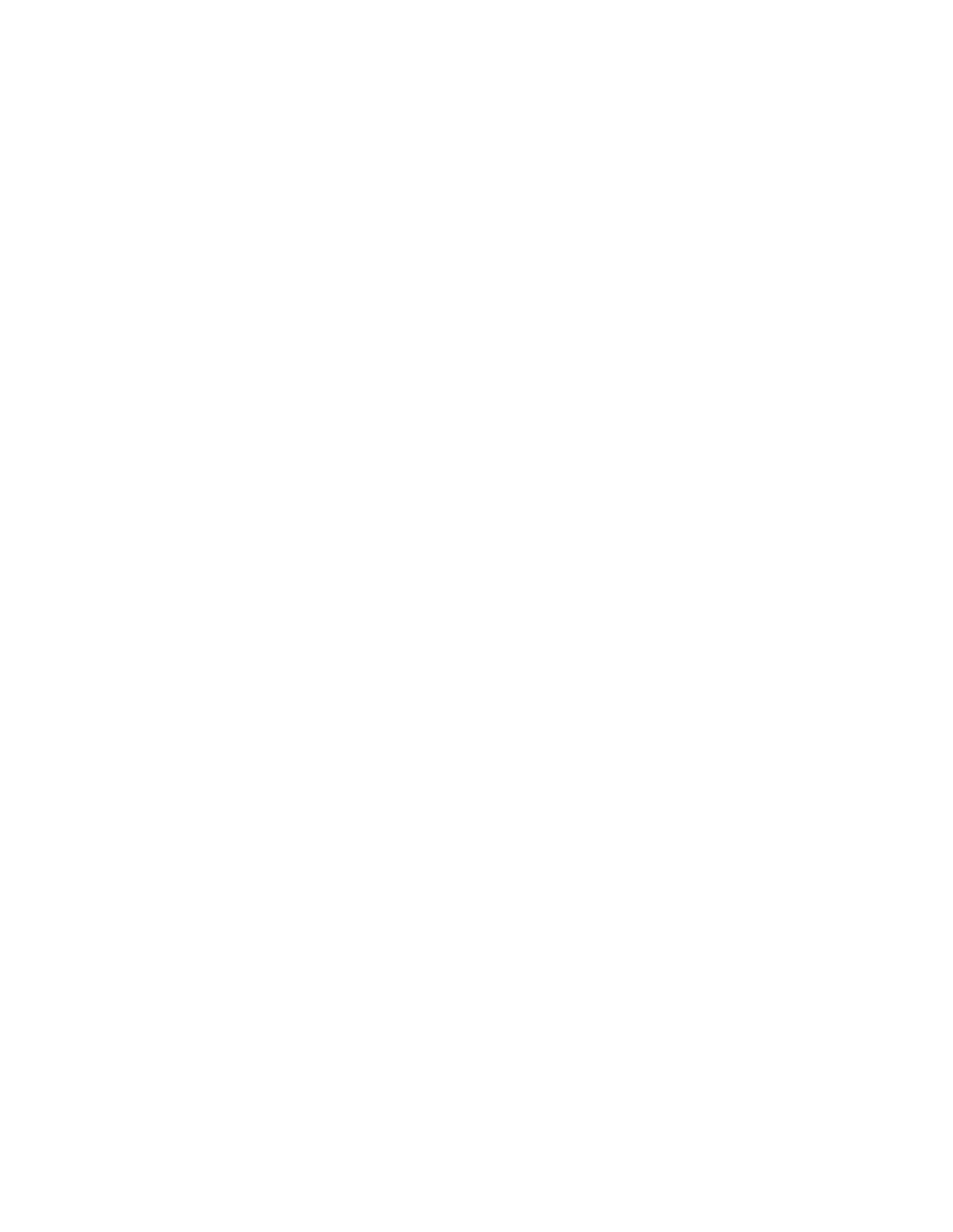# *Contents*

| $\mathbf{I}$             | <b>Banach Spaces and Linear Operators</b><br>5         |
|--------------------------|--------------------------------------------------------|
| 2                        | The Hahn-Banach Theorem<br>13                          |
| $\overline{\mathcal{E}}$ | An Introduction to Hilbert Spaces<br>19                |
| 4                        | Uniform Boundedness and the Open Mapping Theorem<br>37 |
| 5                        | Spectral Theory<br>47                                  |
| 6                        | <b>Compact Operators</b><br>55                         |
| 7                        | The Hilbert Space Decomposition<br>69                  |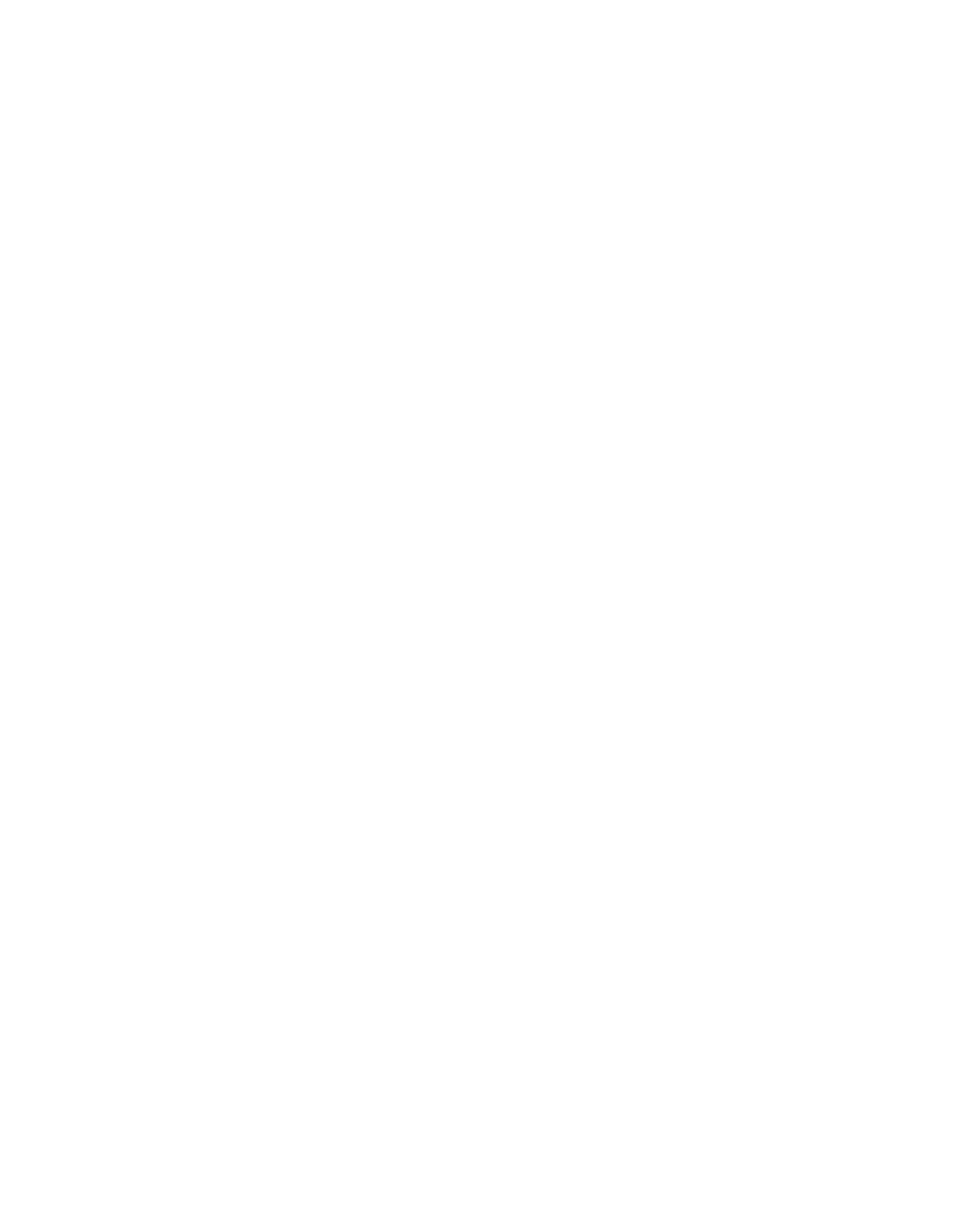# *Banach Spaces and Linear Operators*

## *1.1 Banach Spaces*

<span id="page-4-0"></span>*1*

**Definition 1.1** (Norm)**.** Let *X* be a vector space. A norm on *X* is a function  $\|\cdot\|$  :  $X \mapsto \mathbb{R}$  satisfying

- $||x|| \ge 0$  with equality if and only if  $x = 0$ .
- $\|\alpha x\| = |\alpha| \|x\|.$
- $||x + y|| \le ||x|| + ||y||$  for all  $x, y \in X$ .

We call the pair  $(X, \| \cdot \|)$  a **normed vector space.** 

**Theorem 1.2** (Reverse triangle inequality)**.** *Let X be a normed vector space. For any*  $x, y \in X$ *, we have* 

 $|||x|| - ||y||| \leq ||x - y||$ 

**Definition 1.3** (Complete space)**.** Let *X* be a normed vector space. Then *X* is **complete** if every Cauchy sequence in *X* converges to some *x* ∈ *X*.

**Definition 1.4** (Banach space)**.** A **Banach space** is a complete normed vector space.

**Proposition 1.5** (Convergence). Let  $(V, \|\cdot\|)$  be a normed vector space. A *sequence*  $(x_n)$  *in V* converges to  $x \in V$  *if given*  $\epsilon > 0$ *, there exists* N such *that*  $||x - x_n|| < \epsilon$  *whenever n* < *N*.

**Lemma 1.6.** *If*  $x_n \to x$ *, then*  $||x_n|| \to ||x|| \in \mathbb{R}$ *.* 

*Proof.*  $||x_n|| - ||x||| \le ||x - x_n|| \to 0.$ 

 $\Box$ 

**Proposition 1.7.** *Every convergent sequence is Cauchy.*

**Definition 1.8** (Banach space)**.** A complete, normed, vector space is called a **Banach space**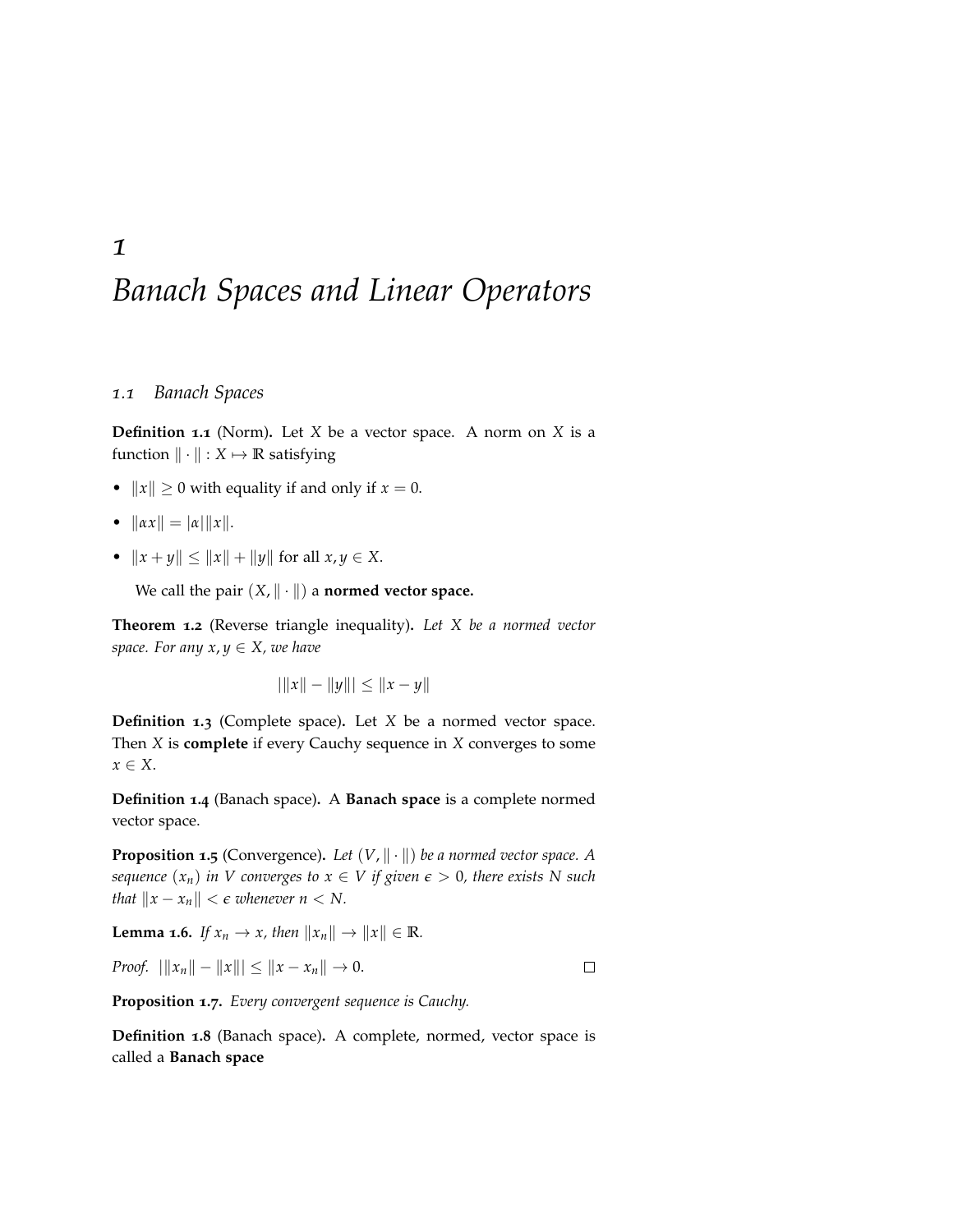**Proposition 1.9.**  $(K, |\cdot|)$  *is complete.* 

**Proposition 1.10.**  $(\ell^p, \|\cdot\|_p)$  *is a Banach space for all*  $1 \leq p \leq \infty$ *.* 

**Proposition 1.11.**  $(\ell([a, b]), \| \cdot \|_{\infty})$  is a Banach space

**Proposition 1.12.** If  $1 \leq p < \infty$ , then  $(\ell([a, b]), \| \cdot \|_p)$  is **not** a Banach *space.*

*Proof.* Consider a sequence of functions that is equal to one on  $[0, \frac{1}{2}]$ , zero on  $\left[\frac{1}{2} + \frac{1}{n}, 1\right]$ , and linear between. This is a Cauchy sequence that does not converge to a continuous function.  $\Box$ 

We've seen that  $(\ell([a, b]), \| \cdot \|_p)$  is not complete for  $1 \le p < \infty$ .

**Theorem 1.13** (Completion). Let  $(V, \|\cdot\|)$  be a normed vector space over **K***. There exists a Banach space*  $(V_1, \|\cdot\|_1)$  *such that*  $(V, \|\cdot\|)$  *is isometrically isomorphic to a dense subspace of*  $(V_1, \|\cdot\|_1)$ *.* 

*Furthermore, the space*  $(V_1, \|\cdot\|_1)$  *is unique up to isometric isomorphisms.*<sup>2</sup> <sup>2</sup> The proof of this fact is rather straight-

**Definition 1.14.**  $(V_1, \|\cdot\|_1)$  is called **the completion** of  $(V, \|\cdot\|)$ .

**Definition 1.15** (Dense). If *X* is a topological space and  $Y \subseteq X$ , then *Y* is **dense** in *X* if the closure of *Y* in *X* equals *X*, that is,  $\overline{Y} = X$ .

Alternatively, for each  $x \in X$ , there exists  $(y_n)$  in *Y* such that  $y_n \to$ *x*.

**Definition 1.16** (Isomorphism of vector spaces)**.** Two normed vector spaces  $(X, \| \cdot \| X)$  and  $(Y, \| \cdot \| Y)$  are **isometrically isomorphic** if there is a vector space isomorphism  $\Psi: X \to Y$  such that

$$
\|\Psi(x)\|_{Y} = \|x\|_{X} \quad \forall x \in X
$$

**Example 1.17.** Let  $\ell_0 = \{(x_i) | \# \{i, x_i \neq 0\} < \infty\}$ . The completion of  $\ell_0$ ,  $\|\cdot\|_p$  is  $(\ell^p$ ,  $\|\cdot\|_p)$ , because,

- $\ell_0$  is a subspace of  $\ell^p$ ,
- It is dense, since we can easily construct a sequence in  $\ell_0$  converging to arbitrary  $x \in \ell^p$ .

**Example 1.18** ( $L^p$  spaces). Let  $\mu$  be the Lebesgue measure on  $\mathbb{R}$ . Let

$$
\mathcal{L}^p([a,b]) = \{\text{measurable } f : [a,b] \to \mathbb{K} \mid \int_a^b |f|^p \, d\mu < \infty \}
$$

Let  $||f||_p = \left(\int_a^b |f|^p \, d\mu\right)^{1/p}$ . Since  $||f||_p = 0 \iff f = 0$  *a.e,* we quotient out by the rule  $f \equiv g \iff f - g = 0$  *a.e.*, and then our space of equivalence classes forms a normed vector space, denoted  $L^p([a, b])$ .

<sup>1</sup> A general proof outline follows.

- Use completeness of **R** to find a candidate for the limit.
- Show this limit function is in *V*.
- Show that  $x_n \to x$  in *V*.

Let  $x^{(n)}$  be a Cauchy sequence in  $\ell^p$ . Since  $|x_j^{(n)} - x_j^{(n)}| \leq ||x^{(n)} - x^{(m)}||$ , we know that  $x_j^{(n)}$  is a Cauchy sequence in **K**. Hence,  $\lim_{n\to\infty} x_j^{(n)} := x_j$  exists, and is our limit candidate.

We need only then show that  $\sum_{j=1}^{\infty} |x_j|^p < \infty$ .

forward;

- (i) construct Cauchy sequences,
- (ii) append limits,
- (iii) quotient out (as different sequences may converge to the same limit)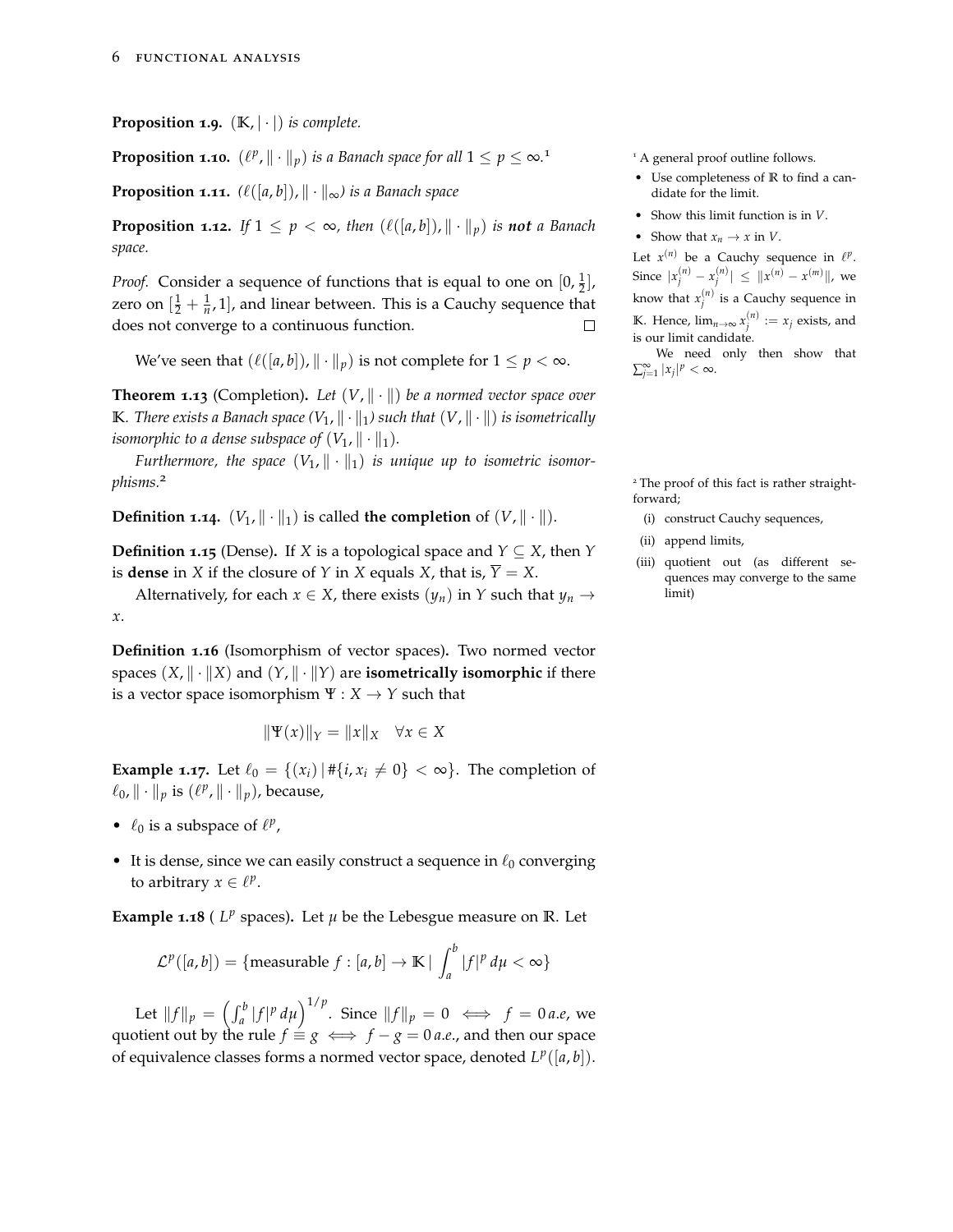**Theorem 1.19** (Riesz-Fischer).  $(L^p([a, b]), \| \cdot \|_p)$  is the completion of  $(C[a, b], \| \cdot \|_p)$  $\Vert p$ *), and is a Banach space.*<sup>3</sup> 3 This fact follows quite easily from the

definition of the Lebesgue integral.

### *Remark.*

- Let *X* be any compact topological space, let  $C(X) = \{f : X \rightarrow$ **K** | *f* is continuous}, and let  $||f||_{\infty} = \sup_{x \in X} ||f(x)|$ . Then  $C(X, || \cdot ||)$  $\parallel_{\infty}$ ) is Banach.
- Let *X* be any topological space. Then the set of all continuous and bounded functions with the supremum norm forms a Banach space.
- Let  $(S, A, \mu)$  be a measure space. Then we can define the  $\mathcal{L}^p$  and  $L^p$ analogously, and they are also Banach.

### *1.2 Linear Operators*

**Definition 1.20** (Linear operators on normed vector spaces)**.** Let *X*,*Y* be vector spaces over **K**. A linear operator is a function  $T : X \rightarrow Y$ such that

$$
T(x + y) = T(x) + T(y)
$$

$$
T(\alpha x) = \alpha T(x)
$$

for all  $x, y \in X, \alpha \in \mathbb{K}$ .

We write  $\text{Hom}(X, Y) = \{T : X \to Y | T \text{ is linear}\}\$ 

**Definition 1.21.**  $T : X \to Y$  is continuous at  $x \in X$  if for all  $\epsilon > 0$ , there exists  $\delta > 0$  such that

$$
||x - y||_X < \delta \Rightarrow ||Tx - Ty||_Y < \epsilon
$$

**Definition 1.22.**

$$
\mathcal{L}(X, Y) = \{T : X \to Y | T \text{ is linear and continuous}\}\
$$

*Remark.* If  $dim(X) < \infty$  then  $Hom(X, Y) = \mathcal{L}(X, Y)$ . This is **not** true if *X* has infinite dimension.

**Definition 1.23** (Bounded linear operator). Let  $T : X \rightarrow Y$  be linear, then *T* is **bounded** if *T* maps bounded sets in *X* to bounded sets in *Y*. That is: for each  $M > 0$  there exists  $M' > 0$  such that

$$
||x||_X \le M \Rightarrow ||Tx||_Y \le M'
$$

Consider the space  $\mathcal{L}(X, Y)$ , the set of all linear and continuous maps between two normed vector spaces *X* and *Y*.

**Theorem 1.24** (Fundamental theorem of linear operators). Let  $(X, \| \cdot \|)$  $\Vert$ <sub>*X</sub>*) *and Y*,  $\Vert \cdot \Vert$ <sup>*Y*</sup> *be normed vector spaces. Let T* ∈ *Hom*(*X*, *Y*), the set of all</sub> *linear maps from X to Y. Then the following are all equivalent.*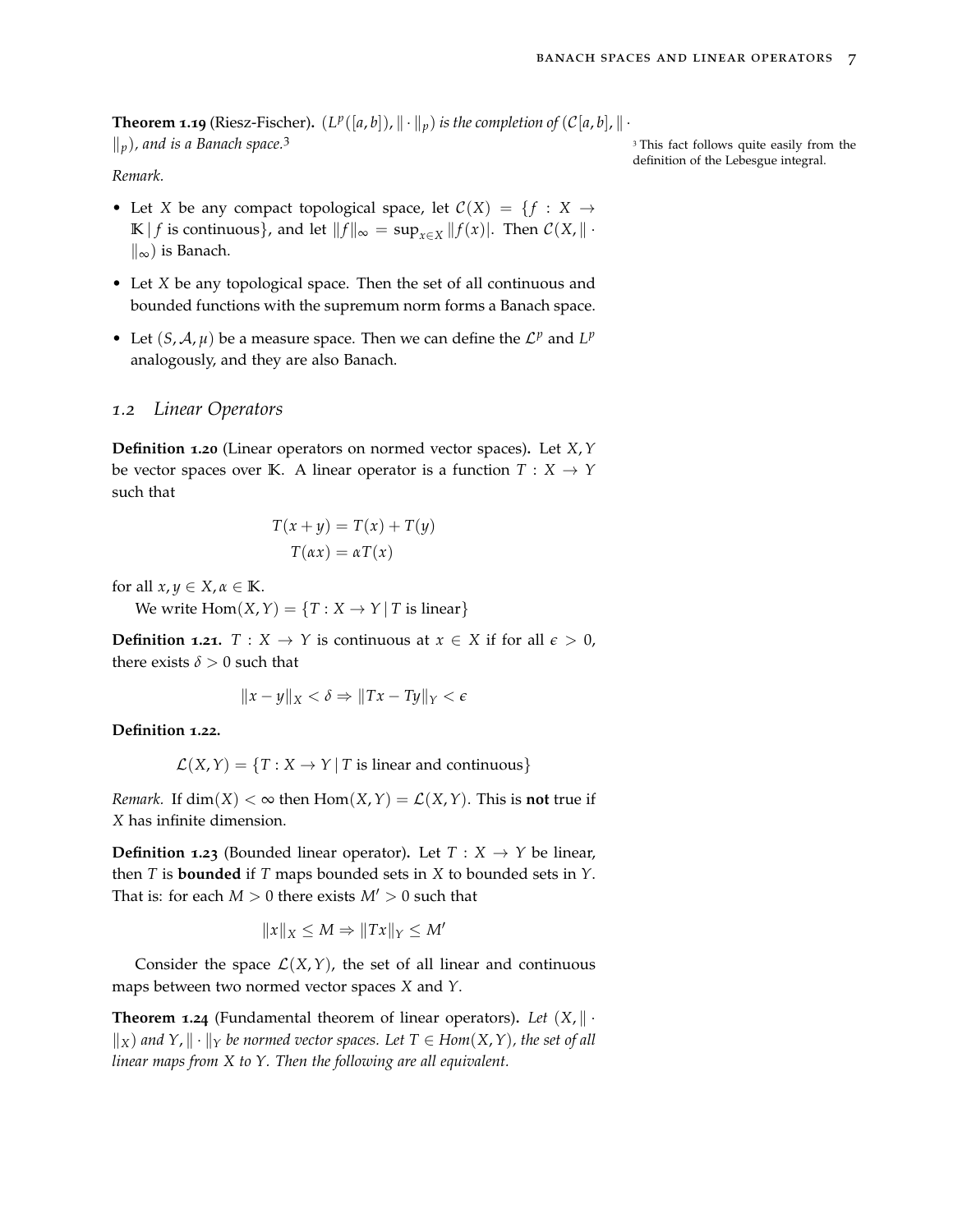- *1) T is uniformly continuous*
- *2) T is continuous*
- *3) T is continuous at 0*
- *4) T is bounded*
- *5) There exists a constant c* > 0 *such that*

$$
||Tx||_Y \le c||x||_X \quad \forall x \in X
$$

*Proof.*

 $1) \Rightarrow 2) \Rightarrow 3)$  is clear.

3)  $\Rightarrow$  4). Since *T* is continuous at 0, given  $\epsilon$  = 1 > 0, there exists  $\delta$ such that

$$
||Tx - T0|| \le 1 \quad \text{whenever} \quad ||X - 0|| \le \delta,
$$

i.e. that  $\|x \leq \delta \Rightarrow \|Tx\| \leq 1$ . Let  $y \in X$ . The  $\|\frac{\delta y}{\|y\|}$  $\frac{\partial y}{\|y\|}\| \leq \delta$ , and so  $\|T\left(\frac{\delta y}{\|u\|}\right)$  $\frac{\delta y}{\|y\|}\Big)$   $\|<\leq 1$ . Hence,

$$
\frac{\delta}{\|y\|}\|Ty\| \le 1
$$

and so

$$
||Ty|| \leq \frac{||y||}{\delta}
$$

for all  $y \in X$ . Thus, for all  $||y|| \leq M$ , we have  $||Ty|| \leq M'$ , where  $M' = \frac{M}{\delta}$ , and so *T* is bounded.

4)  $\Rightarrow$  5). If *T* is bounded, given *M* = 1 > 0, there exists *c* ≥ 0 such that  $||x|| \leq 1 \Rightarrow ||Tx|| \leq c$ . Then

$$
\left\|T\left(\frac{x}{\|x\|}\right)\right\| \leq c
$$

Hence,  $\|Tx\| \leq c \|x\|.$ 

 $(5) \Rightarrow 1$ ). If 5) holds, then

$$
||Tx - Ty|| = ||T(x - y)|| \le c||x - y||.
$$

So if  $\epsilon$  is given, taking  $\delta = \frac{\epsilon}{c}$ , we have

$$
||Tx - Ty|| \le c||x - y|| < c\frac{\epsilon}{c} = \epsilon.
$$

**Corollary.** *If*  $T \in Hom(X, Y)$ *, then*  $T$  *continuous*  $\iff T$  *bounded*  $\iff$  $\|Tx\| \leq c \|x\|$  *for all*  $x \in X$ .

**Definition 1.25** (Operator norm). The **operator norm** of  $T \in \mathcal{L}(x, y)$ ,  $\|T\|$  is defined by any one of the following equivalent expressions.

(a)  $||T|| = \inf\{c > 0 | ||Tx|| < c||x||\}.$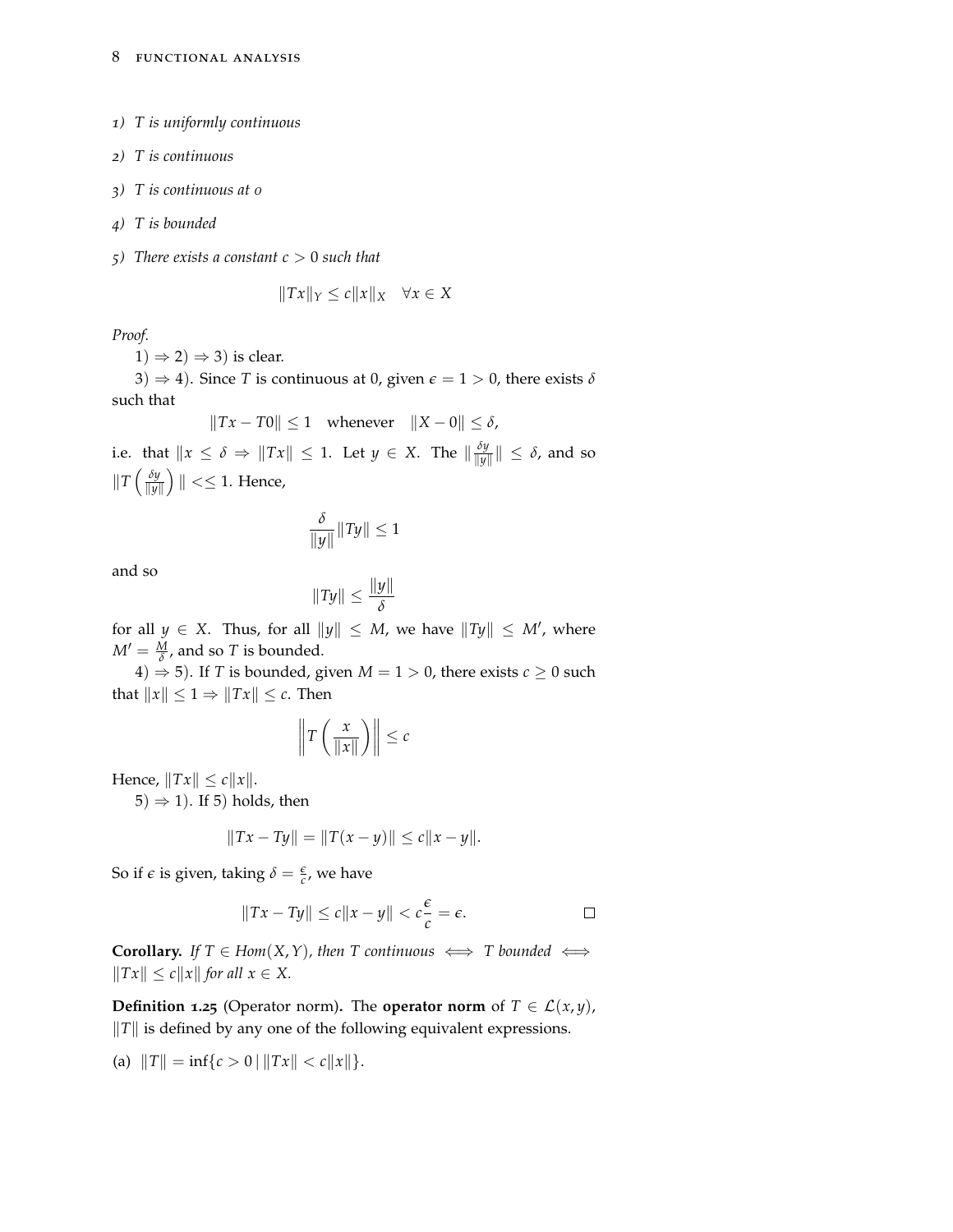- (b)  $||T|| = \sup_{x \neq 0} \frac{||Tx||}{||x||}$  $\frac{f(x)}{\|x\|}$ .
- (c)  $||T|| = \sup_{||x|| \le 1} ||Tx||$ .
- (d)  $||T|| = \sup_{||x||=1} ||Tx||$ .

**Proposition 1.26.** *The operator norm is a norm on*  $\mathcal{L}(x, y)$ *.* 

*Proof.* The following are simple to verify.

- (a)  $||T|| \ge 0$ , with equality if and only if  $T = 0$ .
- (b)  $\|\alpha T\| = |\alpha| \|T\|.$
- (c)  $||S + T|| \le ||S|| + ||T||$ .

 $\Box$ 

**Example 1.27** (Calculating  $||T||$ ). To calculate  $||T||$ , try the following.

1) Make sensible calculations to find *c* such that

 $\|Tx\| \leq c\|x\|$ 

for all  $x \in X$ .

2) Find  $x \in X$  such that  $||Tx|| = c||x||$ .

**Definition 1.28** (Algebraic dual). Let  $(X, \| \cdot \|)$  be a normed vector space over **K**. The **algebraic dual** of *X* is

$$
X^* = \text{Hom}(X, \mathbb{K}) = \{ \varphi : X \to \mathbb{K} \mid \varphi \text{ is linear} \}.
$$

Elements of  $X^*$  are called linear functionals.

**Definition 1.29** (Continuous dual (just **dual**))**.** The **continuous dual** (just dual) of *X* is

 $X' = \mathcal{L}(X, \mathbb{K}) = \{ \varphi : X \to K \mid \varphi \text{ is linear and continuous} \}.$ 

*Remark.*  $X^* \supsetneq X'$  if  $dim(X) = \infty$ .

**Example 1.30.** Let  $(\wp([a, b]), \| \cdot \|_{\infty})$  be the normed vector space of polynomials  $p : [a, b] \rightarrow \mathbb{K}$ .

- (a) The functional  $D : \wp([0,1]) \to \mathbb{K}$  given by  $D(p) = p'(1)$  is linear, but **not** continuous.
- (b) The functional  $I : \wp([0,1]) \to \mathbb{K}$  given by  $I(p) = \int_0^1 p(t) dt$  is linear **and** continuous.
- *Proof.* (a) Linearity is clear. Then consider the sequence of functions  $p_n(t) = t^n$  for all  $t \in [0, 1]$ . Then  $|D(p_n)| = n ||p_n||_{\infty}$ . So *D* is not continuous, as continuity implies that there exists *c* such that

$$
||Tx|| \le c||x||.
$$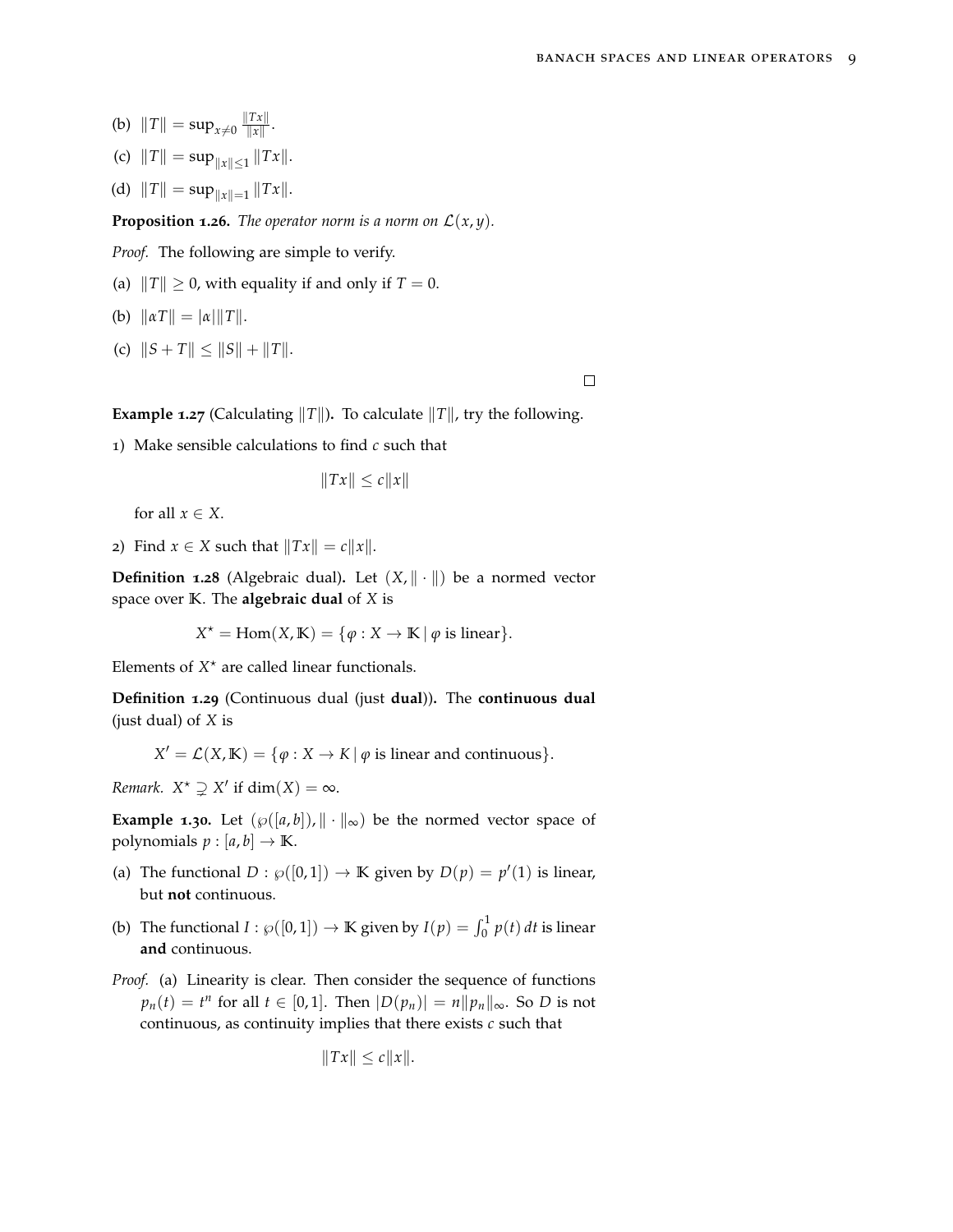(b) Exercise: Show  $||I|| = 1$ .

#### $\Box$

Describing the continuous dual space  $X'$  is one of the first things to do when trying to understand a normed vector space. It is generally pretty difficult to describe X<sup>'</sup>.

**Proposition 1.31** (Dual of the  $\ell^p$  space for  $(1 < p < \infty)$ ). Let  $1 < p < \infty$ ∞*. Let q be the "dual" of p, defined by*  $\frac{1}{q} + \frac{1}{p} = 1$ *. Then*  $(\ell^p)'$  *is isometrically isomorphic to*  $l^q$ .

*Remark* (Observation before proof). Let  $1 \le p < \infty$ . Let  $e_i = (0, 0, \ldots, 1, 0, \ldots)$ where 1 is in the *i*-th place.

1) If  $x = (x_i) \in \ell^p$ , then

$$
x = \sum_{i=1}^{\infty} x_i e_i
$$

in the sense that the partial sums converge to *x*.

2) If  $\varphi : \ell^p \to \mathbb{K}$  is linear and continuous, then

$$
\varphi(x) = \sum_{i=1}^{\infty} x_i \varphi(e_i)
$$

*Proof of observations.* Let  $S_n = \sum_{i=1}^n x_i e_i$ . Then

$$
||x - S_n||_p^p = ||(0, 0, ..., x_{n+1}, x_{n+2}, ...)||_p^p
$$
  
= 
$$
\sum_{i=n+1}^{\infty} |x_i|^p
$$

 $\rightarrow$  0 as it is the tail of a convergent sum.

Write  $\varphi(x)$  as

$$
\varphi(x) = \varphi(\lim_{n \to \infty} S_n) \quad \text{(continuity)}
$$
\n
$$
= \lim_{n \to \infty} (\varphi(S_n))
$$
\n
$$
= \lim_{n \to \infty} \varphi\left(\sum_{i=1}^n x_i e_i\right)
$$
\n
$$
= \lim_{n \to \infty} \sum_{i=1}^n x_i \varphi(e_i) \quad \text{(linearity)}
$$
\n
$$
= \sum_{i=1}^\infty x_i \varphi(e_i) \Box
$$

*Proof.* Define a map *θ* by

$$
\theta: \ell^q \to (\ell^p)'
$$

$$
y \mapsto \varphi_y
$$

where  $\varphi_y(x) = \sum x_i y_i$  for all  $x \in \ell^p$ .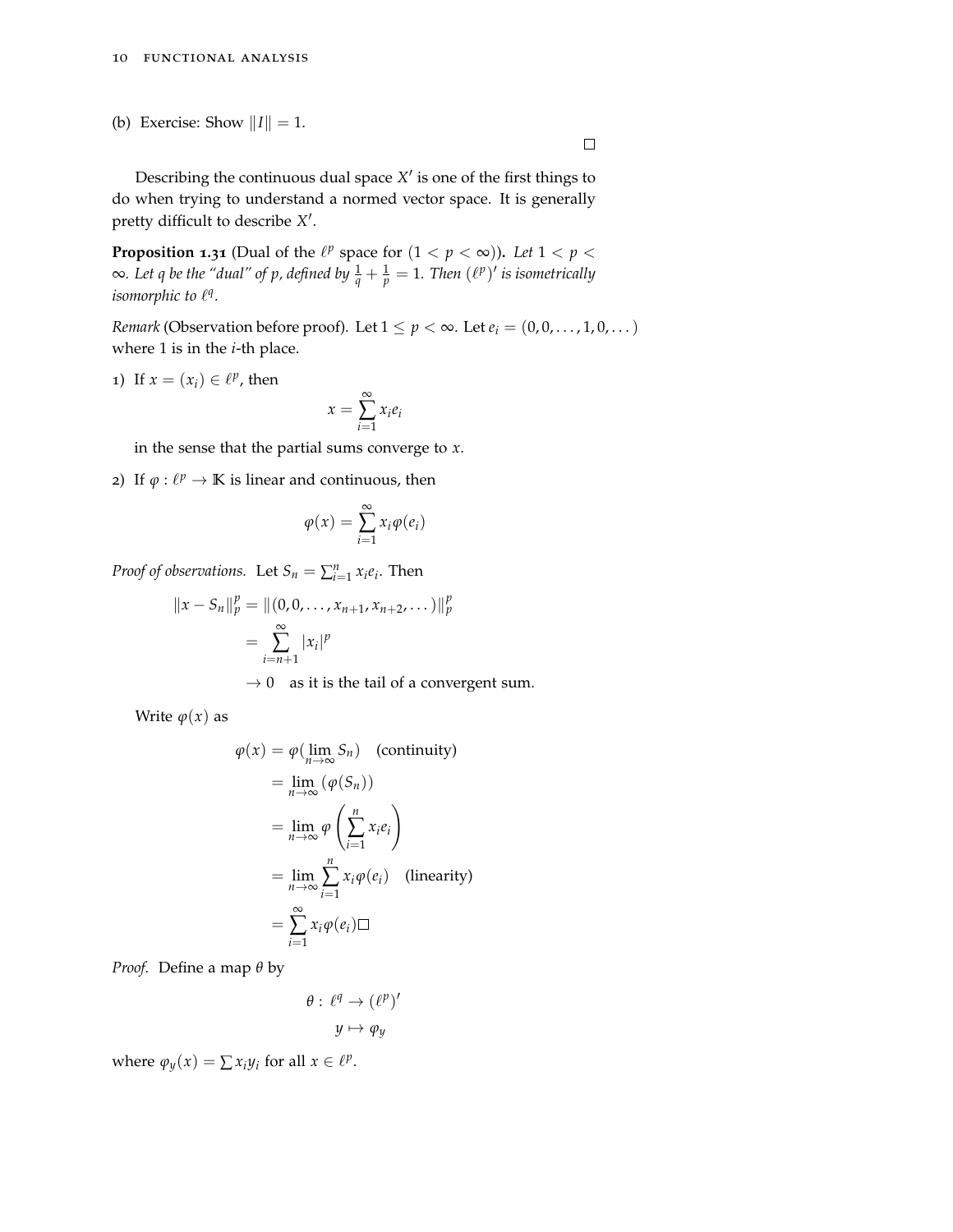- (1)  $\varphi_y$  is linear, as  $\varphi_y(x + x') = \varphi_y(x) + \varphi_y(x')$  (valid as sums converge absolutely.)
- (2)  $\varphi_y$  is continuous, as

$$
|\varphi_y(x)| = |\sum x_i y_i| \le \sum |x_i y_i| \le ||x||_p ||y||_q
$$

by Hölder's inequality. From the fundamental theorem of linear operators, as  $|\varphi_y(x)| \leq ||x||_p ||y||_q$ , we have that  $\varphi_y$  is continuous, and that

$$
\|\varphi_y\| \le \|y\|_q \tag{\star}
$$

- (3) *θ* is linear.
- (4) *θ* is injective, as

$$
\theta(y) = \theta(y') \Rightarrow \varphi_y = \varphi_{y'} \Rightarrow \varphi_y(x) = \varphi_{y'}(x) \quad \forall x \in \ell^p
$$
  

$$
\Rightarrow \varphi_y(e_i) = \varphi_{y'}(e_i) \quad \forall i \in \mathbb{N} \Rightarrow y_i = y'_i \quad \forall i \in \mathbb{N} \Rightarrow y = y'
$$

(5)  $\theta$  is surjective. Let  $\varphi \in (\ell^p)$ . Let  $y = (\varphi(e_1), \ldots, \varphi(e_n), \ldots) =$  $(y_1, \ldots, y_n, \ldots)$ . We now show  $y \in \ell^q$ .

Let  $x^{(n)} \in \ell^q$  be defined by

$$
x_i^{(n)} = \begin{cases} \frac{|y_i|^q}{y_i} & \text{if } i \le n \text{ and } y_i \neq 0\\ 0 & \text{otherwise} \end{cases}
$$

Then

$$
\varphi(x^{(n)}) = \sum_{i=1}^{\infty} x_i^{(n)} \varphi(e_i) = \sum_{i=1}^n |y_i|^q \tag{†}
$$

by Observation 2) above.

On the other hand, we know

$$
\|\varphi(x^{(n)}) \le \|\varphi\| \|x^{(n)}\|_p
$$
  
=  $\|\varphi\| \left(\sum_{i=1}^{\infty} |x_i^{(n)}|^p\right)^{1/p}$   
=  $\|\varphi\| \left(\sum_{i=1}^n |y_i|^{(q-1)p}\right)^{1/p}$   
=  $\|\varphi\| \left(\sum_{i=1}^n |y_i|^q\right)^{1/p}$  as  $1/p + 1/q = 1$ . (\*)

Now, using  $(t)$  and  $(*\star)$ , we have

$$
\sum_{i=1}^{n} |y_i|^q \le ||\varphi|| \left(\sum_{i=1}^{n} |y_i|^q\right)^{1/p}
$$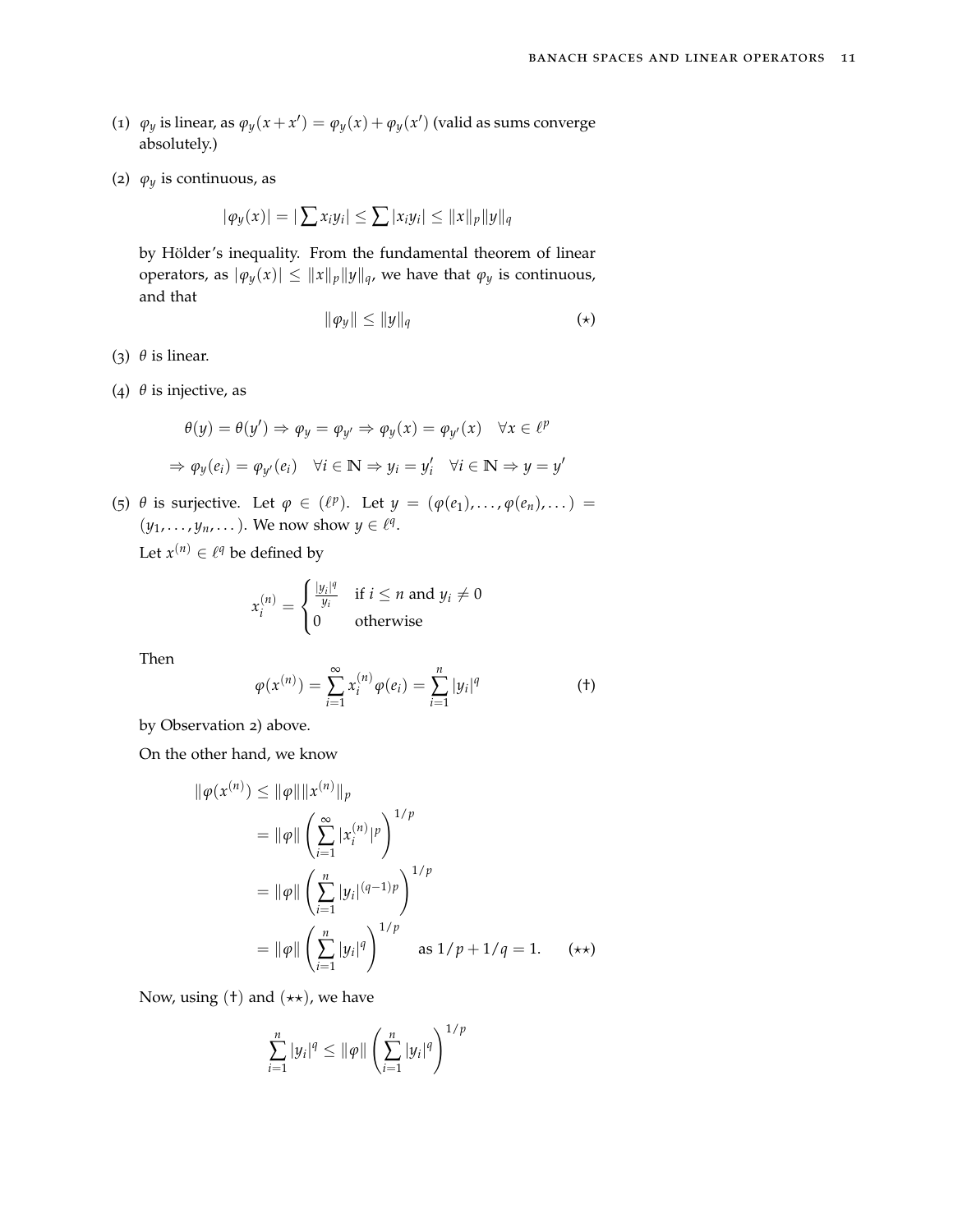and so we must have

$$
||y||_q \le ||\varphi|| \qquad \qquad (\star \star \star)
$$

and so  $y \in \ell^q$ .

We also have, by  $(\star \star)$ ,

 $||y||_q \leq ||\varphi_y||$ 

(6) Finally, we show that  $\theta$  is an isometry. By  $(\star)$  and  $(\star \star \star)$ , we have

$$
\|\theta(y)\| = \|\varphi_y\| = \|y\|_q
$$

as required.

 $\Box$ 

How BIG IS  $X'$ ? When is  $X' \neq \{0\}$ ? Examples suggest that  $X'$  is big with a rich structure. The following chapter gives a fundamental theorem regardig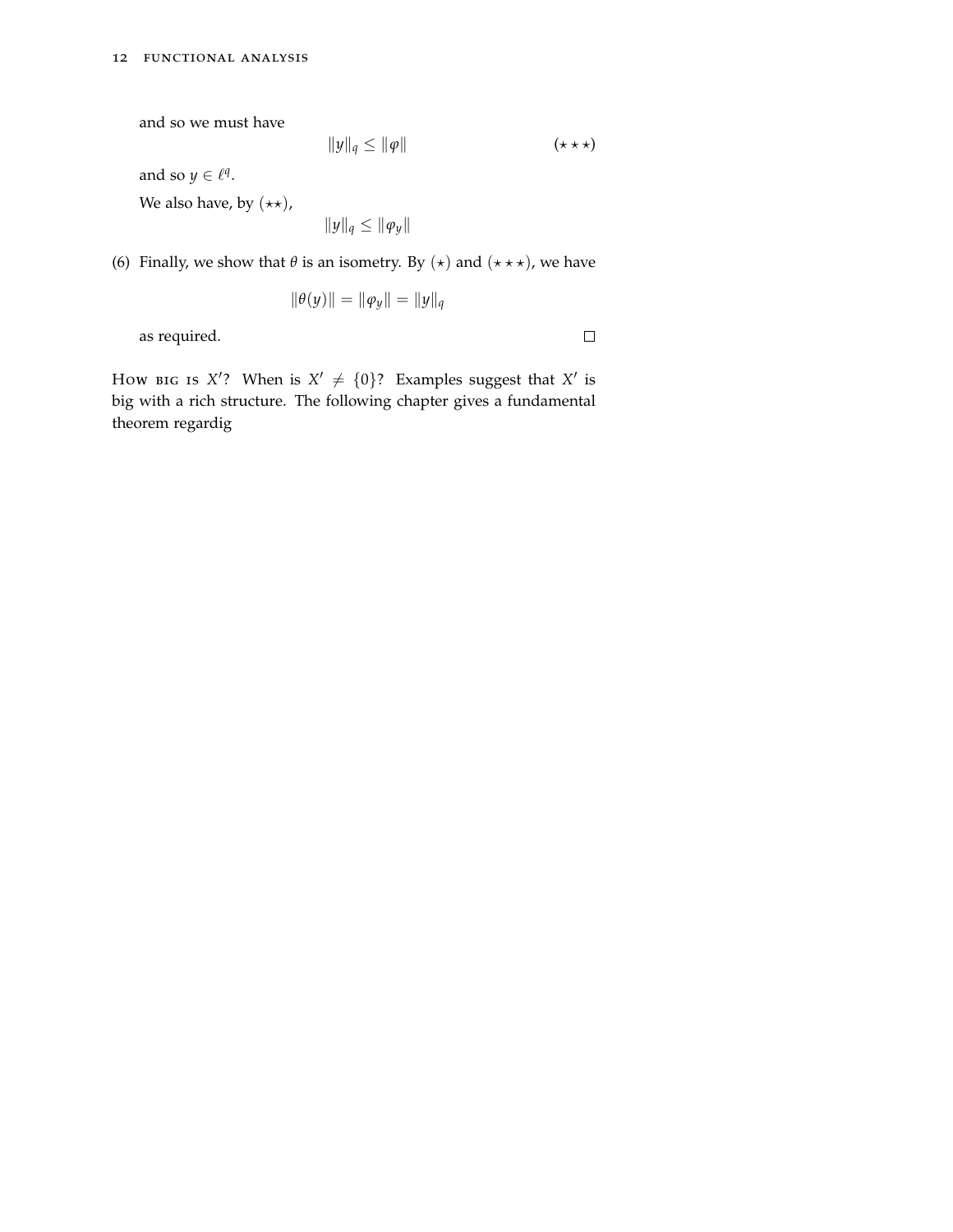# <span id="page-12-0"></span>*The Hahn-Banach Theorem*

The Hahn-Banach theorem is a cornerstone of functional analysis. It is all about extending linear functionals defined on a subspace to linear functionals on the whole space, while preserving certain properties of the original functional.

**Definition 2.1** (Seminorm)**.** A let *X* be a vector space over **K**. A seminorm on *X* is a function  $p: X \to \mathbb{R}$  such that

$$
(1) \ p(x+y) \le p(x) + p(y) \quad \forall x, y \in X
$$

(2) *p*(*λx*) = |*λ*|*p*(*x*) ∀*x* ∈ *X*, *λ* ∈ **K**

**Theorem 2.2** (General Hahn-Banach)**.** *Let X be a vector space over* **K***. Let*  $p : X \to \mathbb{R}$  *be a seminorm on X. Let*  $Y \subseteq X$  *be a subspace of X. If*  $f: Y \to \mathbb{K}$  *is a linear functional such that* 

$$
|f(y)| \le p(y) \quad \forall y \in Y
$$

then there is an extension  $\tilde{f}: \mathrm{X} \to \mathbb{K}$  such that

- *•* ˜ *f is linear*
- $\tilde{f}(y) = f(y) \quad \forall y \in Y$
- $|f(x)| \leq p(x) \quad \forall x \in X$

*Remark.* This is great.

- *Y* can be finite dimensional (and we know about linear functionals on finite dimensional spaces).
- If  $p(x) = ||x||$ , then

$$
|\tilde{f}(x)| \le ||x|| \quad \forall x \in X
$$

 $\ddot{\phantom{a}}$ 

and so  $\tilde{f} \in X'$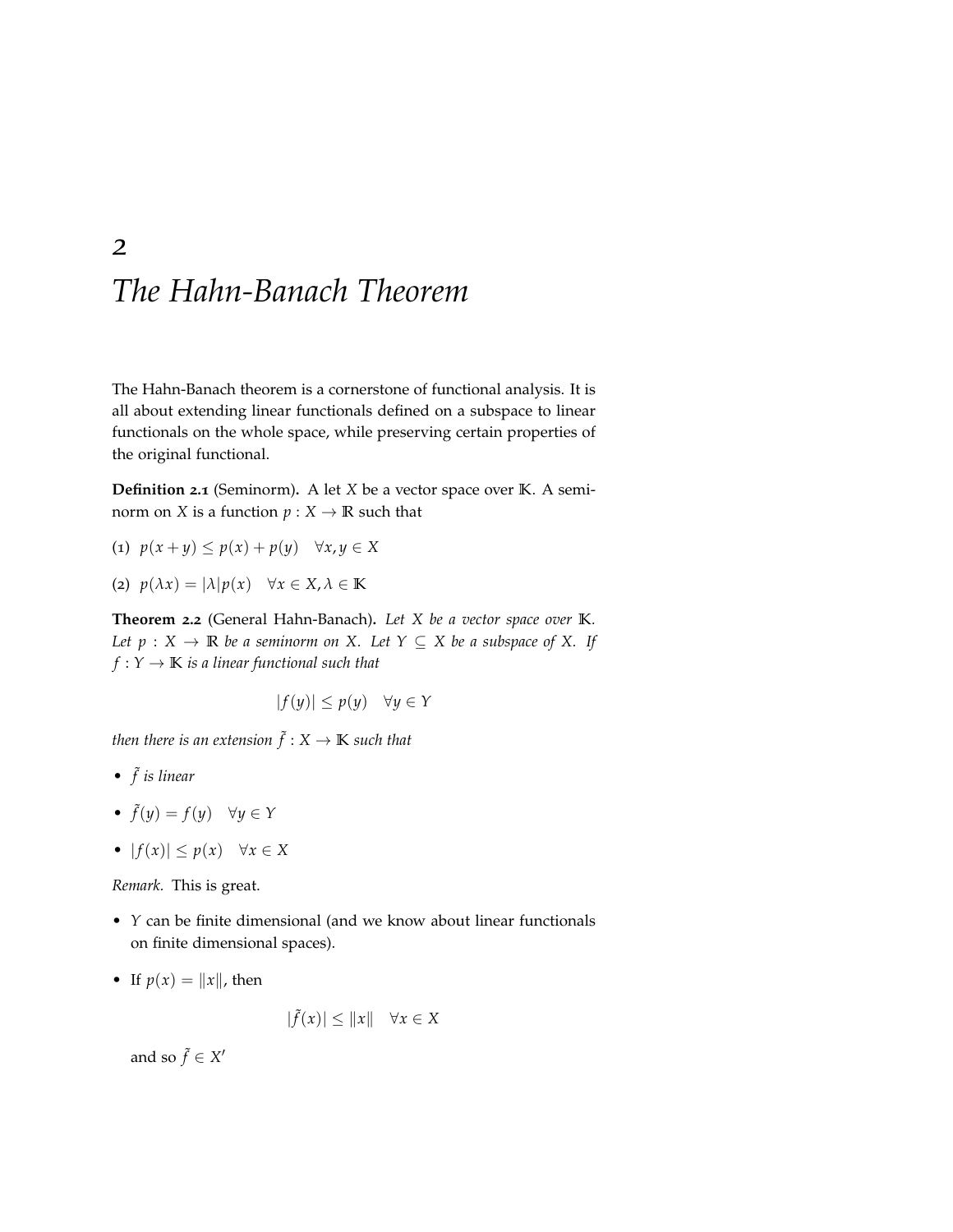**Corollary.** *Let*  $(X, \| \cdot \|)$  *be a normed vector space over* **K***. For each*  $y \in X$ *,*  $with y \neq 0$ , there is  $\varphi \in X'$  such that

$$
\varphi(y) = \|y\| \quad \text{and} \quad \|\varphi\| = 1
$$

*Proof.* Fix  $y \neq 0$  in *X*. Let  $Y = \{Ky\} = \{\lambda y | \lambda \in K\}$ , a onedimensional subspace.

Define  $f: Y \to \mathbb{K}$ ,  $f(\lambda y) = \lambda ||y||$ . This is linear. Set  $p(x) = ||x||$ . Then

$$
|f(\lambda y)| = p(\lambda y)
$$

and so by Hahn-Banach, there exists  $\tilde{f}:X\to \mathbb{K}$  such that

- $\tilde{f}$  is linear
- ˜ *f*(*λy*) = *f*(*λy*) ∀*λ* ∈ **K**
- $|\tilde{f}(x)| \leq ||x|| \quad \forall x \in X$

Then we have  $\tilde{f} \in X'$  and  $||f|| = 1$  as required.

## *2.1 Zorn's Lemma*

**Theorem 2.3** (Axiom of Choice is equivalent to Zorn's Lemma)**.** *See handout for proof that*

 $\Box$ 

$$
A.C. \Rightarrow Z.L.
$$

**Definition 2.4** (Partially ordered set)**.** A **partially ordered set** (poset) is a set  $A$  with a relation  $\leq$  such that

- (1)  $a \le a$  for all  $a \in A$ ,
- (2) If  $a \leq b$  and  $b \leq a$  then  $a = b$ ,
- (3) If  $a \leq b$  and  $b \leq c$ , then  $a \leq c$

**Definition 2.5** (Totally ordered set)**.** A **totally ordered set** is a poset  $(A, ≤)$  such that if *a*, *b* ∈ *A* then either *a* ≤ *b* or *b* ≤ *a*.

**Definition 2.6** (Chain). A **chain** in a poset  $(A, \leq)$  is a totally ordered subset of *A*.

**Definition 2.7** (Upper bound). Let  $(A, \leq)$  be a poset. An **upper bound** for *B*  $\subseteq$  *A* is an element *u*  $\in$  *A* such that *b*  $\leq$  *u* for all *b*  $\in$  *B*.

**Definition 2.8** (Maximal element). A **maximal element** of a poset ( $A$ ,  $\leq$ ) is an element *m*  $\in$  *A* such that *m*  $\leq$  *x* implies *x* = *m*, that is,

 $m \leq x \Rightarrow x = m$ 

**Example 2.9.** Let *S* be any set. Let  $P(S)$  be the power set of *S* (the set of all subsets of *S*). Define  $a \leq b \iff a \subseteq b$ . Maximal element is *S*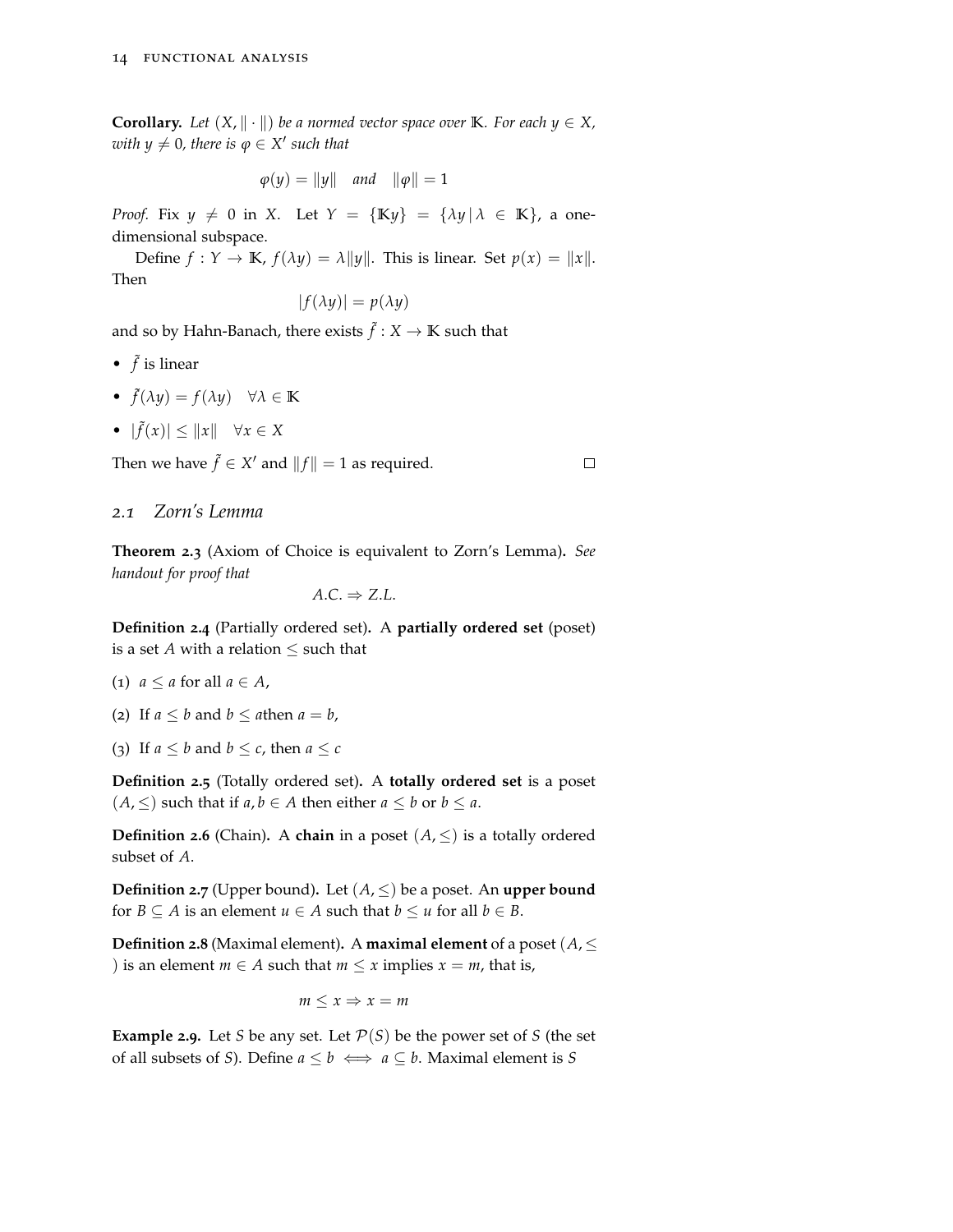**Theorem 2.10** (Zorn's Lemma). Let  $(A, \leq)$  be a poset. Suppose that every *chain in A has an upper bound. Then A has (at least one) maximal element.*

**Definition 2.11** (Linearly independent)**.** Let *X* be a vector space over **F**. We call *B* ⊆ *X* **linearly independent** if

 $\lambda_1 x_1 + \cdots + \lambda_n x_n = 0 \Rightarrow \lambda_1 = \cdots = \lambda_n = 0$ 

for all finite  $\{x_1, \ldots, x_n\} \subseteq B$ .

**Definition 2.12** (Span). We say  $B \subseteq X$  **spans** *X* if each  $x \in X$  can be written as

 $x = \lambda_1 x_1 + \cdots + \lambda_n x_n$ 

for some  $\lambda_1, \ldots, \lambda_n \in \mathbb{F}$  and  $\{x_1, \ldots, x_n\} \subseteq B$ .

**Definition 2.13** (Hamel basis)**.** A Hamel basis is a linearly independent spanning set. Equivalently,  $B \subseteq X$  is a Hamel basis if and only if each  $x \in X$  can be written in exactly one way as a finite linear combination of elements of *B*.

**Theorem 2.14.** *Every vector space has a Hamel basis.*

*Proof.* Let  $L = \{$  linearly independent subsets $\}$ , with subset ordering. Let *C* be a chain in *L*. Let  $u = \bigcup_{a \in C} a$ . Then

 $(1)$   $u \in L$ ,

(2) *u* is an upper bound for *C*.

So Zorn's Lemma says that *L* has a maximal element **b**. Then **b** is a Hamel basis.

- **b** is linearly independent.
- If Span(**b**)  $\neq$  *X*, there exists *X*  $\in$  *X*\Span(**b**), and **b**<sup> $\prime$ </sup> = **b**  $\bigcup \{x\} \in L$ is linearly independent, contradicting maximality of **b**.  $\Box$

**Theorem 2.15.** *If*  $(X, \| \cdot \|)$  *is Banach, every Hamel basis is uncountable.* 

**Theorem 2.16** (Hahn-Banach theorem over **R**)**.** *Let X be a real linear space and let p*(*x*) *be a seminorm on X. Let M be a real linear subspace of X and f*<sup>0</sup> *a real-valued linear functional defined on M. Let f*<sup>0</sup> *satisfy*  $f_0(x) \leq p(x)$  on M. Then there exists a real valued linear functional F *defined on X such that*

- *(i) F* is an extension of  $f_0$ , that is,  $F(x) = f_0(x)$  for all  $x \in M$ , and
- *(ii)*  $F(x) \leq p(x)$  *on X*.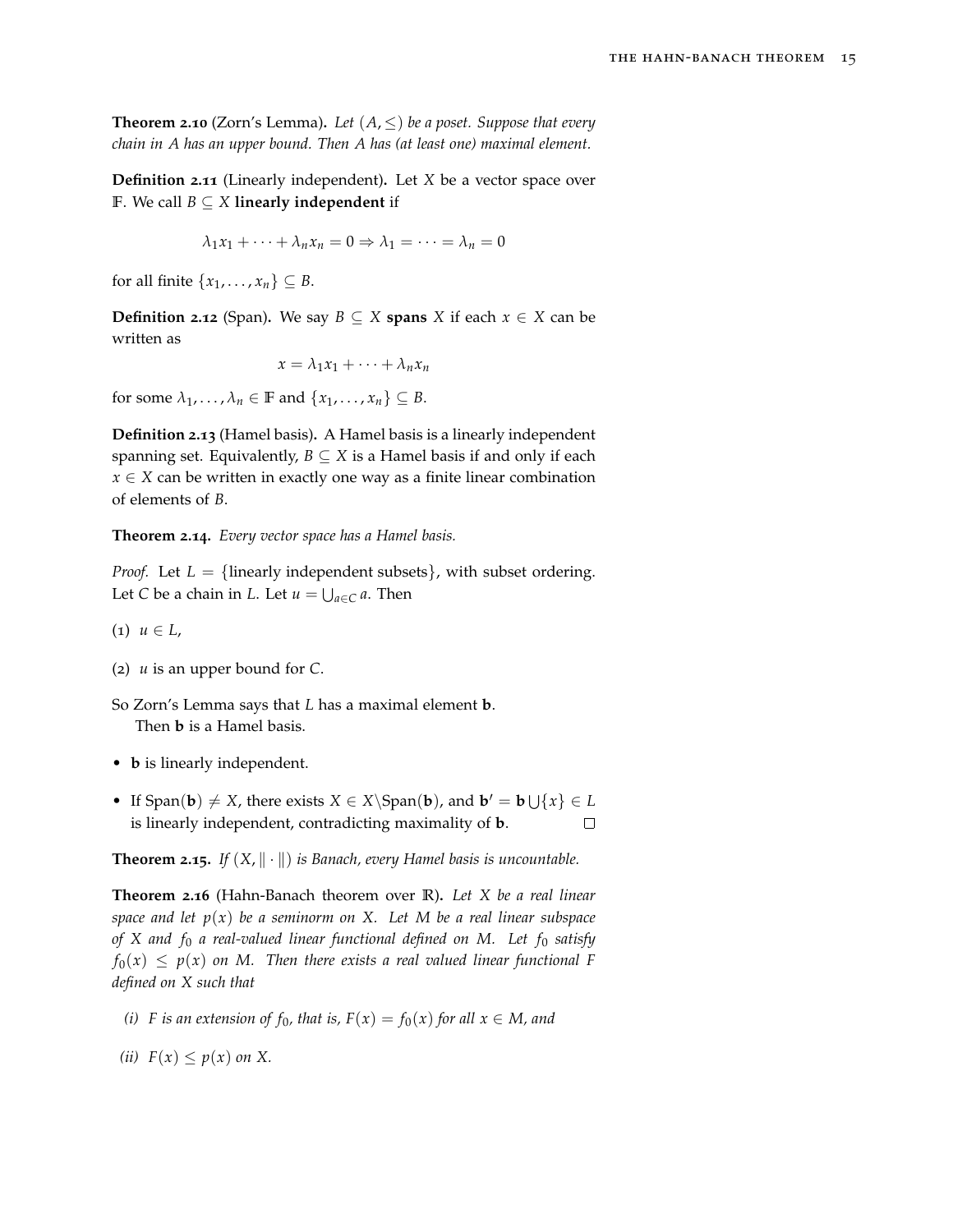*Proof.* We first show that  $f_0$  can be extended if *M* has codimension one. Let *x*<sup>0</sup> ∈ *X*\*M* and assume that span(*M* ∪ {*x*<sup>0</sup>}) = *X*. As *x*<sup>0</sup> ∉ *M* be can write  $x \in X$  uniquely in the form

$$
x = m + \alpha x_0
$$

for  $\alpha \in \mathbb{R}$ . Then for every  $c \in \mathbb{R}$ , the map  $f_c \in \text{Hom}(X, \mathbb{R})$  given by  $f_c(m + \alpha x) = f_0(m) + c\alpha$  is well defined, and  $f_c(m) = f_0(m)$  for all *m* ∈ *M*. We now show that we can choose *c* ∈ **R** such that  $f_c(x)$  ≤  $p(x)$ for all  $x \in X$ . Equivalently, we must show

$$
f_0(m) + c\alpha \le p(m + \alpha x_0)
$$

for all  $m \in M$  and  $\alpha \in \mathbb{R}$ . By positive homogeneity of p and linearity of *f* we have

$$
f_0(m/\alpha) + c \le p(x_0 + m/\alpha) \quad \alpha > 0
$$
  

$$
f_0(-m/\alpha) - c \le p(-x_0 - m/\alpha) \quad \alpha < 0
$$

Hence we need to choose *c* such that

$$
c \le p(x_0 + m) - f_0(m)
$$
  

$$
c \ge -p(-x_0 + m) + f_0(m).
$$

This is possible if

$$
-p(-x_0+m_1)+f_0(m_1)\leq p(x_0+m_2)-f_0(m_2)
$$

for all  $m_1, m_2 \in M$ . By subadditivity of p we can verify this condition since

$$
f_0(m_1 + m_2) \le p(m_1 m_2) = p(m_1 - x_0 + m_2 - x_0) \le p(m_1 - x_0) + p(m_2 + x_0)
$$

for all  $m_1, m_2 \in M$ . Hence *c* can be chosen as required.

Hence  $D(F) = X$ , and the theorem is proven.

 $\Box$ 

**Theorem 2.17** (Hahn-Banach over **C**)**.** *Suppose that c is a seminorm on a complex vector space X and let M sub a subspace of X. If*  $f_0 \in Hom(M, \mathbb{C})$ *is such that*  $|f_0(x)| \leq p(x)$  *for all*  $x \in M$ *, then there exists an extension*  $f \in Hom(X, \mathbb{C})$  *such that*  $f|_M = f_0$  *and*  $|f(x)| \leq p(x)$  *for all*  $x \in X$ .

*Proof.* Split  $f_0$  into real and imaginary parts

$$
f_0(x) = g_0(x) + ih_0(x).
$$

By linearity of  $f_0$  we have

$$
0 = if_0(x) - f_0(ix) = ig_0(x) - h_0(x) - g_0(ix) - ih_0(ix)
$$
  
= -(g\_0(ix) + h\_0(x)) + i(g\_0(x) - h\_0(ix))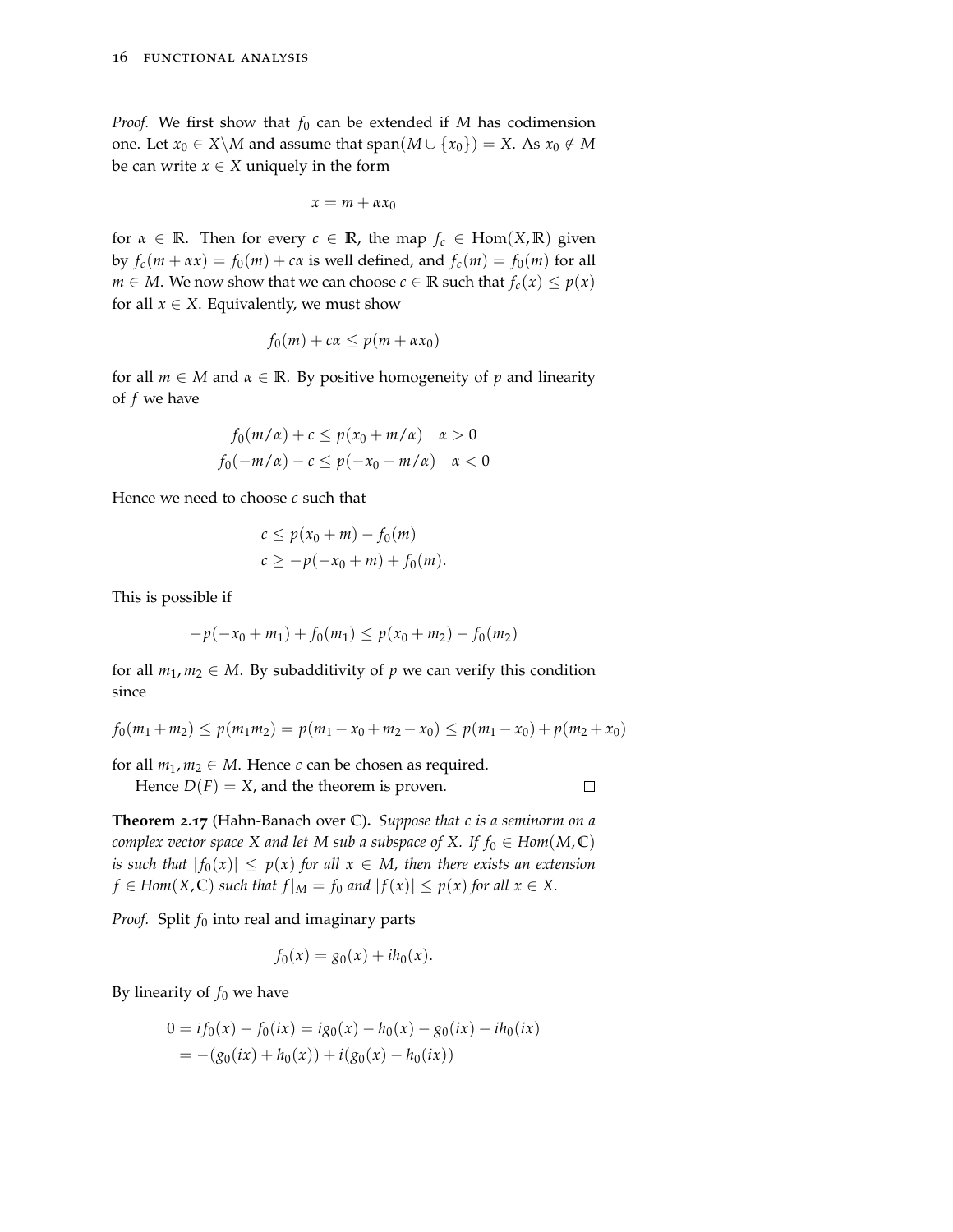and so  $h_0(x) = -g_0(ix)$ . Therefore,

$$
f_0(x) = g_0(x) - ig_0(ix)
$$

for all  $x \in M$ . We now consider *X* as a vector space over **R**,  $X_{\mathbb{R}}$ . Now considering  $M_{\mathbb{R}}$  as a subspace of  $X_{\mathbb{R}}$ . GSince  $g_0 \in \text{Hom}(M_{\mathbb{R}}, \mathbb{R})$ and  $g_0(x) \le |f_0(x)| \le p(x)$  and so by the real Hahn-Banach, there exists  $g \in \text{Hom}(X_{\mathbb{R}}, \mathbb{R})$  such that  $g|_{M_{\mathbb{R}}} = g_0$  and  $g(x) \leq p(x)$  for all  $x \in X_{\mathbb{R}}$ . Now set  $F(x) = g(x) - ig(ix)$  for all  $x \in X_{\mathbb{R}}$ . Then by showing  $f(ix) = if(x)$ , we have that *f* is linear.

We now show  $|f(x)| \leq p(x)$ . For a fixed  $x \in X$  choose  $\lambda \in \mathbb{C}$  such that  $\lambda f(x) = |f(x)|$ . Then since  $|f(x)| \in \mathbb{R}$  and by definition of *f*, we have

$$
|f(x)| = \lambda f(x)| = f(\lambda x) = g(\lambda x) \le p(\lambda x) = |\lambda p(x) = p(x)|
$$

as required.

$$
\Box
$$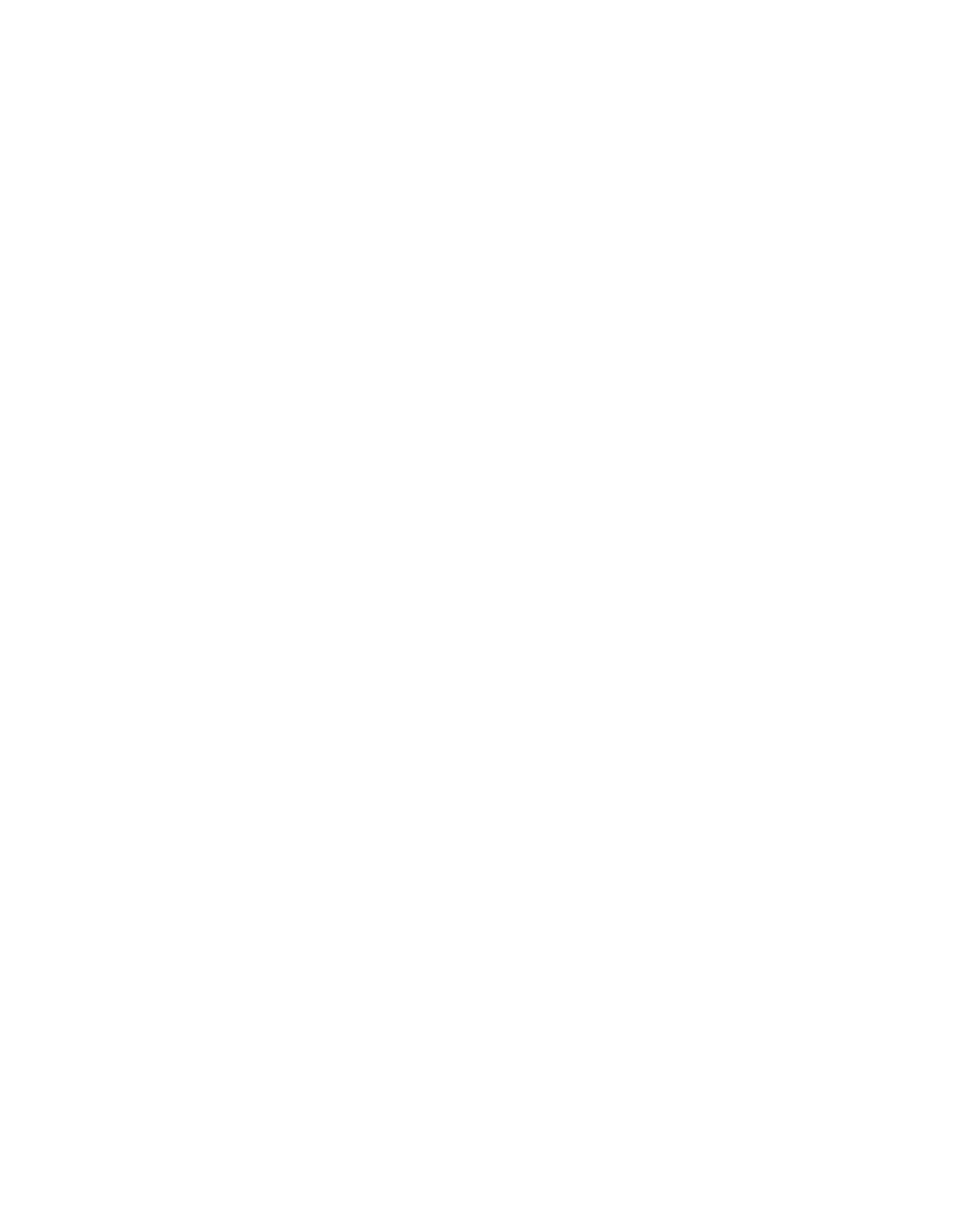# <span id="page-18-0"></span>*3 An Introduction to Hilbert Spaces*

## *3.1 Hilbert Spaces*

**Definition 3.1** (Inner product)**.** Let *X* be a vector space over **K**. An **inner product** is a function

$$
\langle \cdot, \cdot \rangle : X \times X \to \mathbb{K}
$$

such that

$$
(1) \langle x+y,z\rangle = \langle x,z\rangle + \langle y,z\rangle
$$

- (2)  $\langle \alpha x, z \rangle = \alpha \langle x, z \rangle$
- (3)  $\langle x, y \rangle = \overline{\langle y, x \rangle}$

(4)  $\langle x, x \rangle \ge 0$  with equality if and only if  $x = 0$ 

We then have

$$
\langle x, y+z\rangle = \langle x, y\rangle + \langle x, z\rangle
$$

and

$$
\langle x, \alpha z \rangle = \overline{\alpha} \langle x, z \rangle
$$

**Definition** 3.2 (Inner product space). Let  $(X, \langle \cdot, \cdot \rangle)$  be an **inner product space**. Defining  $||x|| = \sqrt{\langle x, x \rangle}$  turns *X* into a normed vector space. To prove the triangle inequality, we use the Cauchy-Swartz theorem.

**Theorem 3.3** (Cauchy-Schwarz). *In an inner product space*  $(X, \langle \cdot, \cdot \rangle)$ *, we have*

$$
|\langle x, y \rangle| \le ||x|| ||y|| \quad \forall x, y \in X
$$

*Proof.*

$$
0 \le \langle x - \lambda y, x - \lambda y \rangle
$$
  
=  $\langle x, x \rangle - \langle x, \lambda y \rangle - \langle \lambda y, x \rangle + \langle \lambda y, \lambda y \rangle$   
=  $||x||^2 - \overline{\lambda} \langle x, y \rangle - \lambda \langle y, x \rangle + |\lambda|^2 ||y||^2$   
=  $||x||^2 - 2\text{Re}(\lambda \langle y, x \rangle) + |\lambda|^2 ||y||^2$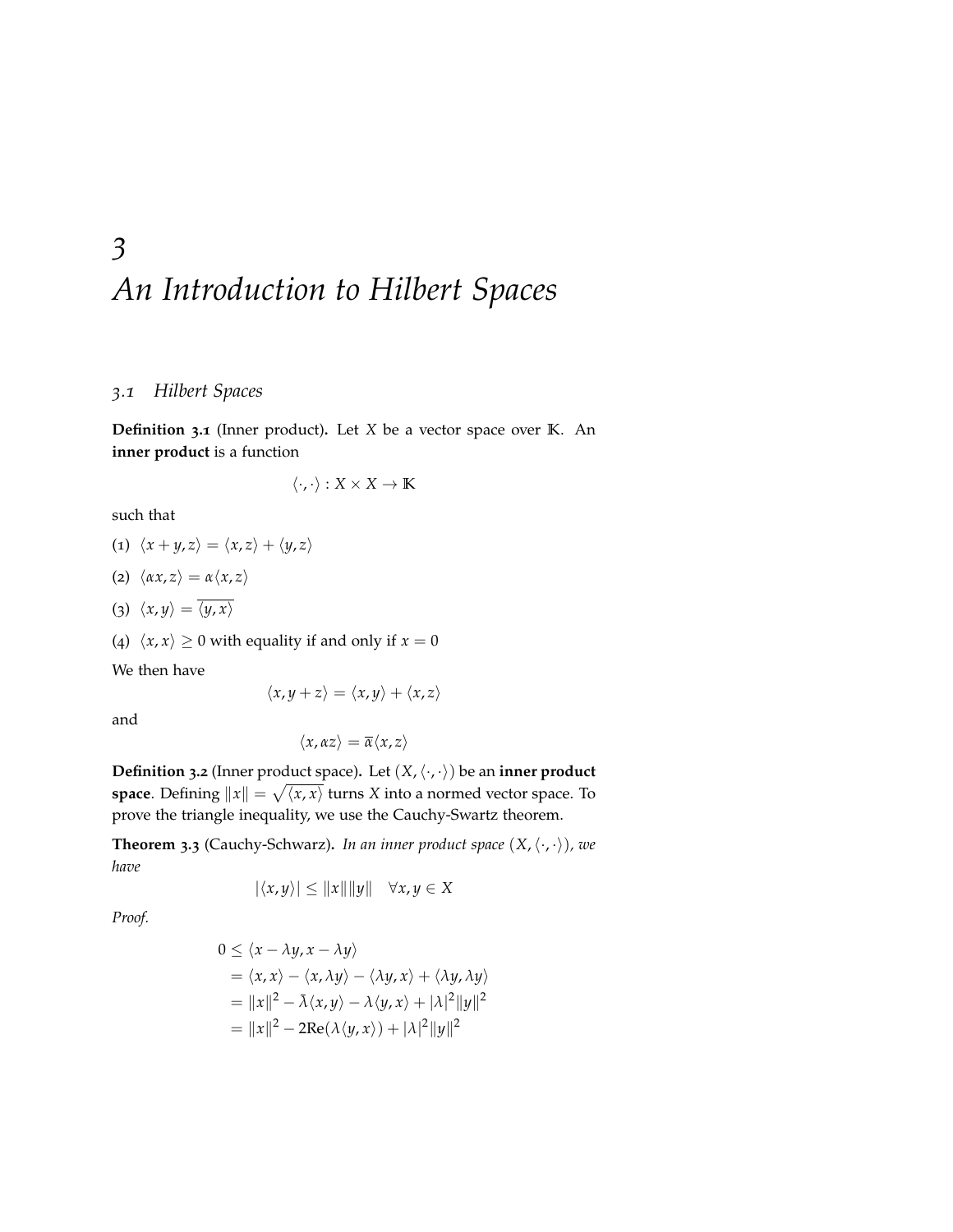Set  $\lambda = \frac{\langle x, y \rangle}{\|y\|^2}$  $\frac{\langle x,y\rangle}{\|y\|^2}$ . Then

$$
0 \le ||x||^2 - 2\text{Re}\left(\frac{|\langle x, y \rangle|^2}{||y||^2}\right) + \frac{|\langle x, y \rangle|^2}{||y||^2}
$$
  
=  $||x||^2 - \frac{|\langle x, y \rangle|^2}{||y||^2}$ 

as required.

**Corollary.**

 $\Box$ 

$$
||x + y|| \le ||x|| + ||y||
$$

**Definition 3.4** (Hilbert space). If  $(X, \langle \cdot, \cdot \rangle)$  is complete with respect to k · k then it is called a **Hilbert space.**

### **Example 3.5.**

(a)  $\ell^2$ , where  $\langle x, y \rangle = \sum_{i=1}^{\infty} x_i \overline{y_i}$ .

Cauchy-Schwarz then says

$$
|\sum_{i=1}^{\infty} x_i \overline{y_i}| \leq \sqrt{\sum_{i=1}^{\infty} |x_i|^2} \sqrt{\sum_{i=1}^{\infty} |y_i|^2}
$$

(b)  $L^2([a, b]),$  where  $\langle f, g \rangle = \int_a^b f(x) \overline{g(x)} dx$ . Cauchy-Swartz then says

$$
\big| \int_a^b f(x) \overline{g(x)} \, dx \le \dots
$$

**Definition 3.6** (Orthogonality). Let  $(X, \langle \cdot, \cdot \rangle)$  be inner product spaces. Then *x*, *y*  $\in$  *X* are orthogonal if  $\langle x, y \rangle = 0$  where *x*, *y*  $\neq$  0.

**Theorem 3.7.** Let  $x_i, \ldots, x_n$  be pairwise orthogonal elements in  $(X, \langle \cdot, \cdot \rangle)$ . *Then*

$$
\|\sum_{i=1}^n x_i\|^2 = \sum_{i=1}^n \|x_i\|^2
$$

**Theorem 3.8** (Parallelogram identity). *In*  $(X, \langle \cdot, \cdot \rangle)$  *we have* 

$$
||x + y||2 + ||x - y||2 = 2(||x||2 + ||y||2)
$$
 (\*)

*for all*  $x, y \in X$ *.* 

*Remark.* If  $(X, \|\cdot\|)$  is a normed vector space which satisfies parallelogram identity then *X* is an inner product space with inner products defined by the polarisation equation

$$
\langle x, y \rangle = \begin{cases} \frac{1}{4} \left( \|x + y\|^2 - \|x - y\|^2 \right) & \text{K} = \mathbb{R} \\ \frac{1}{4} \left( \|x + y\|^2 - \|x - y\|^2 + i \|x + iy\|^2 - i \|x - iy\|^2 \right) & \text{K} = \mathbb{C} \end{cases}
$$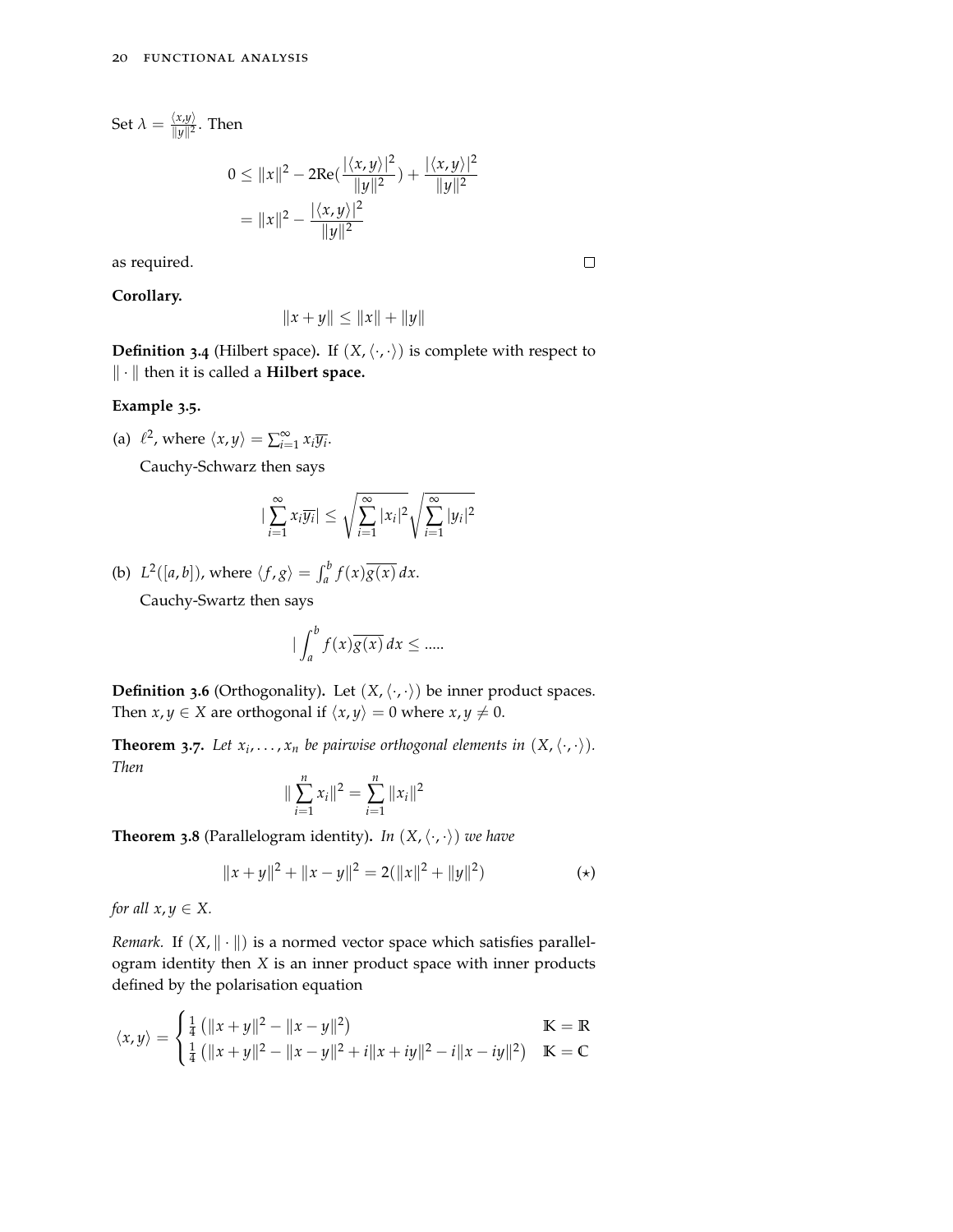## *3.2 Projections*

**Definition 3.9** (Projection)**.** Let *X* be a vector space over **K**. A subset *M* of *X* is convex if for any  $x, y \in M$ , then

$$
tx + (1 - t)y \in M \quad \forall t \in [0, 1]
$$

**Theorem 3.10** (Projection). Let  $(\mathcal{H}, \langle \cdot, \cdot, \rangle)$  be a Hilbert space. Let  $M \subseteq \mathcal{H}$ *be closed and convex. Let*  $x \in \mathcal{H}$ *. Then there exists a unique point*  $m_x \in M$ *which is closest to x, i.e.*

$$
||x - m_x|| = \inf_{m \in M} ||x - m|| = d
$$

*Proof.* For each  $k \geq 1$  choose  $m_k \in M$  such that

$$
d^2 \le ||x - m_k||^2 \le d^2 + \frac{1}{k}
$$

Each  $m_k$  exists as  $d$  is defined as the infimum over all  $m$ .

Then

$$
||m_k - m_l||^2 = ||(m_k - x) - (m_k - x)||^2
$$
  
= 2||m\_k - x||^2 + 2||m\_l - x||^2 - ||m\_k + m\_l - 2x||^2  

$$
\le 2d^2 + \frac{2}{l} + 2d^2 + \frac{2}{k} - 4||\frac{m_k + m_l}{2} - x||^2
$$

and as  $m_k/2 + m_l/2 \in M$ , we have  $\|\frac{m_k + m_l}{2} - x\|^2 \ge d^2$ . Then

$$
||m_k - m_l||^2 \leq 2\left(\frac{1}{k} + \frac{1}{l}\right)
$$

Thus  $(m_k)$  is Cauchy. So  $m_k \to m_x \in M$  as  $\mathcal H$  is complete and  $M$  is closed. We then have

$$
||x - m_x|| = d
$$

and so now we show that  $m<sub>x</sub>$  is unique.

Suppose that there exists  $m'_x \in M$  with  $||x - m'_x|| = d$ . Then by the above inequality, we have

$$
||m_x - m'_x||^2 = 2||m_x - x||^2 + 2||m'_x - x||^2 - 4\left\|\frac{m_x - m'_x}{2} - x\right\|^2 \le 0
$$
  
om above.

from above.

**Definition 3.11** (Projection operator). Let  $(\mathcal{H}, \langle \cdot, \cdot, \rangle)$  be a Hilbert space. Let  $M \subseteq \mathcal{H}$  be closed and convex. Define

$$
P_M:\mathcal{H}\to\mathcal{H}
$$

by  $P_M(x) = m_x$  from above. This is the projection of  $H$  onto  $M$ .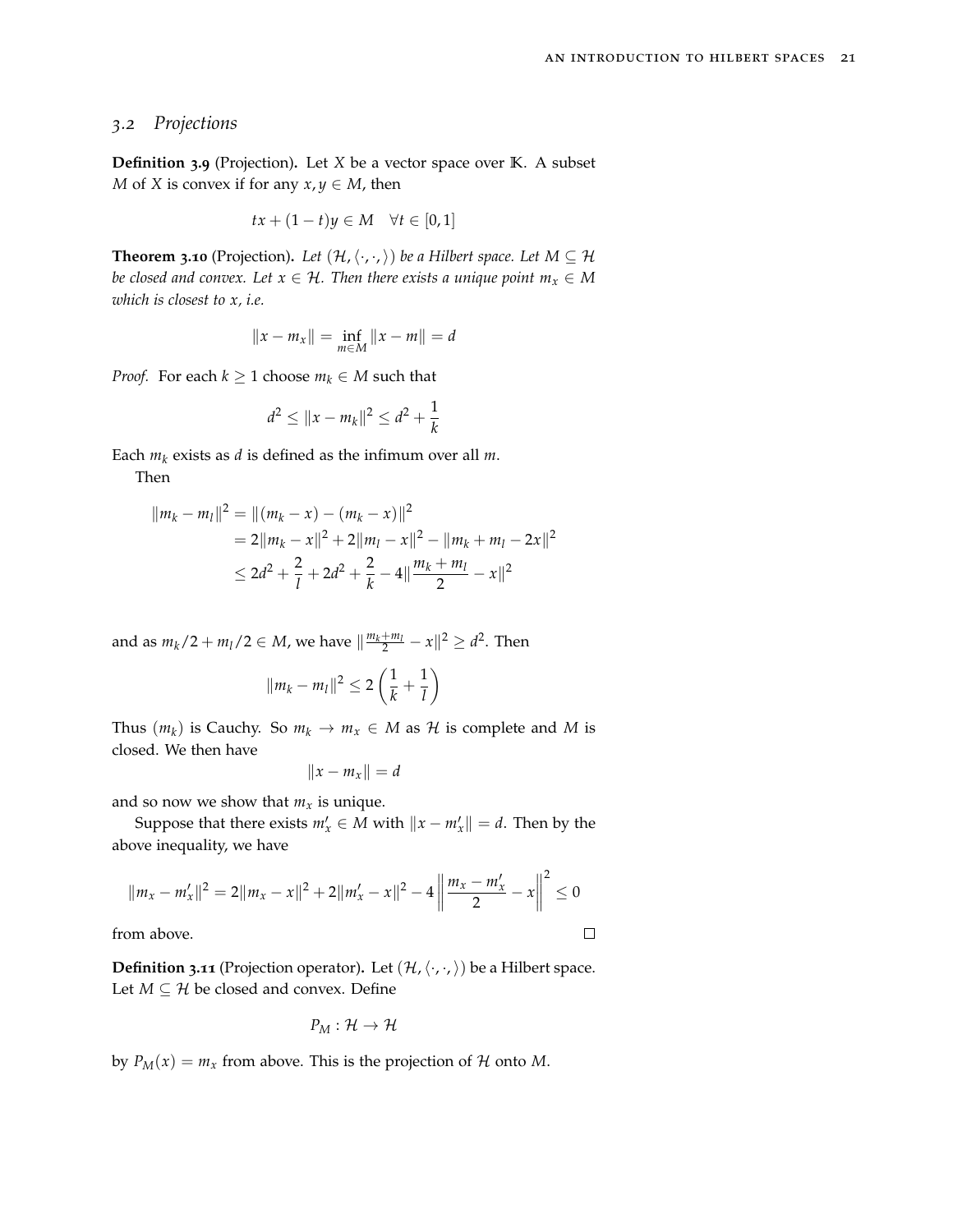**Definition 3.12** (Orthogonal decomposition). If  $S \subseteq \mathcal{H}$ , let

$$
S^{\perp} = \{x \in \mathcal{H} \, | \langle x, y \rangle = 0 \quad \forall y \in S.
$$

We call  $S^{\perp}$  the orthogonal component.

**Theorem 3.13** (From previous lecture). If  $M \subseteq H$ , then the projection of H *onto M is*

$$
P_m: \mathcal{H} \to \mathcal{H}
$$

$$
x \mapsto m_x
$$

*where*  $m_x \in M$  *is the unique element with*  $\|x - m_x\| = \inf_{m \in M} \|x - m\|$ *.* 

**Lemma 3.14***. Let*  $M \subseteq H$  *be closed subspace. Then*  $x - P_M x \in M^{\perp}$  *for all*  $x \in \mathcal{H}$ *.* 

*Proof.* Let  $m \in M$ . We need to show  $\langle x - P_M x, m \rangle = 0$ . This is clear if  $m = 0$ . Without loss of generality, assuming  $m \neq 0$ , we can assume  $\|m\| = 1$ . Then write

$$
x - P_M x = x - (P_M x + \langle x - P_M x, m \rangle m) + \langle x - P_M x, m \rangle m.
$$

Let the bracketed term be  $m'$ . Then  $x - m' \perp \langle x - P_M x, m \rangle m$  because

$$
\langle x - m', (x - P_M x, m) m \rangle = \overline{\langle x - P_M x, m \rangle} \langle x - m', m \rangle
$$
  
=  $C \langle x - P_M x - \langle x - P_M x, m \rangle m, m \rangle$   
=  $C(\langle x - P_M x, m \rangle - \langle x - P_M x, m \rangle ||m||)$   
= 0.

 $\int \int (8a^2 - b^2) dx = ||x - m||^2 + |\langle x - P_Mx, m \rangle|^2$ . So  $||x - P_Mx||^2$  ≥  $||x - P_Mx||^2 + |\langle x - P_Mx, m \rangle|^2$  by definition of *P<sub>M</sub>x*. Thus,

$$
\langle x-P_Mx,m\rangle=0
$$

 $\Box$ 

 $\Box$ 

and thus  $x - P_M x \in M^{\perp}$ .

**Theorem 3.15.** *The following theorem is the key fundamental result. Let*  $(\mathcal{H}, \langle \cdot, \cdot, \cdot \rangle)$  *be a Hilbert space. Let M be a closed subspace of H. Then* 

$$
\mathcal{H}=M\oplus M^{\perp}.
$$

*That is, each*  $x \in \mathcal{H}$  *can be written in exactly one way as*  $x = m + m^{\perp}$  *with*  $m \in M$ *,*  $m^{\perp} \in M^{\perp}$ .

*Proof.* **Existence** - Let  $x = P_m x + (x - P_M x)$ .

**Uniqueness** - Let  $x = x_1 + x_1^{\perp}$ ,  $x = x_2 + x_2^{\perp}$  with  $x_1, x_2 \in M$ ,  $x_1^{\perp}$ ,  $x_2^{\perp} \in$  $M^\perp$  . Then

$$
x_1 - x_2 = x_2^\perp - x_1^\perp \in M^\perp
$$

Then

$$
\langle x_1-x_2,x_1-x_n\rangle=0\Rightarrow x_1=x_2.
$$

Thus  $x_1^{\perp} = x_2^{\perp}$ .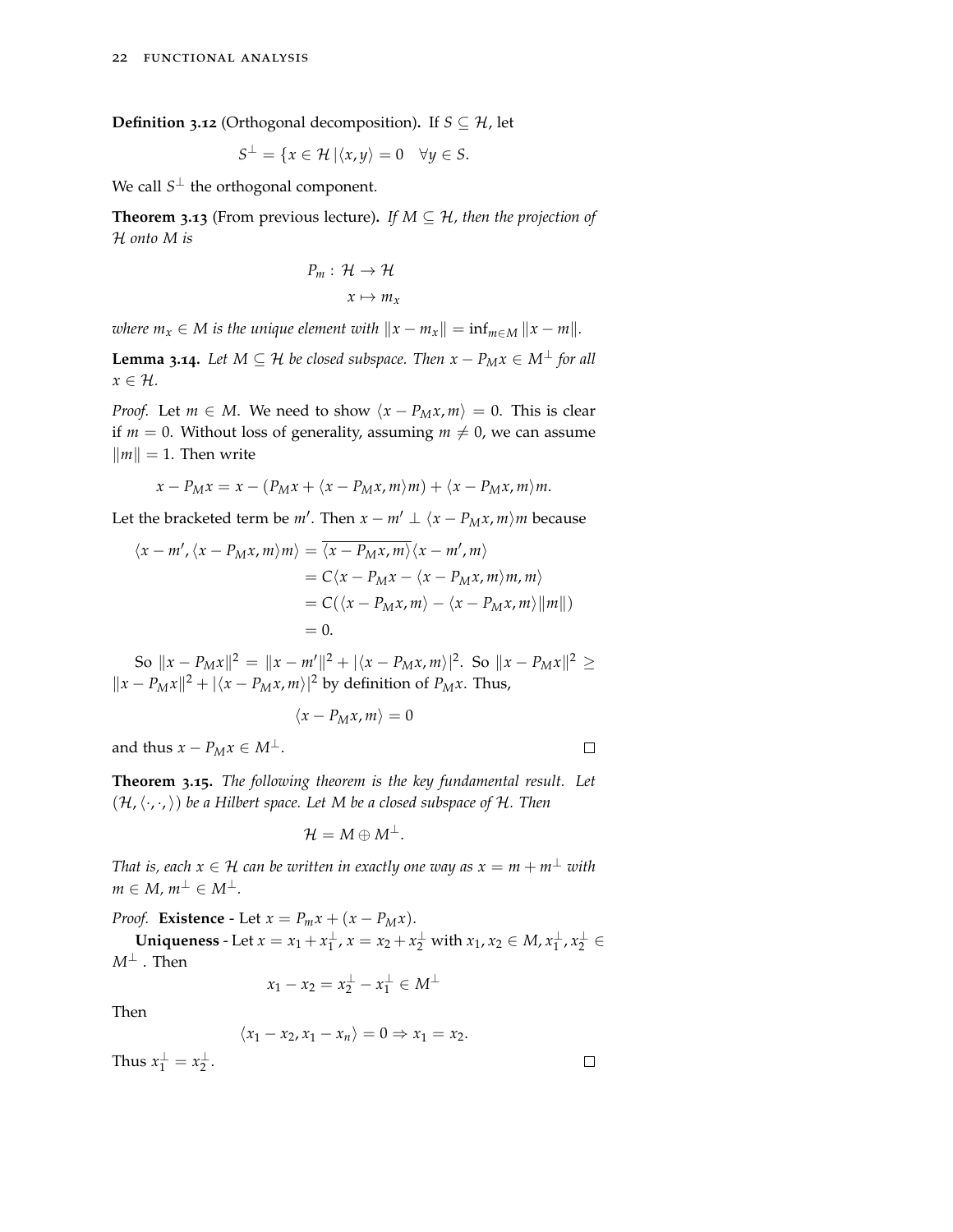**Corollary.** Let  $M \subseteq \mathcal{H}$  be a closed subspace. Then we have

- (a)  $P_M \in \mathcal{L}(\mathcal{H}, \mathcal{H})$ *.*
- *(b)*  $||P_M|| \leq 1$ *.*
- $(c)$  *Im* $P_m = M$ , KER  $P_M = M^{\perp}$ .

(d) 
$$
P_M^2 = P_M.
$$

 $(P)$   $P_{M^{\perp}} = I - P_M$ .

*Proof.* (c), (d), (e) exercises.

(a). Let  $x, y \in H$ . Write  $x = x_1 + x_1^{\perp}$  and  $y = y_1 + y_1^{\perp}$  with  $x_1, y_1 \in$ *M* and  $x_1^{\perp}, y_1^{\perp} \in M^{\perp}$ . Then

$$
x = y = (x_1 + y_1) + (x_1^{\perp} + y_1^{\perp})
$$

and so

$$
P_M(x+y) = x_1 + y_1
$$

and similarly  $P_M(\alpha x) = \alpha P_M x$ . We also have

$$
||x||^2 = ||P_M x + (x - P_M x)||^2
$$
  
=  $||P_M x||^2 + ||x - P_M x||^2$   
 $\ge ||P_M x||^2$ 

and so  $||P_M|| \leq 1$ .

If *y*  $\in$  *H* is fixed, then the map

$$
\varphi_y: \mathcal{H} \to \mathbb{K}
$$

$$
x \mapsto \langle x, y \rangle
$$

is in  $\mathcal{H}'$ . Linearity is clear, and continuity is proven by Cauchy-Swartz,

$$
|\varphi_y(x)| = |\langle x, y \rangle| \le ||y|| ||x||.
$$

 $\left\| \mathbf{\varphi }_{y}\right\| \leq \left\| y\right\| \text{. Since }|\mathbf{\varphi }_{y}(y)|=\Vert y\Vert ^{2}\text{, we then have }% \mathbf{\varphi }_{y}(y)=\Vert y\Vert ^{2}\text{, }% \mathbf{\varphi }_{y}(y)=\Vert y\Vert ^{2}\text{, }% \mathbf{\varphi }_{y}(y)=\Vert y\Vert ^{2}\text{, }% \mathbf{\varphi }_{y}(y)=\Vert y\Vert ^{2}\text{, }% \mathbf{\varphi }_{y}(y)=\Vert y\Vert ^{2}\text{, }% \mathbf{\varphi }_{y}(y)=\Vert y\Vert ^{2}\text{, }%$ 

$$
\|\varphi_y\|=\|y\|.
$$

**Theorem 3.16** (Riesz Representation Theorem)**.** *Let* H *be a Hilbert space. The map*

$$
\theta: \mathcal{H} \to \mathcal{H}'
$$

$$
y \mapsto \varphi_y
$$

*is a conjugate linear bijection, and*  $\|\varphi_y\| = \|y\|$ *.* 

 $\Box$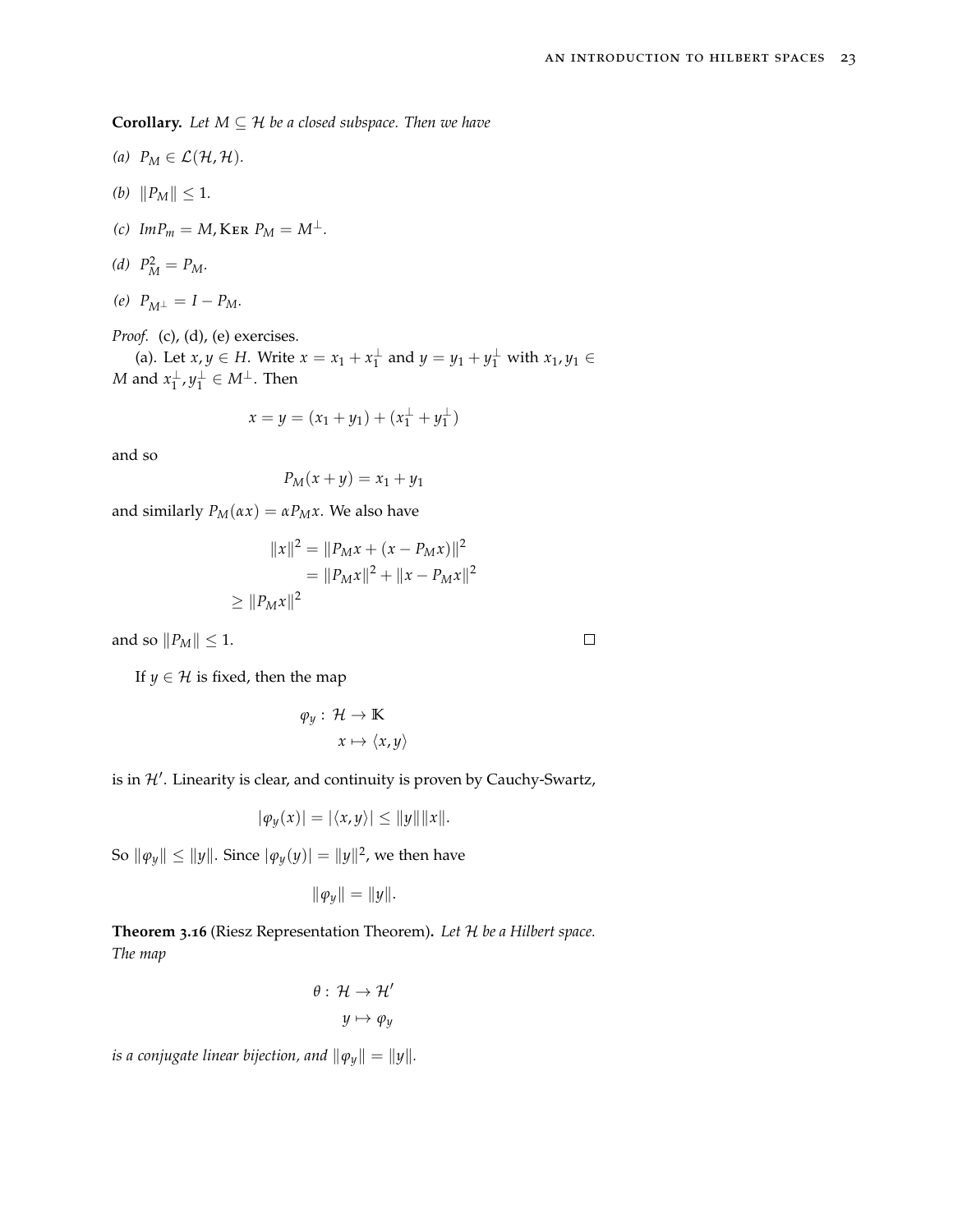*Proof.* Conjugate linearity is clear.

**Injectivity**

$$
\varphi_y = \varphi_{y'} \Rightarrow \varphi_y(x) = \varphi_{y'}(x) \quad \forall x
$$

so

$$
\langle x, y = \langle x, y' \rangle = 0 \Rightarrow \langle y - y', y - y' \rangle = 0
$$

and so  $y = y'$ .

**Surjectivity** Let  $\varphi \in H'$ . We now find  $y \in H$  with  $\varphi = \varphi_y$ . If  $\varphi = 0$ , take *y* = 0. Suppose  $\varphi \neq 0$ . Then KER  $\varphi \neq \mathcal{H}$ . But KER  $\varphi$  is a closed subspace of H. So

$$
H = (\text{Ker } \varphi) \oplus (\text{Ker } \varphi)^{\perp}.
$$

Hence  $(\text{Ker } \varphi)^{\perp} \neq \{0\}.$  Pick  $z \in (\text{Ker } \varphi)^{\perp}$ ,  $z \neq 0.$  For each  $x \in \mathcal{H}$ , the element

$$
x - \frac{\varphi(x)}{\varphi(z)} z \in \text{Ker } \varphi
$$

Note that  $\varphi(z) \neq 0$  since  $z \notin$  KER  $\varphi$ . Then

$$
0 = \langle x - \frac{\varphi(x)}{\varphi(z)} z, z \rangle
$$

$$
= \langle x, z \rangle - \frac{\varphi(x)}{\varphi(z)} ||z||^2
$$

and so

$$
\varphi(x) = \langle x, \frac{\varphi(z)}{\|z\|^2} z \rangle \quad \forall x \in \mathcal{H},
$$

and so letting  $y = \frac{\varphi(z)}{\|z\|^2}$  $\frac{\varphi(z)}{\|z\|^2}z$ , we have  $\varphi = \varphi_y$ .

**Example 3.17.** From Hahn-Banach given  $y \in \mathcal{H}$  there exists  $\varphi \in \mathcal{H}'$ such that

$$
\|\varphi\|=1
$$

and  $\varphi(y) = ||y||$ . We can be very constructive in the Hilbert case, and let

$$
\varphi(x) = \langle x, \frac{y}{\|y\|} \rangle
$$

**Example 3.18.** All continuous linear functionals on  $L^2([a, b])$  are of the form

$$
\varphi(f) = \int_a^b f(x) \overline{g(x)} \, dx
$$

for some  $g \in L^2([a, b]).$ 

**Example 3.19** (Adjoint operators). Let  $\mathcal{H}_1$ ,  $\mathcal{H}_2$  be Hilbert spaces. Let  $T \in \mathcal{L}(\mathcal{H}_1, \mathcal{H}_2)$ . The **adjoint** of *T* is  $T^* \in \mathcal{L}(\mathcal{H}_2, \mathcal{H}_1)$  given by

$$
\langle Tx, y \rangle_2 = \langle x, T^{\star}y \rangle_1
$$

for all  $x \in \mathcal{H}_1, y \in \mathcal{H}_2^2$ 

<sup>1</sup> As an exercise, show that this is true.

 $2$ As an exercise, show that for a matrix *T*, we have  $T^* = \overline{T^t}$  where  $T^t$  is the matrix transpose.

 $\Box$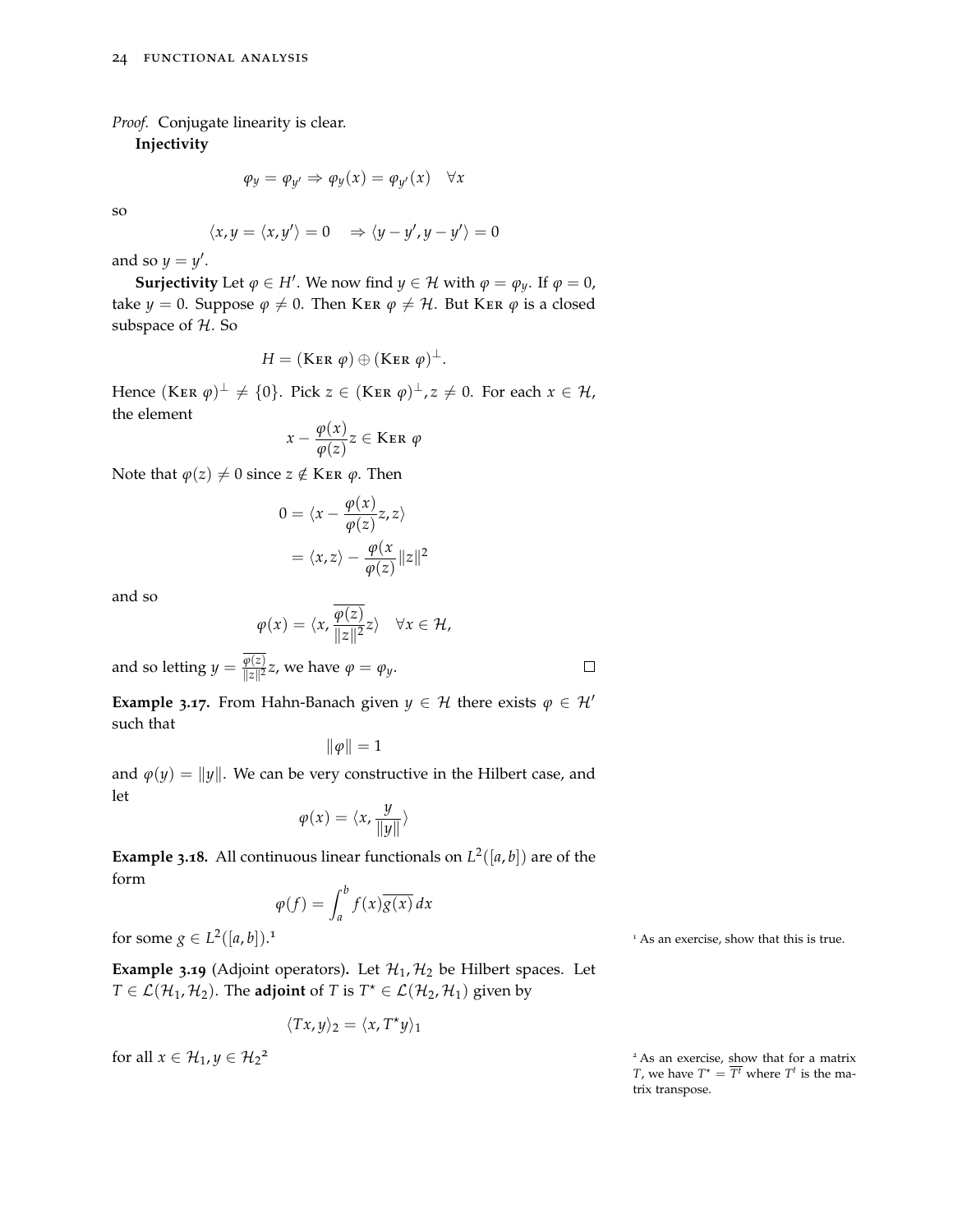## *3.3 Orthonormal Systems*

**Definition 3.20** (Orthonormal system). As subset  $S \subseteq H$  is an **orthonormal system** (orthonormal) if

$$
\langle e, e' \rangle = \delta_{e,e'} \quad \forall e, e' \in S
$$

**Definition 3.21** (Complete orthonormal system or Hilbert basis)**.** An orthonormal system *<sup>S</sup>* is **complete** or a **Hilbert basis** <sup>3</sup>

$$
\overline{\text{span }S} = \mathcal{H}
$$

**Example 3.22.**

1.  $\ell^2$ . Then

 $S = \{e_i \mid i \geq 1\}$ 

is orthonormal and is complete.

2.  $L^2_{\mathbb{C}}([0, 2\pi])$ . Then

$$
S = \{ \frac{1}{2\pi} e^{int} \mid n \in \mathbb{Z} \}
$$

is orthonormal and is complete. Completeness follows from Stone-Weierstrass theorem.

3.  $L^2_{\mathbb{R}}([0, 2\pi])$ . Then

$$
S = \{\frac{1}{\sqrt{2\pi}}, \frac{1}{\sqrt{\pi}}\cos nt, \frac{1}{\sqrt{\pi}}\sin nt \mid n \ge 1\}
$$

is orthonormal and is complete, again by Stone-Weierstrass.

We want to look at series ∑*e*∈*<sup>S</sup>* ..., which is tricky if *S* is not countable.

<span id="page-24-0"></span>**Lemma 3.23.** *If*  $\{e_k | k \ge 0\}$  *is orthonormal, then* 

$$
\sum_{k=0}^\infty a_l e_k
$$

*converges in* H *if and only if*

$$
\sum_{k=0}^{\infty} |a_k|^2
$$

*converges in* **K***.*

*If either series converges, then*

$$
\left\|\sum_{k=0}^{\infty} a_k e_k\right\|^2 = \sum_{k=0}^{\infty} |a_k|^2
$$

<sup>3</sup> By Gram-Schmidt and Zorn's Lemma, every Hilbert space has a complete orthonormal system.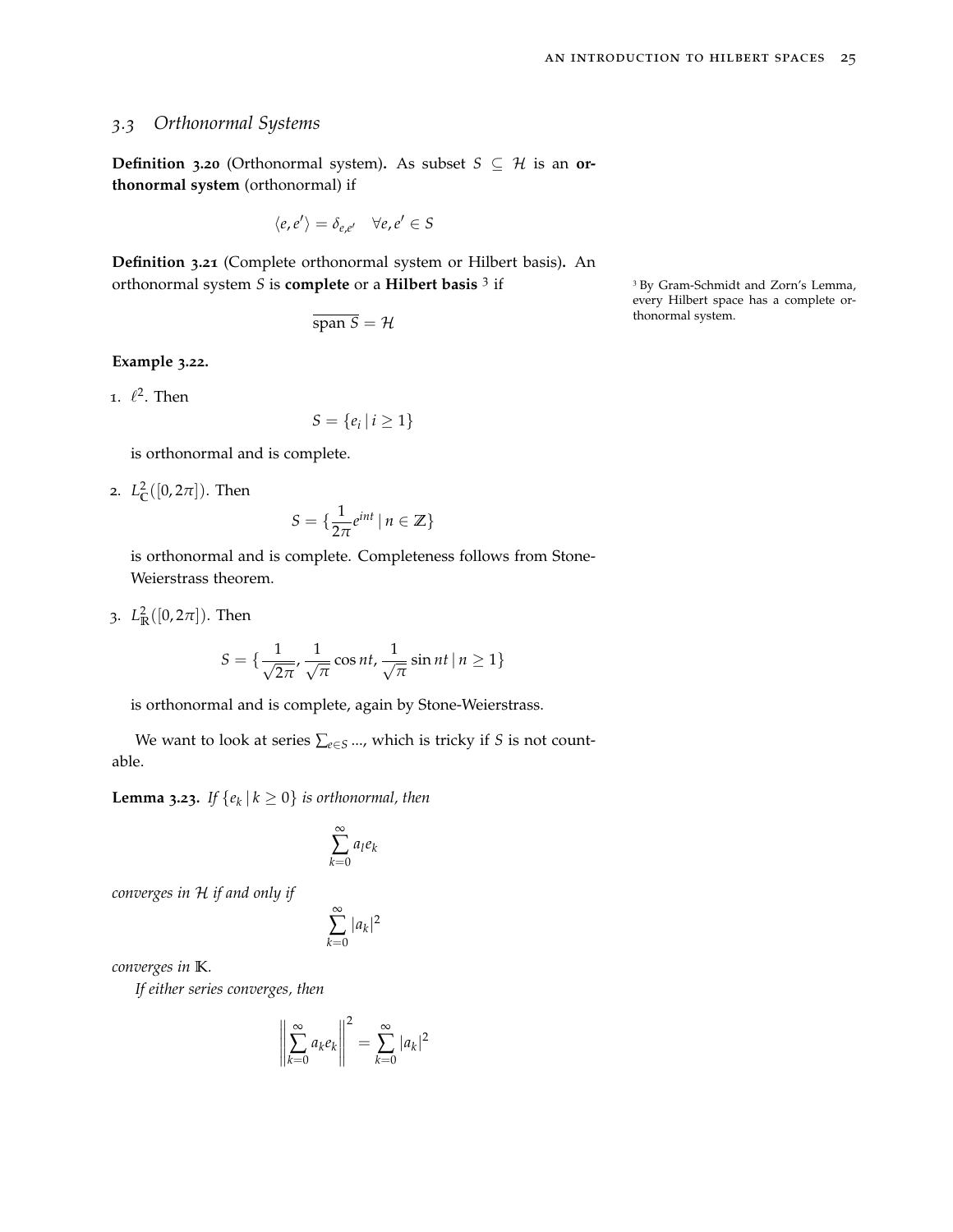*Proof.* If  $\sum_{k=0}^{\infty} a_k e_k$  converges to *x*, then<sup>4</sup>

$$
\langle x, x \rangle = \lim_{n \to \infty} \langle \sum_{k=0}^{n} a_k e_k, \sum_{k=0}^{n} a_k e_k \rangle
$$

$$
= \lim_{n \to \infty} \sum_{k=0}^{n} |a_k|^2
$$

Conversely, if  $\sum_{k=0}^{\infty} |a_k|^2$  converges, then writing  $x_n = \sum_{k=0}^n a_k e_k$ , we have

$$
||x_m - x_n||^2 = ||\sum_{k=n+1}^m a_k e_k||^2
$$
  
= 
$$
\sum_{k=n+1}^m ||a_k e_k||^2
$$
 by Pythagoras  
= 
$$
\sum_{k=n+1}^m |a_k|^2 \to 0
$$

and so  $(x_n)$  is Cauchy, and hence converges by completeness of  $\mathcal{H}$ .  $\Box$ 

**Lemma 3.24***. Let*  $\{e_1, \ldots, e_n\}$  *be orthonormal. Then* 

$$
\sum_{k=1}^n |\langle x, e_k \rangle|^2 \leq ||x||^2
$$

*for each*  $x \in \mathcal{H}$ *.* 

*Proof.* Let  $y = \sum_{k=1}^{n} \langle x, e_k \rangle e_k$ . Let  $z = x - y$ . We claim that  $z \perp y$ . We have

$$
\langle x, y \rangle = \langle x - y, y \rangle
$$
  
=  $\langle x, y \rangle - ||y||^2$   
=  $\sum_{k=1}^{n} \overline{\langle x, e_k \rangle} \langle x, e_k \rangle - \sum_{k=1}^{n} |\langle x, e_k \rangle|^2$   
= 0.

So

$$
||x||^{2} = ||y + z||^{2}
$$
  
=  $||y||^{2} + ||z||^{2}$  Pythagoras  
 $\geq ||y||^{2} = \sum_{k=1}^{n} |\langle x, e_{k} \rangle|^{2}$ 

We want to write expressions like  $\sum_{e \in S} \langle x, e \rangle e$ .

**Corollary.** *Let*  $x \in \mathcal{H}$  *and S orthonormal. Then* 

 $\mathbf{r}$ 

$$
\{e \in S \mid \langle x, e \rangle \neq 0\}
$$

*is countable.*

<sup>4</sup> If  $x_n \to x$ ,  $y_n \to y$ , then  $\langle x_n, y_n \rangle \rightarrow \langle x, y \rangle$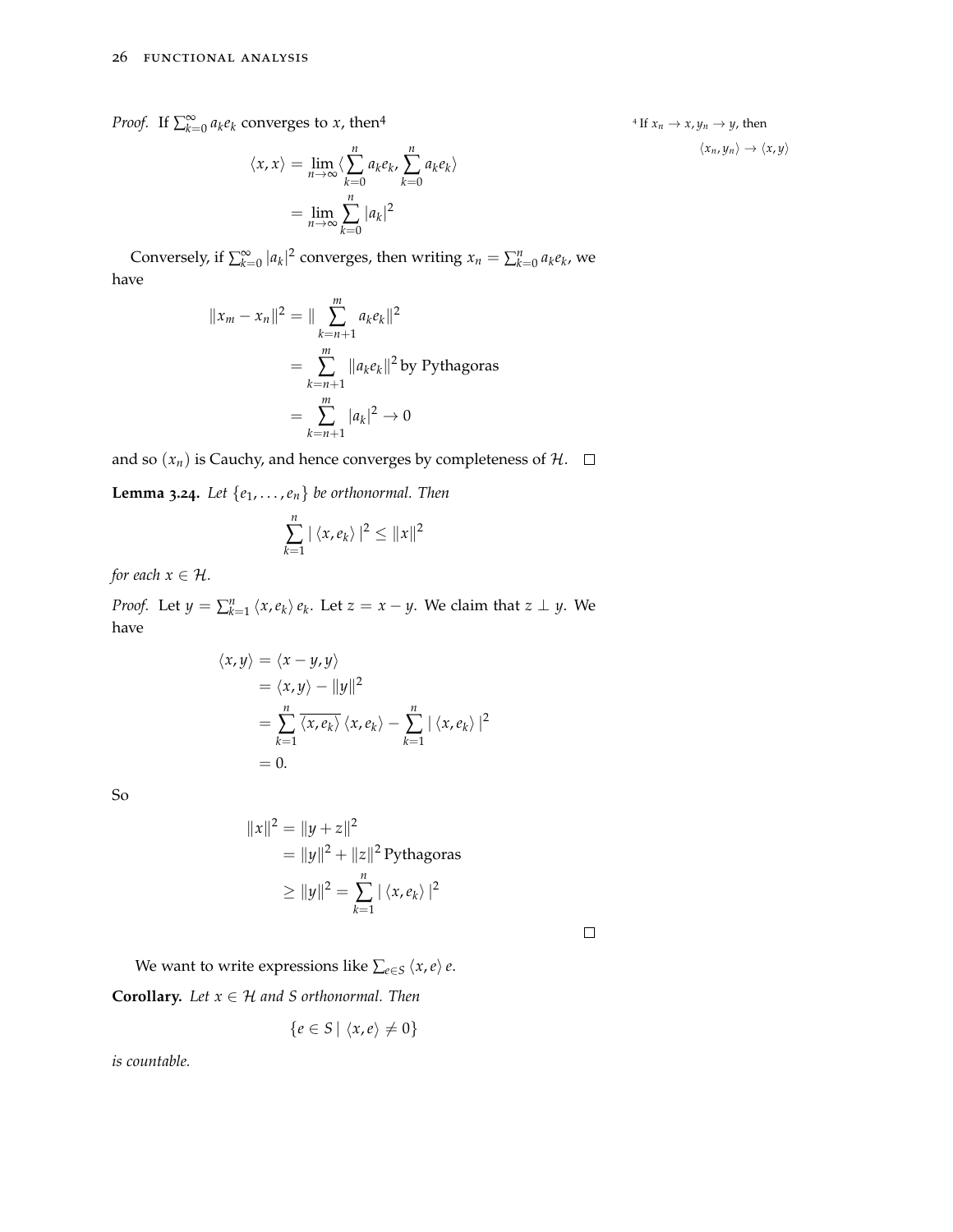*Proof.*

$$
\{e \in S \mid \langle x, e \rangle \neq 0\} = \bigcup_{k \geq 1} \{e \in S \mid |\langle x, e \rangle| > \frac{1}{k}\}
$$

From the lemma,

$$
\#\{e \in S \mid |\langle x, e \rangle| > \frac{1}{k}\} \le k^2 \|x^2\|
$$

For if this number were greater than  $k^2 ||x||^2$ , then the LHS in Lemma is greater than  $\frac{1}{k^2}k^2 ||x||^2$ .  $\Box$ 

Therefore:

**Corollary** (Bessel's Inequality)**.** *If S is orthonormal, then*

$$
\sum_{e \in S} |\langle x, e \rangle|^2 \le ||x||^2
$$

*for all*  $x \in H$ 

*Proof.*  $\sum_{e \in S} |\langle x, e \rangle|^2$  is a sum of countably many positive terms, and so order is not important.  $\Box$ 

We want to write  $\sum_{e \in S} \langle x, e \rangle e$ . This sum is over a countable set, but is the order important?

**Theorem 3.25.** Let S be orthonormal. Let  $M = \overline{span S}$ . Then

$$
P_M x = \sum_{e \in S} \langle x, e \rangle e
$$

*where the sum can be taken in any order.*

*Proof.* Fix  $x \in H$ . Choose an enumeration

$$
\{e_k \mid k \geq 0\} = \{e \in S \mid \langle x, e \rangle \neq 0\}.
$$

By Bessel's inequality, we have

$$
\sum_{k=0}^{\infty} |\langle x, e_k \rangle|^2 \leq ||x||^2
$$

and so the LHS converges. By Lemma 3.[23](#page-24-0), we know

$$
y = \sum_{k=0}^{\infty} \langle x, e_k \rangle e_k \in M
$$

converges in H.

Write  $x = y + (x - y) = M + M^{\perp}$ . We claim  $(x - y) \in M^{\perp}$ . Then *P<sub>M</sub>* $x = y$  from characterisation of projection operator. Let *e* ∈ *S*. Then

$$
\langle x - y, e \rangle = \lim_{n \to \infty} \left\langle x - \sum_{k=0}^{n} \langle x, e_k \rangle e_k, e \right\rangle
$$

$$
= \lim_{n \to \infty} (\langle x, e \rangle - \sum_{k=0}^{n} \langle x, e_k \rangle \langle e_k, e \rangle)
$$

$$
= \langle x, e \rangle - \sum_{k=0}^{\infty} \langle x, e_k \rangle \langle e_k, e \rangle.
$$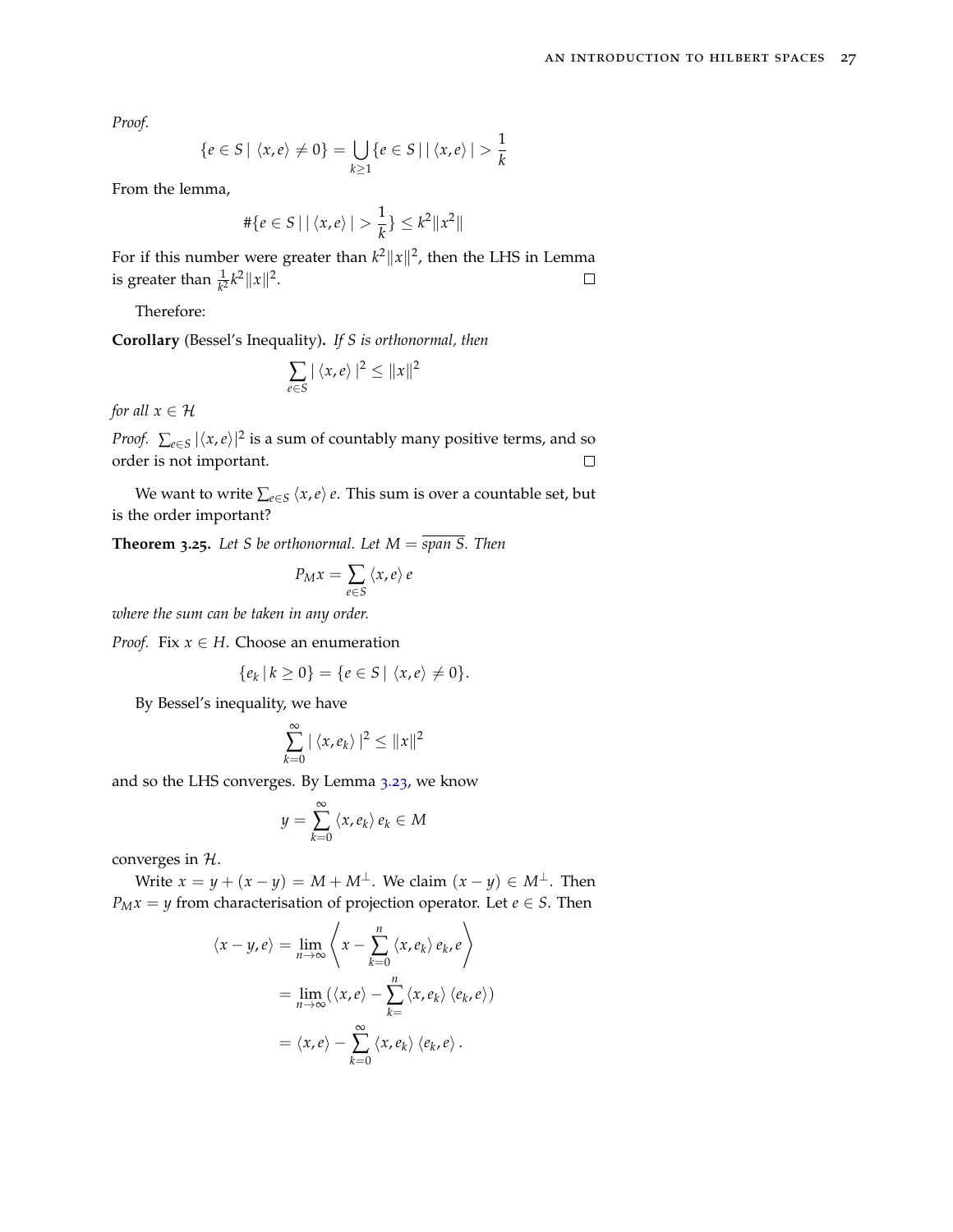If  $e \in \{e' \in S \mid \langle x, e' \rangle \neq 0\}$ , then  $e = e_j$  for some *j*, and so

$$
\langle x-y,e\rangle=\langle x,e_j\rangle-\langle x,e_j\rangle=0
$$

If  $\langle x, e \rangle = 0$ , then  $e \neq e_j$  for all *j*, and so  $\langle e_j, e \rangle = 0$ , and so

$$
\langle x-y,e\rangle=0-0=0.
$$

Thus  $x - y \in (\text{span } S)^{\perp}$ .

**Exercise 3.26.** Show that

$$
x - y \in \overline{\text{(span S)}}^{\perp} = M^{\perp}.
$$

Recall that if  ${x_1, \ldots}$  is a countable orthonormal system in a Hilbert space  $H$ . Then

$$
\sum_{k=1}^{\infty} a_k e_k < \infty \iff \sum_{k=1}^{\infty} |a_k|^2 < \infty
$$

and

$$
\|\sum_{k=1}^{\infty} a_k e_k\|^2 = \sum_{k=1}^{\infty} |a_k|^2 \tag{(*)}
$$

We also had the following.

<span id="page-27-0"></span>**Theorem 3.27.** Let S be orthonormal in H. Let  $M = \overline{span S}$ . Then

$$
P_M x = \sum_{e \in S} \langle x, e \rangle e \quad \forall x \in \mathcal{H}
$$

*where the sum has only countable many terms and convergence is unconditional.*

**Theorem 3.28.** *Let S be orthonormal in* H*. Then following are equivalent.*

*(a) S* is a complete orthonormal system (span  $\overline{S} = H$ ).

- *(b)*  $x = \sum_{e \in S} \langle x, e \rangle e$  for all x (Fourier series).
- *(c)*  $||x||^2 = ∑_{e∈S} ∣ \langle x, e \rangle |^2$  *for all x (Parseval's formula).*

*Proof.* (a)  $\Rightarrow$  (b). If  $M = \overline{\text{span } S} = H$ , then

$$
P_M x = x = \sum_{e \in S} \langle x, e \rangle e
$$

by Theorem 3.[27](#page-27-0).

(b)  $\Rightarrow$  (c). By the infinite Pythagoras theorem  $(\star)$ .

(c)  $\Rightarrow$  (a). Let *M* =  $\overline{\text{span } S}$ . Suppose that  $z \in M^{\perp}$ . Then  $z = 0 + z \in$  $M + M^{\perp}$ . Hence

$$
0 = ||P_M z||^2 = ||\sum_{e \in S} \langle z, e \rangle e||^2 = \sum_{e \in S} |\langle z, e \rangle|^2 = ||z||^2
$$

which implies  $z = 0$ , so  $M = H$ , and so *S* is complete.

 $\Box$ 

 $\Box$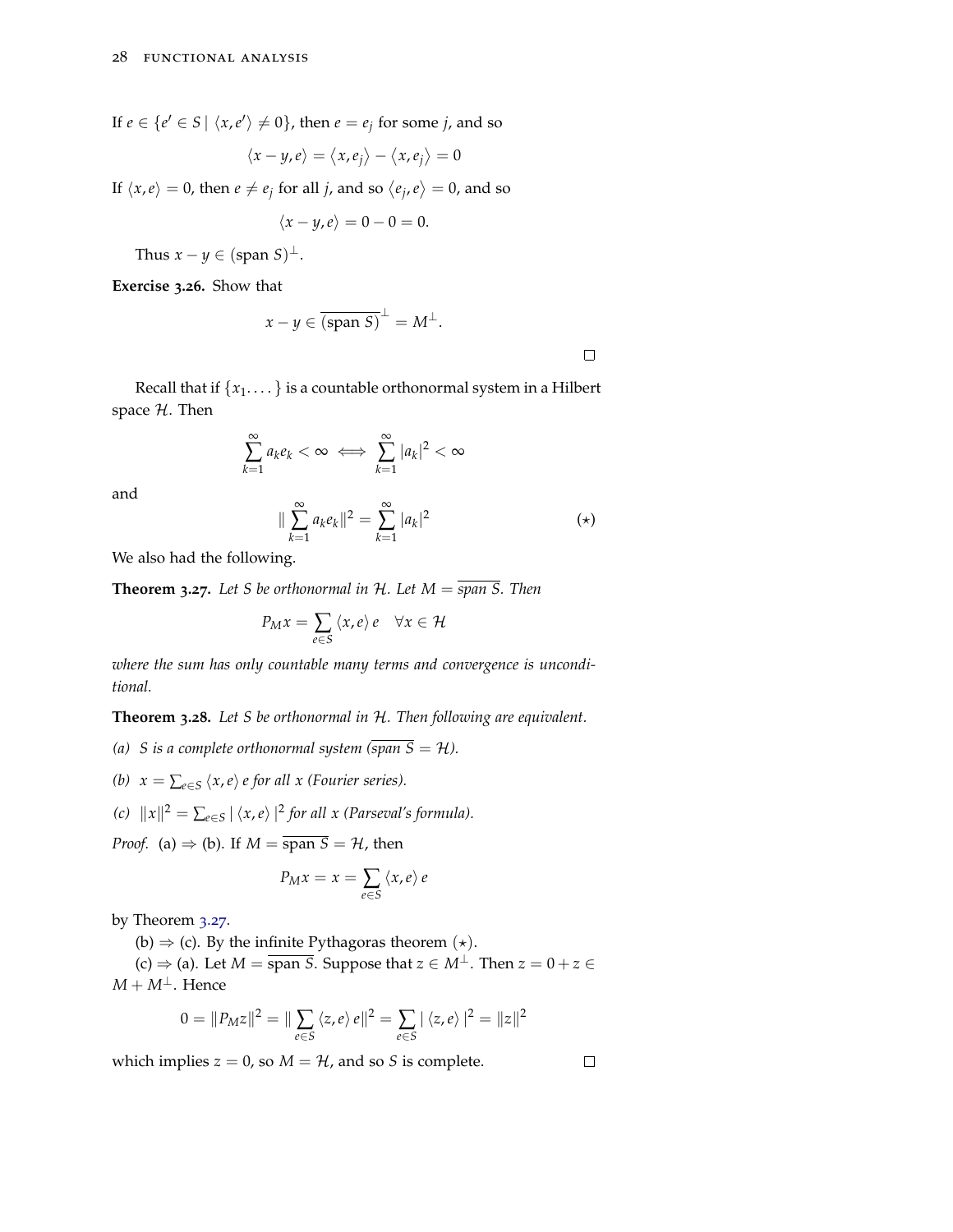*Remark.* Consider  $L^2([0, 2\pi])$ , and let  $S = \{e_n | n \in \mathbb{Z}\}$ . Then we can write

$$
f = \sum_{n \in \mathbb{Z}} c_n e_n
$$

where  $c_n = \langle f, e_n \rangle = \frac{1}{\sqrt{2}}$  $\frac{1}{2\pi} \int_0^{2\pi} f(t) e^{-int} dt.$ 

We do not claim that convergence is pointwise, what we have proven is convergence is in *L* 2 ,

$$
||f - \sum_{|n| \le N} c_n e_n ||_2 \to 0
$$

as  $N \to \infty$ . This is not the same as pointwise or uniform convergence  $(\|\cdot\|_{\infty}).$ 

### *3.4 The Stone-Weierstrass Theorem*

THIS IS A USEFUL TOOL to show an orthonormal system is complete. In fact, this theorem is about uniformly approximating elements of  $C(X)$ , where *X* is a compact Hausdorff space. it is a generalisation of the Weierstrass approximation theorem.

**Theorem 3.29** (Weierstrass approximation theorem). Let  $f \in C([a, b])$ *and let*  $\epsilon > 0$  *be given. Then there exists a polynomial*  $p(x)$  *such that* 

$$
|f(x) - p(x)| < \infty \quad \forall x \in [a, b],
$$

*that is,*  $||f - p||_{\infty} < \epsilon$ *.* 

**Corollary.** *This implies the following important results:*

- *• Continuous functions can be uniformly approximated by polynomials.*
- $P([a, b])$ , the space of polynomials on  $[a, b]$ , is dense in  $C([a, b])$ .
- $\overline{\mathcal{P}([a,b])} = \mathcal{C}([a,b]).$

We now prove Stone's 1930's generalisation.

**First some setup:** Let *X* be a compact Hausdorff space throughout. We then know that  $C(X)$  is a vector space. It also has sensible vector multiplication,

$$
(fg)(x) = f(x)g(x).
$$

Thus  $C(X)$  is a unital, commutative, associative ring. As we have

$$
f(\lambda g) = \lambda(fg)
$$

then  $C(X)$  is a unital, commutative, associative algebra over **K**.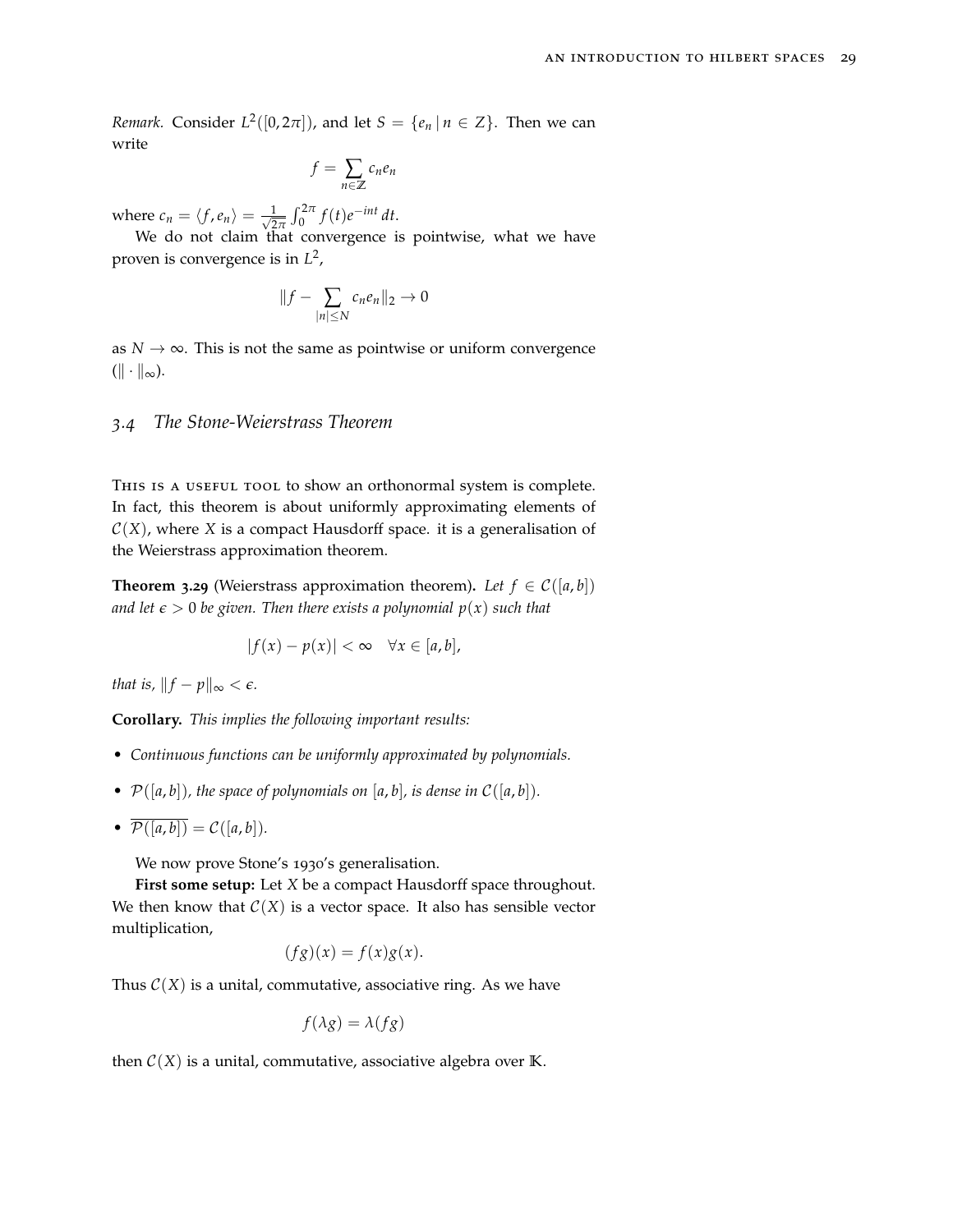**Definition 3.30** (Subalgebra). A subalgebra of  $C(X)$  is a subset A which is closed under scalar multiplication, vector addition, and vector multiplication. *A* is unital if it contains the constant function  $f(x) = 1$ .

**Example 3.31.**  $P([a, b])$  is a subalgebra of  $C([a, b])$ .

When is  $A$  dense in  $C(X)$ ?

**Theorem 3.32** (Stone-Weierstrass theorem)**.** *Let X be a compact Hausdorff space, and let*  $\mathcal A$  *be a subalgebra of*  $\mathcal C(X)$ *. If* 

- *(1)* A *is unital,*
- (2)  $f \in \mathcal{A}$  ⇒  $f^{\star} \in \mathcal{A}$ , where  $f^{\star}(x) = \overline{f(x)}$ ,
- *(3)* A *separates points of X.*

*Then*  $\overline{A} = C(X)$ *.* 

**Definition** 3.33. A separates points of *X* if, given  $x \neq y$ , there is a function  $f \in \mathcal{A}$  with  $f(x) \neq f(y)$ .

**Corollary.** (a)  $\mathcal{P}([a,b])$  *is dense in*  $\mathcal{C}([a,b])$ *, as*  $f(x) = x$  *separates points.* 

*(b) Trigonometric polynomials are dense in*

$$
\{f \in \mathcal{C}([0, 2\pi]) \,|\, f(0) = f(2\pi)\}.
$$

*(c) Trigonometric polynomials are dense in L*<sup>2</sup> ([0, 2*π*])*, and*

$$
S = \{e_n \mid n \in \mathbb{Z}\}\
$$

*is complete.*

### **Setup**

**Lemma 3.34.** *The function*  $f(t) = |t|$  *can be uniformly approximated by polynomials on* [−1,1]

*Proof.* The binomial theorem says

$$
(1+x)^{1/2} = \sum_{n=0}^{\infty} \binom{\frac{1}{2}}{n} x^n \quad \forall x \in [-1,1]
$$

We then have

$$
|t| = \sqrt{t^2} = \sqrt{1 + (t^2 - 1)} = \sum_{n=0}^{\infty} {1 \over n} (t^2 - 1)^n \quad t \in [-\sqrt{2}, \sqrt{2}]
$$

Now let  $p_N(t) = \sum_{n=0}^N (\frac{1}{n})(t^2 - 1)^n$ , and

$$
||t| - pN(t)| = |\sum_{n=N+1}^{\infty} {1 \over n} (t^2 - 1)^n| \leq \sum_{n=N+1}^{\infty} |{1 \over n} (t^2 - 1)^n|
$$

and so  $|||t| - p_n||_{\infty} \to 0$  as  $N \to \infty$  on [-1, 1].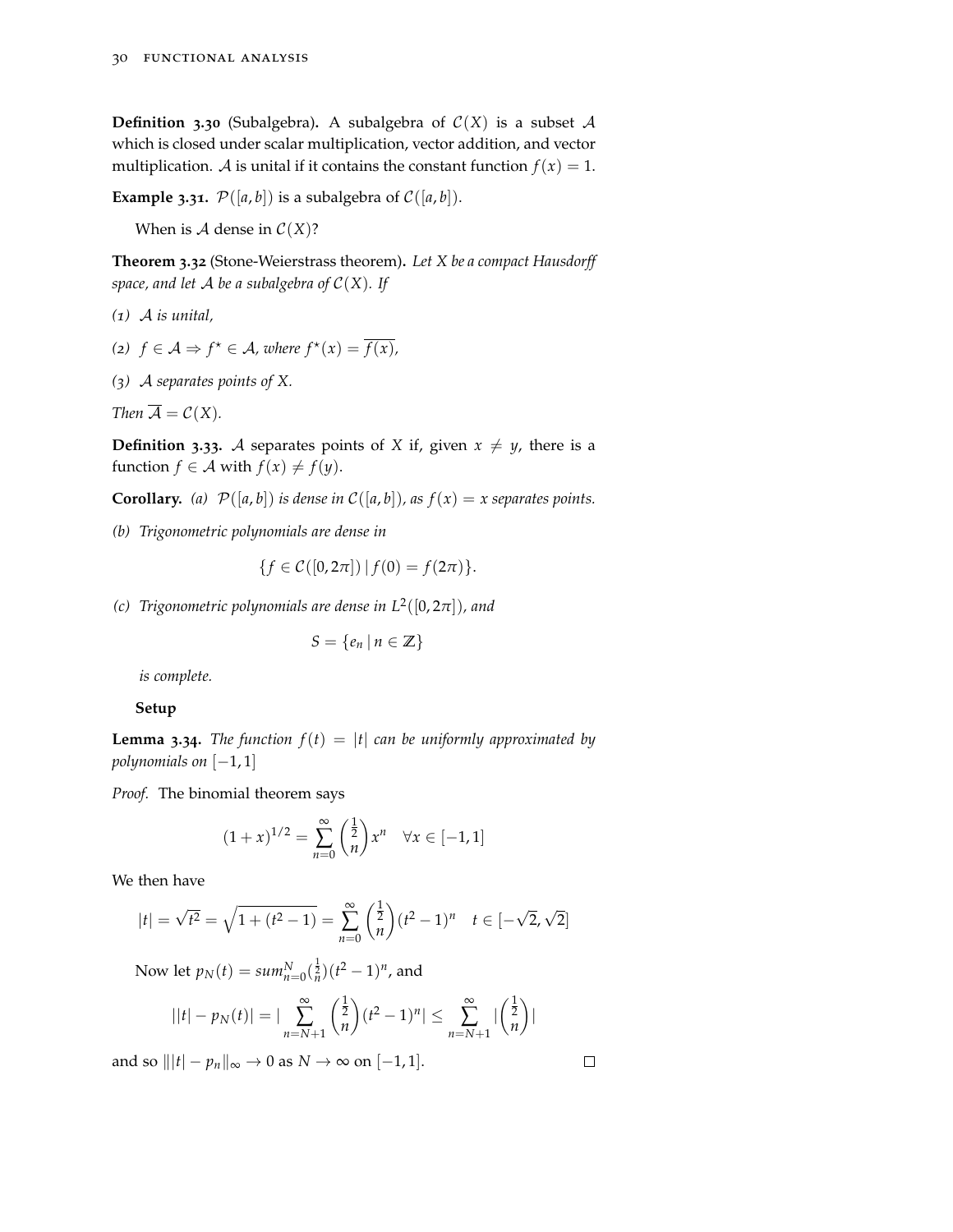**Theorem 3.35** (Stone-Weierstrass theorem)**.** *Let X be a compact Hausdorff space, and let* A *be a subalgebra of* C(*X*)*. If*

- *(1)* A *is unital,*
- (2)  $f \in \mathcal{A}$  ⇒  $f^* \in \mathcal{A}$ , where  $f^*(x) = \overline{f(x)}$ ,
- *(3)* A *separates points of X.*

*Then*  $\overline{A} = C(X)$ *.* 

*Proof.* We first prove for  $C_{\mathbb{R}}(X)$ .

**Lemma 3.36.** *Let A be a unital subalgebra of*  $C_{\mathbb{R}}(X)$  *. Then* 

- $(a)$   $|f| \in \overline{\mathcal{A}}$ *,*
- (b)  $\min(f_1, \ldots, f_n), \max(f_1, \ldots, f_n) \in \overline{\mathcal{A}}$

*for all f*,  $f_1$ , ...,  $f_n \in \mathcal{A} \subseteq \mathcal{C}_{\mathbb{R}}(X)$ .

*Proof.* (a) Replace  $f$  by  $\frac{f}{\|f\|_{\infty}}$  so we can assume that  $\|f\|_{\infty} = 1$ . From the previous lemma, we know for each  $n \geq 1$  there is a polynomial *p*<sup>*n*</sup> : [−1, 1] → **R** such that  $||t| - p_n(t)| < \frac{1}{n}$  for all  $t \in [-1, 1]$ . Since  $|f(x)| \le ||f||_{\infty} = 1$  for all  $x \in X$ , we have

$$
\| |f| - p_n(f) \| \leq \frac{1}{n}
$$

But  $p_n(f)$  is a finite linear combination of  $1, f, f^2, f^3, \ldots$  and so in in A, as A is unital. Thus  $|f| \in \overline{A}$ .

(b) Use the formulas

$$
\max(f,g) = \frac{f+g-|f-g|}{2}, \quad \min(f,g) = \frac{f+g-|f-g|}{2} \in \overline{\mathcal{A}}
$$

and induction.

$$
\Box
$$

*Proof of Stone-Weierstrass for*  $C_{\mathbb{R}}(X)$ *.* Let  $f \in C_{\mathbb{R}}(X)$  and let  $\epsilon > 0$  be given. We need to find  $g \in A$  such that

$$
|f(z) - g(z)| < \epsilon \quad \forall z \in X
$$

**Step 0.** We can assume that A is closed.

**Exercise 3.37.** Why?

**Step 1.** Let  $x, y \in X$  be fixed.

**Proposition 3.38.** *There exists*  $f_{xy} \in \mathcal{A}$  *with* 

$$
f_{xy}(x) = f(x), \quad f_{xy}(x) = f(y)
$$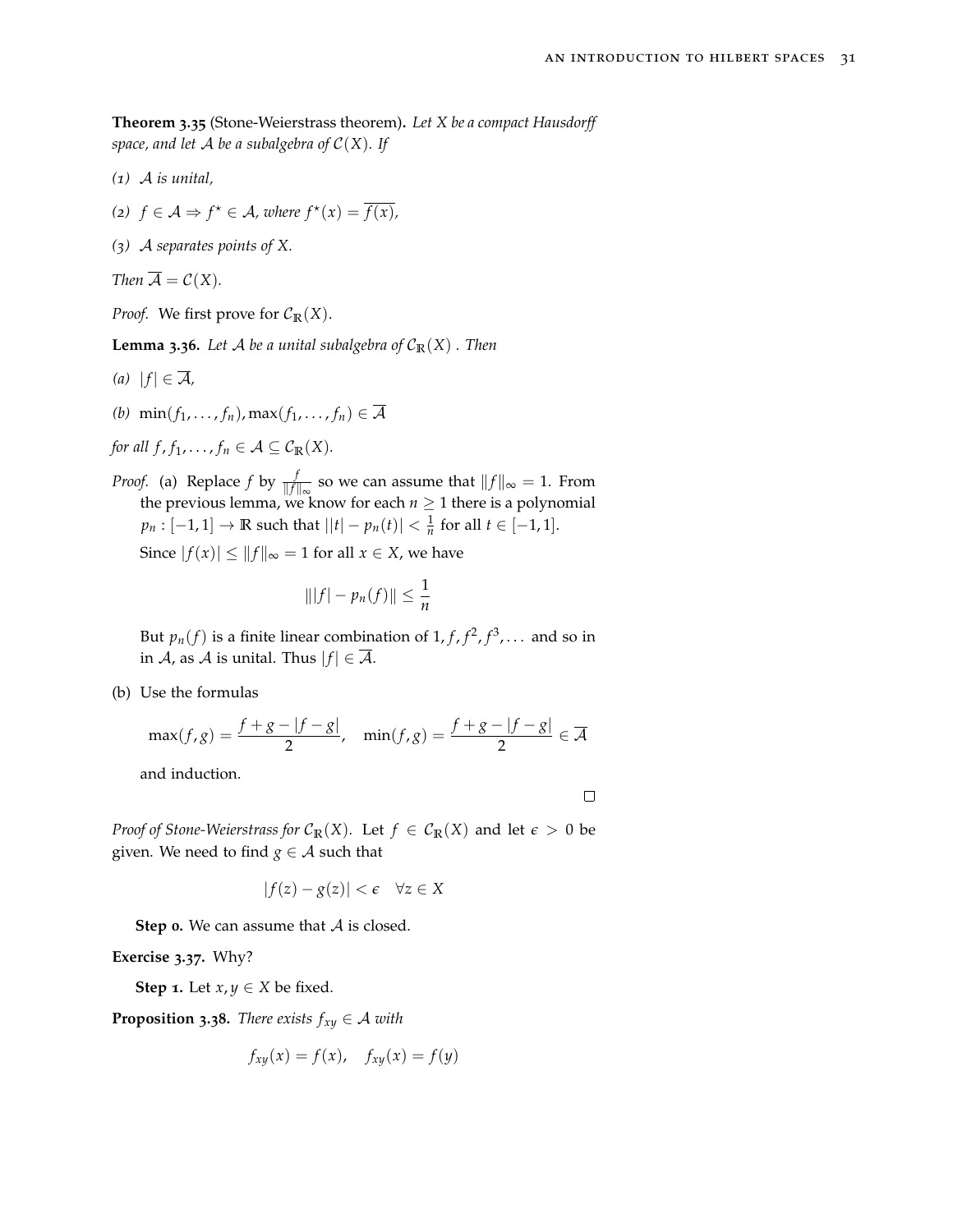*Proof.* If  $x = y$  then trivial (take  $f_{xy}(z) = f(x) \mathbf{1}(z)$ ).

If *x*  $\neq$  *y*, since *A* separates points, there is *h*  $\in$  *A* with *h*(*x*)  $\neq$  *h*(*y*). Then take

$$
f_{xy} = ah + b1 \in \mathcal{A}
$$

we can invert the coefficient matrix to find our coefficients  $a$  and  $b$ .  $\square$ 

**Step 2.** Let  $x \in X$  be fixed.

**Proposition 3.39.** *There exists*  $f_x \in A$  *such that* 

- $f_x(x) = f(x)$ .
- $f_x(z) < f(z) + \epsilon$

*Proof.* For each  $y \in X$ , let

$$
O_y = \{ z \in X \mid f_{xy}(z) < f(z) + \epsilon \}
$$

where  $f_{xy}$  is the function from Step 1. These are all open sets (why?) and thus

$$
X = \bigcup_{y \in X} O_y
$$

since  $y \in O_y$ .

By compactness of *X*, we have

$$
X = \bigcup_{i=1}^{m} O_{y_i}
$$

Letting  $f_x = \min(f_{xy_1}, \ldots, f_{xy_n})$ . Then

• Since  $f_{xy_i}(x) = f(x)$  for all i,

$$
f_x(x) = f(x)
$$

• If  $z \in X$ , then  $z \in O_{y_i}$  for some *i*, and so

$$
f_x(z) \le f_{xy_i}(z) < f(z) + \epsilon
$$

 $\Box$ 

as required.

**Step 3.**

**Proposition 3.40.** *There exists a function*  $g \in A$  *such that* 

$$
|f(z) - g(z)| < \epsilon
$$

*for all*  $z \in X$ .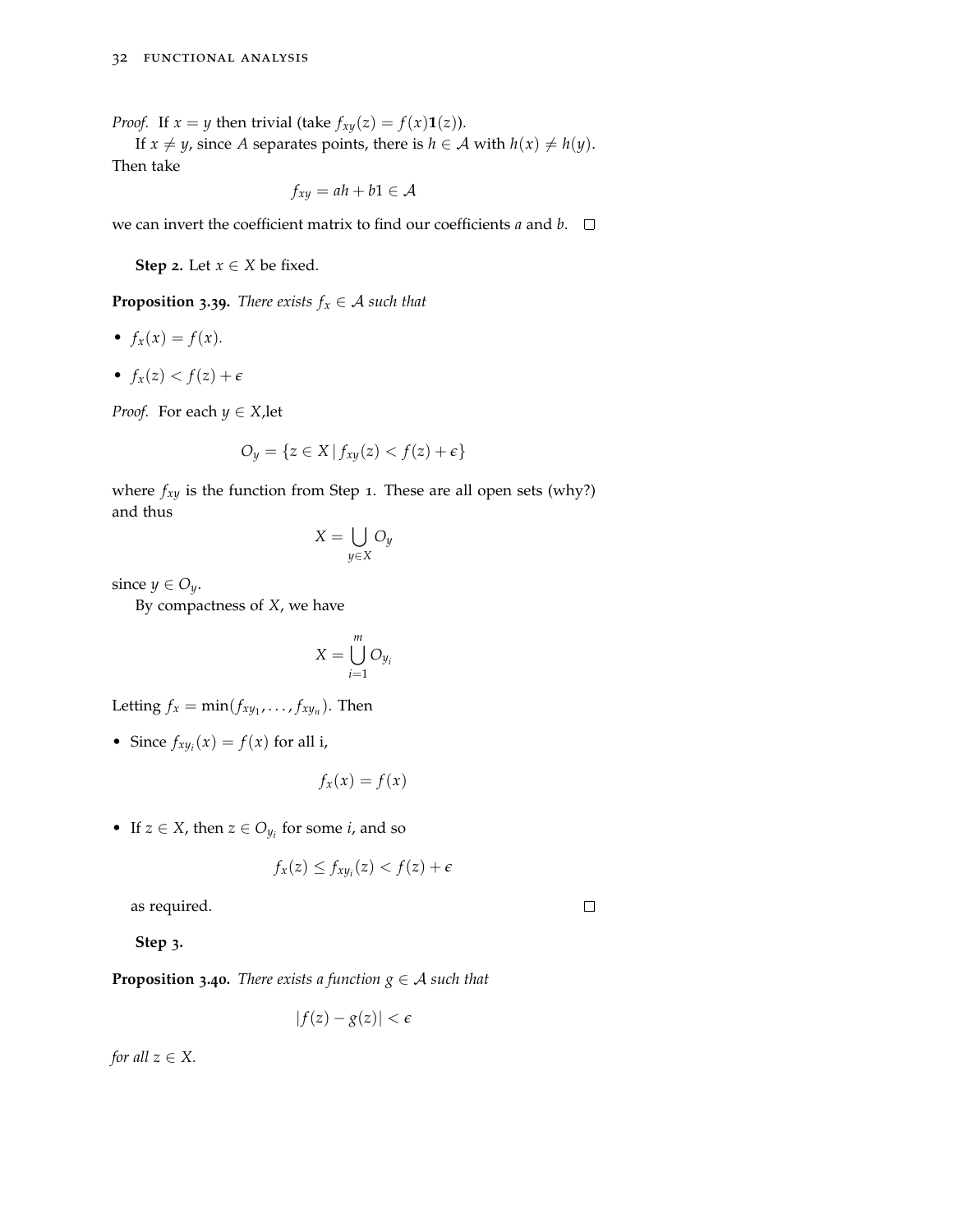*Proof.* For each  $x \in X$ , let

$$
U_x = \{ z \in X \mid f_x(z) > f(x) - \epsilon \}
$$

where  $f_x$  is from Step 2. These sets  $U_i$  are open and since  $x \in U_x$ , for an open cover, we can write

$$
X=\bigcup_{x\in X}U_x=\bigcup_{j=1}^n U_{x_j}.
$$

Define  $g = \max(f_{x_1}, \ldots, f_{x_n})$ . If  $z \in X$ ,

- $g(z) = f_{x_i}(z)$  for some *i*, which is less than  $f(z) + \epsilon$  from Step 2.
- If  $z \in U_{x_j}$  for some  $j = 1, \ldots, n$ , then

$$
g(z) \ge f_{x_j}(z) > f(x) - \epsilon.
$$

**Exercise 3.41.** Where did we use the Hausdorff property?

We now prove for  $C_{\mathbb{C}}(X)$ . Let

$$
\mathcal{A}_{\mathbb{R}} = \{ f \in \mathcal{A} \mid f \text{ is real valued} \}.
$$

Then  $\mathcal{A}_{\mathbb{R}}$  is an  $\mathbb{R}$ -subalgebra of  $\mathcal{C}_{\mathbb{R}}(X)$ . It is unital, as  $1 \in \mathcal{A}$  and it is real valued.

We now show  $A_{\mathbb{R}}$  separates points. If  $x \neq y$ , there is  $f \in A$  such that  $f(x) \neq f(y)$ . Write  $f = u + iv$  with  $u, v$  real valued. Either  $u(x) \neq u(y)$  or  $v(x) \neq v(y)$ , and so  $A_{\mathbb{R}}$  separates points.

Hence  $\mathcal{A}_{\mathbb{R}}$  is dense in  $\mathcal{C}_{\mathbb{R}}$ .

Now, let  $f \in C_{\mathbb{C}}(X)$ . Then write  $f = u + iv$ . Then  $u, v \in C_{\mathbb{R}}(X)$ . Then given  $\epsilon > 0$ , there exists  $u_1, v_1 \in A_{\mathbb{R}}$  such that

$$
||u - u_1||_{\infty} \leq \frac{\epsilon}{2}, \quad ||v - v_1||_{\infty} \leq \frac{\epsilon}{2}
$$

Writing  $f_1 = u_1 + iv_1 \in \mathcal{A}$ , we have

$$
||f - f_1||_{\infty} \le ||(u - u_1) + i(v - v_1)||_{\infty} \le ||u - u_1||_{\infty} + ||v - v_1||_{\infty} < \epsilon
$$

and thus A is dense in  $C_{\mathbb{C}}(X)$ .

 $\Box$ 

**Corollary.** *Polynomials are dense in*  $C([a, b])$ *.* 

*Proof.*  $A = \mathcal{P}([a, b])$  is an algebra, is unital, is closed under complex conjugation, and separates points. Thus, A is dense in  $C([a, b])$ .  $\Box$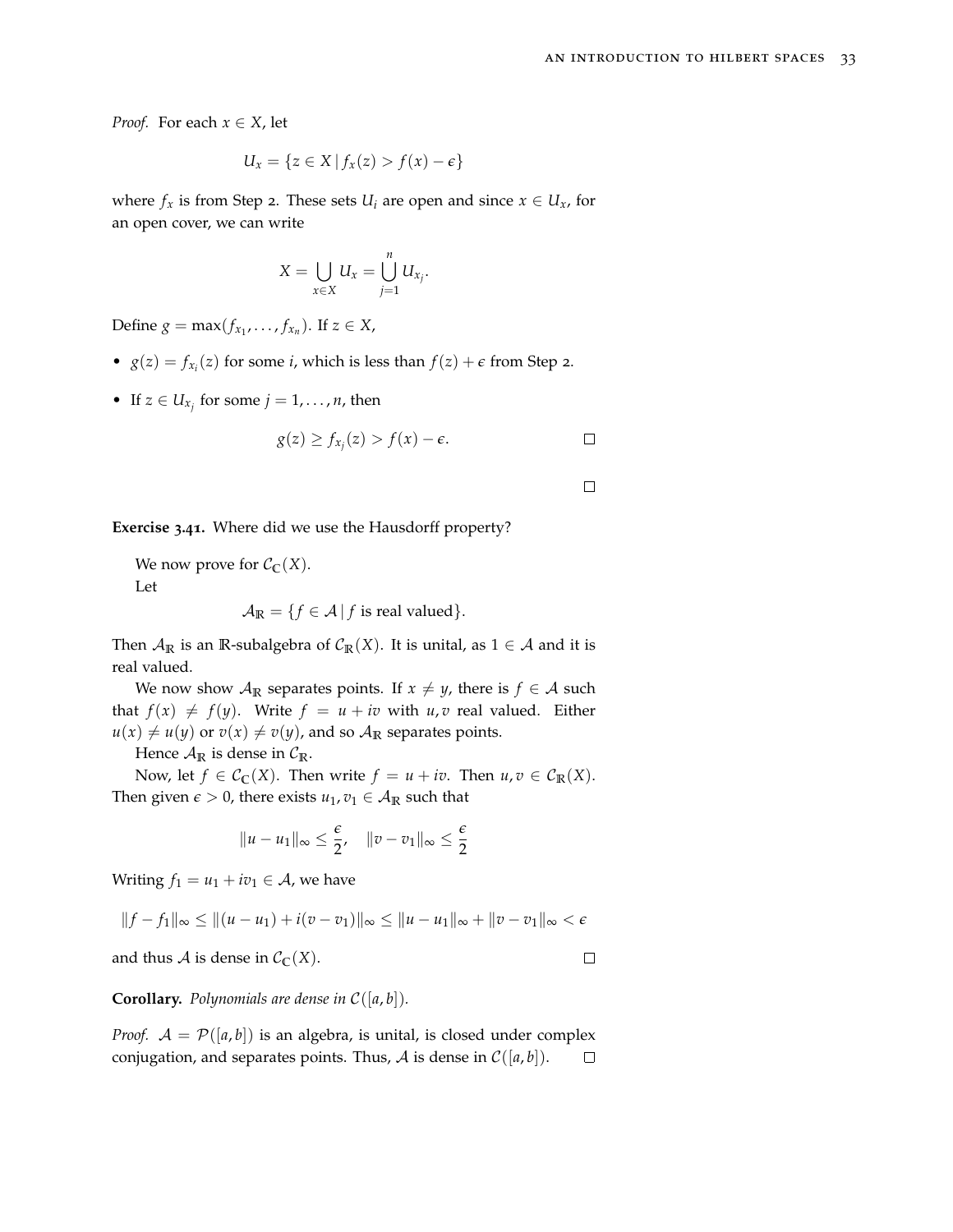**Definition 3.42** (Trigonometric polynomials)**.** A **trigonometric polynomail** is an expression

$$
\sum_{n\in\mathbb{Z}}c_ne^{int}
$$

with finitely many  $c_n \neq 0$ . So these are polynomials in  $s = e^{it}$  and  $s^{-1} = \bar{s} = e^{-it}$ .

**Corollary.** *The space* A *of all trigonometric polynomials is dense in*  $C(\Pi)$ *, where*  $\Pi = \{z \in \mathbb{C} \mid |z| = 1\}$ 

*Proof.* A is a sub-algebra of  $C(\Pi)$ , it is unital, closed under complex conjugation,

$$
\overline{\sum_{n\in\mathbb{Z}}c_ne^{int}} = \sum_{n\in\mathbb{Z}}\overline{c_{-n}}e^{int}
$$

and separates points. *T* is a compact Hausdorff space, and thus Stone-Weierstrass states that  $A$  is dense in  $C(\Pi)$ .  $\Box$ 

**Corollary.** *The orthonomal system*

$$
S = \{ \frac{1}{\sqrt{2\pi}} e^{int} \mid n \in \mathbb{Z} \}
$$

*is complete in*  $L^2([0, 2\pi])$ *.* 

*Proof.* span  $S = A$  is a space of trigonometric polynomials, which is dense in  $C(\Pi)$ . Define

$$
\Phi: C_p([0, 2\pi])] \to C(\Pi)
$$

$$
f \mapsto \tilde{f}
$$

where  $C_p([0, 2π]) = {f ∈ C([0, 2π]) | f(0 = f(2π))}.$  Then Φ is an isometric isomorphism, and therefore functions of the form  $f(t)$  =  $\sum c_n e^{int}$  is dense in  $C_p([0, 2\pi])$ .

By the construction of the Lebesgue integral, **simple** functions

$$
\sum_{i=1}^n a_i \mathbf{1}_{A_i}
$$

are dense in  $L^2([0, 2\pi])$ .

**Exercise** 3.43. Given  $f \in L^2([0, 2\pi])$  and  $\epsilon > 0$ , there exists  $g \in$  $\mathcal{C}_p([0, 2\pi])$  such that  $||f - g||_2 < \epsilon$ .

Thus  $\mathcal A$  is dense in  $L^2([0,2\pi])$ .

 $\Box$ 

**Corollary.** *The following are separable (have a countable dense subset):*

- *(a)* C([*a*, *b*])*,*
- *(b)*  $L^p([a, b])$ , 1 ≤  $p < ∞$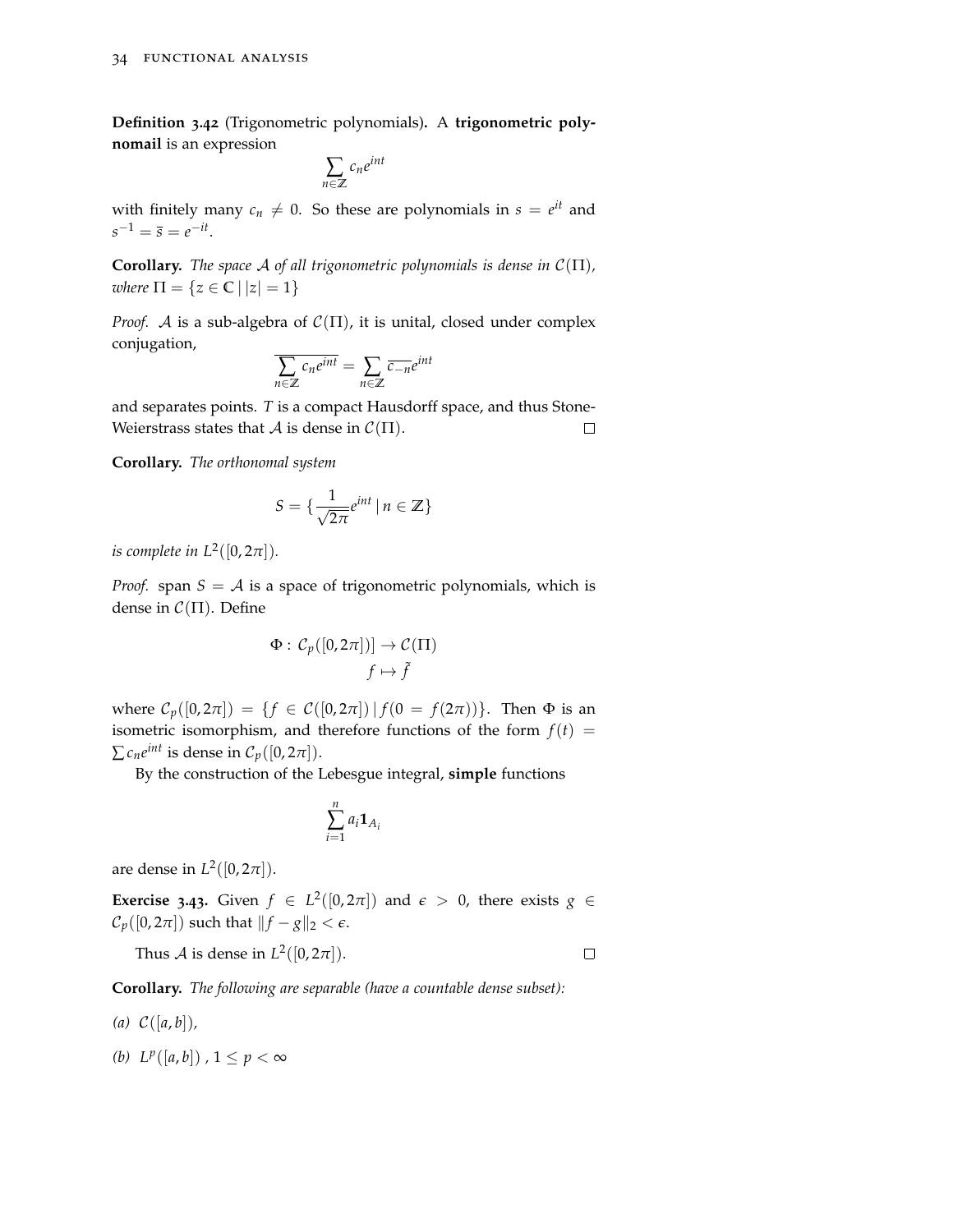- *Proof.* (a) We have  $\mathcal{P}([a,b])$  is dense in  $\mathcal{C}([a,b])$  and set  $\mathcal{P}_{\mathbb{Q}}([a,b])$ with rational coefficients is dense in  $\mathcal{P}([a, b])$ . Clearly,  $\mathcal{P}_Q([a, b])$  is countable, and thus is dense in  $C([a, b])$ .
- (b) Use the fact that  $C([a, b])$  is dense in  $L^p([a, b])$ .

 $\Box$ 

**Corollary.** *Let X be a compact metric space. Then* C(*X*) *is separable.*

*Proof.* As *X* is a compact metric space, then *X* is separable. <sup>5</sup> Let <sup>5</sup> As an exercise, show that if *X* is a com- ${x_n | n \geq 1}$  be a countable dense subset of *X*. For each  $n \geq 1$  and pact metric space, then *X* is separable.  $m \geq 1$  define

$$
f_{n,m}:X\to\mathbb{K}
$$

by

$$
f_{n,m}(x) = \inf_{z \notin B(x_n, \frac{1}{m})} d(x, z)
$$

We then claim  $f_{n,m}$  is continuous. Now, let A be the space of all  $\mathbb{K}$ linear combinations of

$$
f_{n_1,m_1}^{k_1},\ldots,f_{n_l,m_l}^{k_l},k_1,\ldots,k_l\in\mathcal{N}.\tag{\star}
$$

This is a sub-algebra of  $C(X)$ , as A is unital, closed under conjugation, and separates points - if  $z_1, z_2 \in X$  with  $z_1 \neq z_2$ , Choose  $n, m$  such that  $z_1 \in B(x_n, \frac{1}{m})$ ,  $z_n \notin B(x_n, \frac{1}{m})$ . Thus the sub-algebra A is dense by Stone-Weierstrass.

The subset of Q-linear combinations of  $(\star)$  is countable and dense.

 $\Box$ 

**Lemma 3.44.** *If X is compact metric space then X is separable.*

*Proof.* For each  $m \geq 1$ ,

$$
X = \bigcup_{x \in X} B(x; \frac{1}{m})
$$

has a finite subcover

$$
X = \bigcup_{n=1}^{N_m} B(x_{m,n}\frac{1}{m})
$$

and thus the subset of all  $\{x_{m,n}\}$  is a countably dense subset.  $\Box$ 

#### **Corollary.**

$$
\frac{pi^2}{6} = \sum_{n=1}^{\infty} \frac{1}{n^2}.
$$

*Proof.*  $S = \{\frac{1}{\sqrt{2}}\}$  $\frac{1}{2\pi}e^{int}|n \in \mathbb{Z}\}$  is complete, and so Parseval's formula holds,

$$
||f||_2^2 = \sum_{n \in \mathbb{Z}} |\langle f, e_n \rangle|^2.
$$

Apply to  $f(x) = x$ .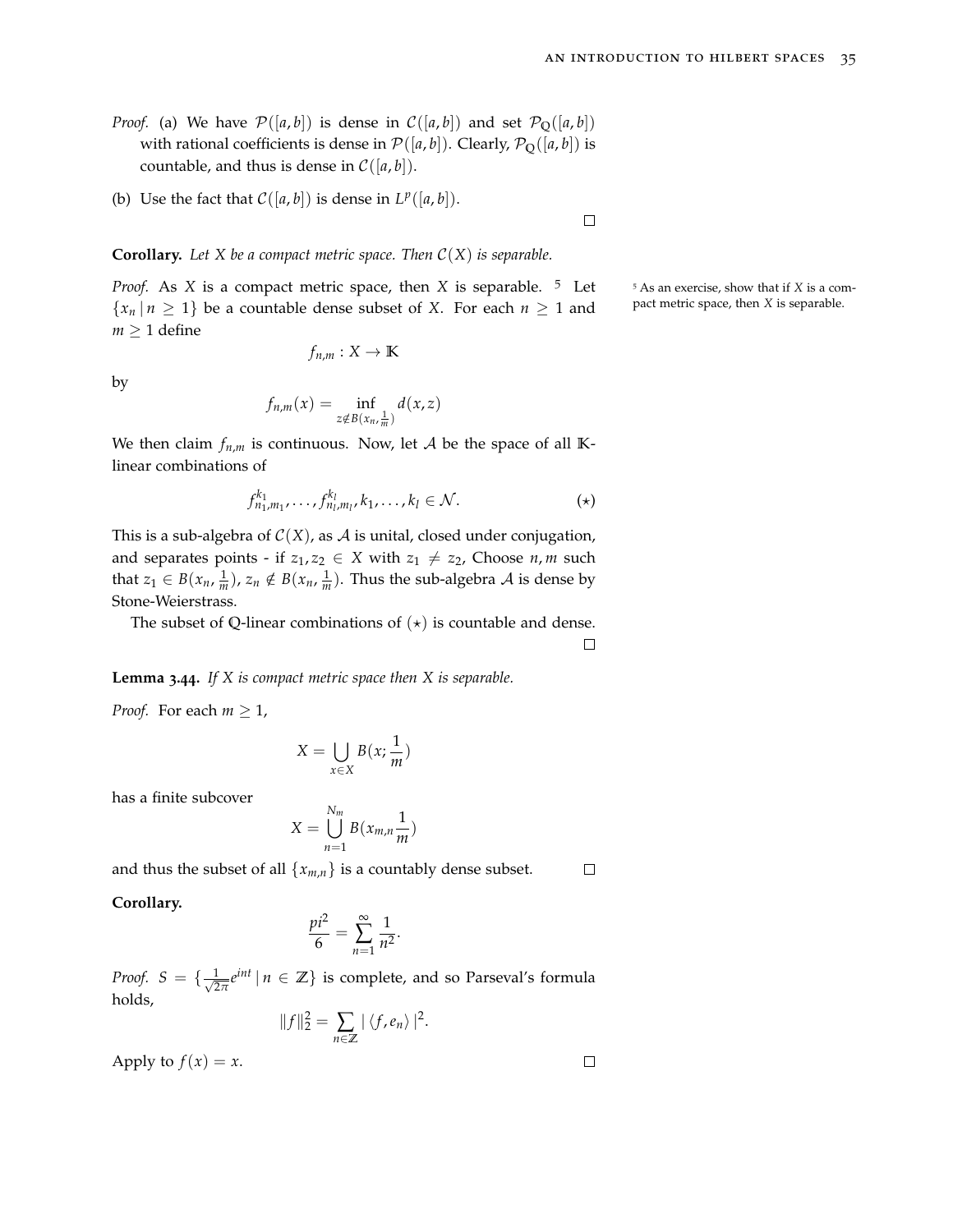A common strategy is to prove for polynomials, and then Stone-Weierstrass proves it for continuous functions.

**Corollary.** *If*  $f \in C([a, b] \times [c, d])$  *then* 

$$
\int_a^b \int_c^d f(x, y) \, dy dx = \int_c^d \int_a^b f(x, y) \, dx dy
$$

*Proof.* By direct calculation, the result is true for two-variable polynomials. Let  $f \in C([a, b] \times [c, d])$  and  $\epsilon > 0$  be given. By Stone-Weierstrass, the space of polynomials in 2 variables is dense in  $C([a, b] \times$  $[c, d]$  and so there exists a polynomial  $p(x, y)$  with

$$
|f(x,y)-p(x,y)|<\frac{\epsilon}{(b-a)(d-c)}.
$$

The result then follows by direct calculation.

$$
\Box
$$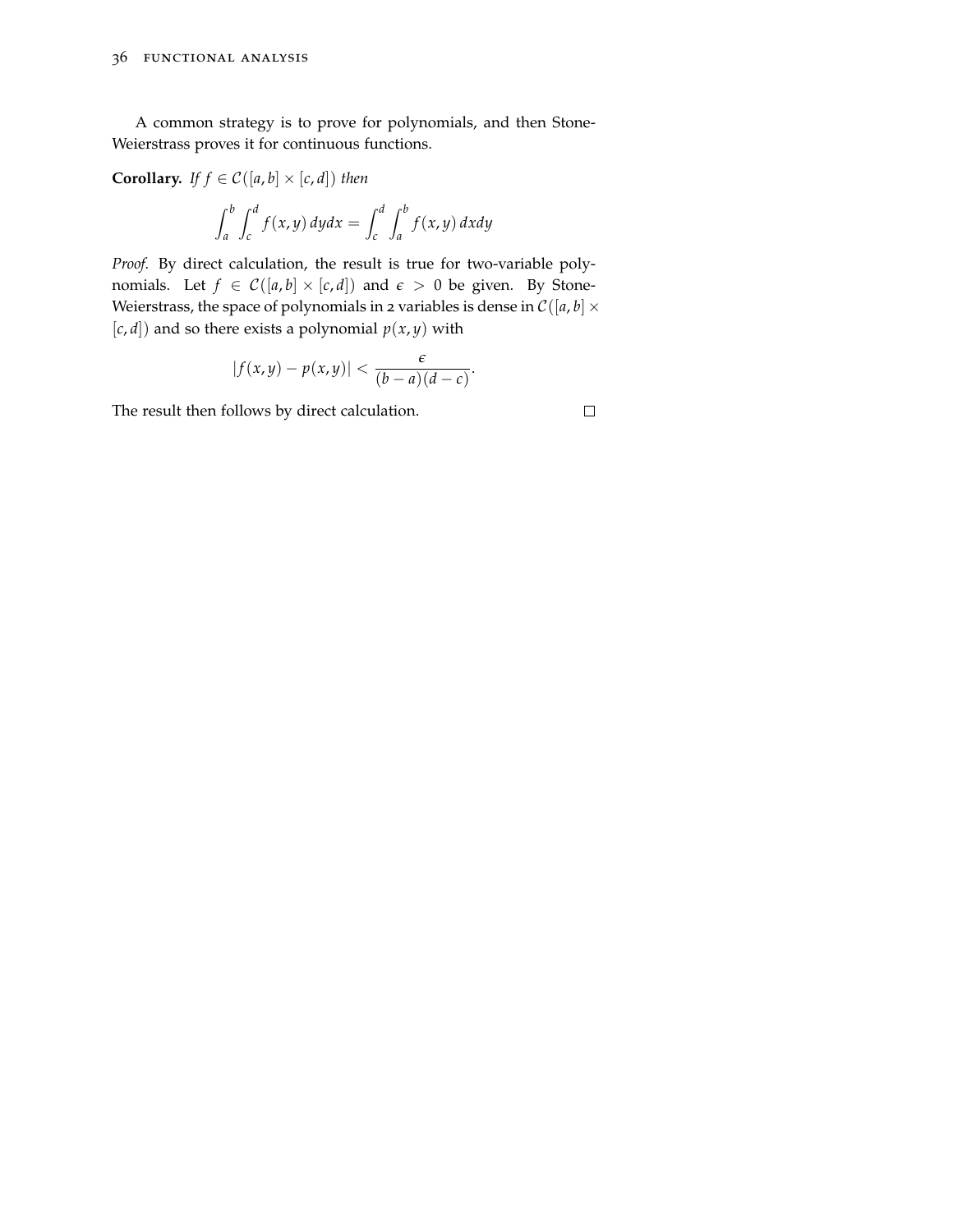## *4 Uniform Boundedness and the Open Mapping Theorem*

The following sections introduce two of the cornerstone theorems of functional analysis - the uniform boundedness principle and the open mapping theorem.

#### *4.1 The Principle of Uniform Boundedness*

**Theorem 4.1** (Baire's theorem)**.** *Let X be a complete metric space. If U*1, *U*2, . . . *are open dense subsets of X, then*

$$
U=\bigcap_{n=1}^{\infty}U_n
$$

*is dense in X.*

*Proof.* Let  $x \in X$  and  $\epsilon > 0$  be given. We need to show that

$$
B(x,\epsilon)\cap U\neq\emptyset.
$$

**Lemma** 4.2. *There exists sequences*  $(x_n)$  *in X and*  $(\epsilon_n)$  *in*  $\mathbb{R}^+$  *with the property that*

- (*a*)  $x_1 = x, \epsilon_1 = \epsilon$ .
- *(b)*  $\epsilon_n \downarrow 0$

*(c)*  $\overline{B(x_{n+1}, \epsilon_{n+1})} \subseteq B(x_n, \epsilon_n) \cap U_n$  *for all n*  $\geq 1$ *.* 

*Proof.* Let  $x_1, \ldots, x_n$  and  $\epsilon_1, \ldots, \epsilon_n$  be chosen. By density of  $U_n$ ,

$$
B(x_n,\epsilon_n)\cap U_n\neq\emptyset.
$$

Choose  $x_{n+1} \in B(x_n, \epsilon_n) \cap U_n$ . Choose  $\epsilon'_{n+1} > 0$  such that  $B(x_{n+1}, \epsilon'_{n+1}) \subseteq$ *B*( $x_n$ ,  $\epsilon_n$ ) ∩  $U_n$  (openness). We have  $\epsilon'_{n+1}$  ≤  $\epsilon_n$ . Choose 0 ≤  $\epsilon_{n+1}$  ≤  $\min(\frac{\epsilon'_{n+1}}{2},\frac{1}{n+1})$ , then we have

$$
\overline{B}(x_{n+1}, \epsilon_{n+1}) \subseteq B(x_{n+1}, \epsilon'_{n+1})
$$
  

$$
\subseteq B(x_n, \epsilon_n) \cap U_n
$$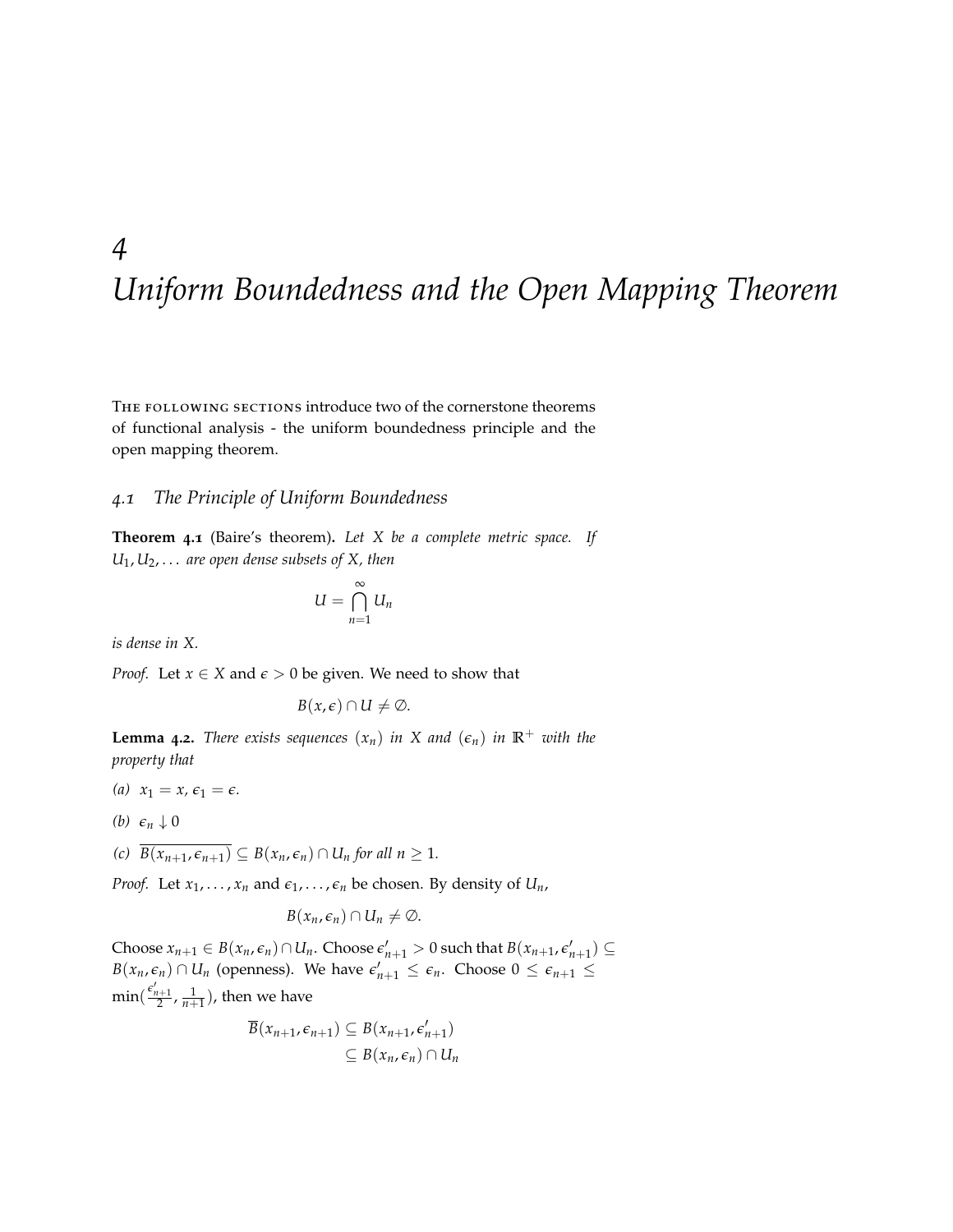and  $\epsilon_{n+1} < \epsilon_n$  with  $\epsilon_{n+1} < \frac{1}{n+1}$ .

Given the lemma, the theorem follows. If  $m \geq n$ , then by (c),

$$
B(x_m, \epsilon_m) \subseteq B(x_n, \epsilon_n) \cap U_n \qquad (*)
$$

In particular,  $x_m \in B(x_n, \epsilon_n)$ . Thus,  $d(x_n, x_m) < \epsilon_n$  for all  $m \ge n$ . Thus  $(x_n)$  is Cauchy, and so  $x_n \to \zeta$  in *X* by completeness. By  $(\star)$ , we then have  $d(x_n, \zeta) \leq \epsilon_n$  for all  $n \geq 1$ . So  $\zeta \in \overline{B(x_n, \epsilon_n)}$ . So by (c),  $\zeta \in \overline{B(x_{n+1}, \epsilon_{n+1})} \subseteq B(x_n, \epsilon_n) \cap U_n.$  $\Box$ 

Thus 
$$
\zeta \in B(x,\epsilon)
$$
 and thus  $\zeta \in U = \bigcap_{n=1}^{\infty} U_n$ .

The following corollary is often used

**Corollary.** *Let X be a complete metric space. If C*1, *C*2, . . . *are closed with*  $X = \bigcup_{n=1}^{\infty}$  *then*  $Int(C_n) \neq \emptyset$  *for some n.* 

*Proof.* If  $Int(C_n) = \emptyset$  for all *n* then  $U_n = X \setminus C_n$  are open and dense. So by Baire's theorem,  $\bigcap_{n=1}^{\infty} U_n$  is sense, and in particular,  $\bigcap n = 1^\infty U_n \neq 0$ ∅. We have

$$
X = \bigcup_{n=1}^{\infty} C_n = \bigcup_{n=1}^{\infty} (X \setminus U_n)
$$
  
=  $X \setminus (\bigcap_{n=1}^{\infty} U_n)$   
 $\subsetneq X$ ,

a contradiction.

There are three cornerstone theorems.

- Hahn-Banach,
- Uniform Boundedness,
- Open Mapping.

**Theorem 4.3** (Uniform boundedness)**.** *Let X*,*Y be Banach spaces. Let Tα, α* ∈ *A, a family of continuous linear operators T<sup>α</sup>* : *X* → *Y. Then if*

$$
\sup_{\alpha\in A}||T_{\alpha}x||<\infty
$$

$$
\sup_{\alpha\in A}||T_{\alpha}||<\infty
$$

*Proof.* For each  $n \geq 1$ , let

$$
X_n = \{x \in X \mid ||T_\alpha x|| \le n \,\forall \alpha \in A\}
$$

*for each fixed x* ∈ *X, then*<sup>1</sup> <sup>1</sup> This is an amazing result — we obtain a global bound from pointwise bounds.

 $\Box$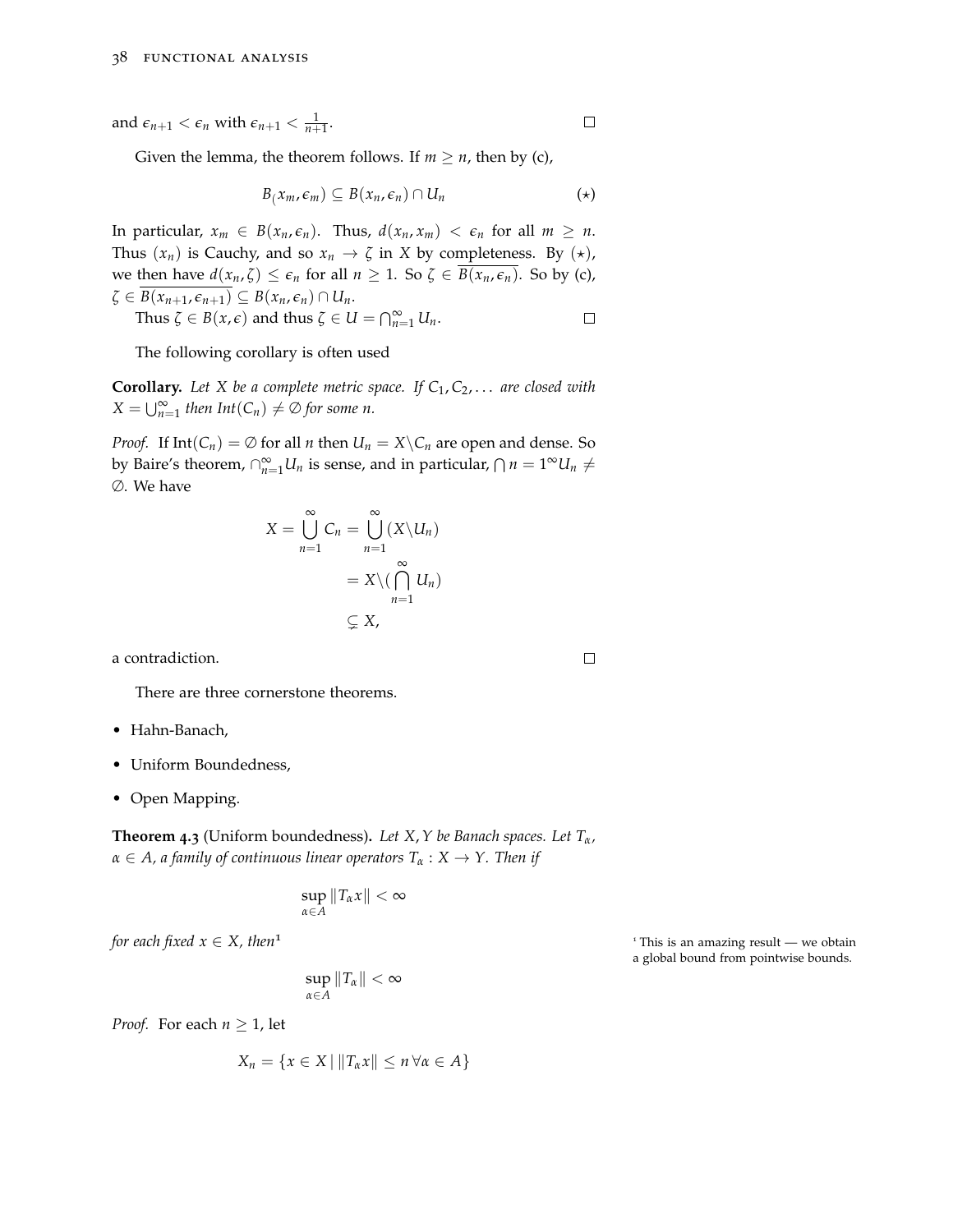These are **closed** ( $T_\alpha$  is continuous) and

$$
X = \bigcup_{n=1}^{\infty} X_n
$$

by the hypothesis.

By the corollary to Baire's theorem, we know there exists  $n_0 \geq 1$ with  $Int(X_{n_0}) \neq \emptyset$ . Choose  $x_0 \in Int(X_{n_0})$ , and let  $r > 0$  such that

$$
B(x_0,r)\subseteq \text{Int}(X_{n_0}).
$$

If  $||z|| \le 1$  then  $x_0 + rz \in \overline{B}(x_0, r)$ . So  $x_0 + rz \in X_{n_0}$ , and

$$
||T_{\alpha}(x_0+rz)||\leq n_0 \,\forall \alpha\in A,
$$

 $|b$ ut  $\| \|a\| - \|b\| \leq \|a + b\|$ , so

$$
||T_{\alpha}(rz)|| - ||T_{\alpha}(x_0)|| \leq ||T_{\alpha}(x_0 + rz)|| \leq n_0.
$$

So  $r||T_\alpha z|| \leq n_0 + n_0$ , and

$$
||T_{\alpha}z|| \leq \frac{2n_0}{r} \,\forall ||z|| \leq 1, \forall \alpha \in A
$$

For a general  $x \in X$ ,

$$
||T_{\alpha}x|| = ||T_{\alpha}(\frac{x}{||x||})||x|| \leq \frac{2n_0}{r}||x||
$$

and thus  $\|T_\alpha\| \leq \frac{2n_0}{r}$ , which implies

sup *α*∈*A*  $\|T_\alpha\| < \infty$ 

Recall, the Fourier series of  $f \in L^2([-\pi,\pi])$  is

$$
\sum_{k\in\mathbb{Z}}\left\langle f,e_{k}\right\rangle e_{k}
$$

where  $e_k(t) = \frac{e^{ikt}}{\sqrt{2\pi}}$ . This converges to *f* in the *L*<sup>2</sup> norm.<sup>2</sup>

There are explicit (complicated) examples, but the easiest existence is using the uniform boundedness principle.

**Proposition 4.5.** *There is a* 2*π periodic continuous function whose Fourier series does not converge at 0.*

*Proof.* Let  $C_p([-\pi,\pi]) = \{f \in C([-\pi,\pi]) | f(-\pi) = f(\pi)\}\.$  This is a Banach space with  $\|\cdot\|_{\infty}$ . If *f* ∈  $C_p$ , let

$$
f_n = \sum_{|k| \leq n} \langle f, e_k \rangle e_k.
$$

<sup>2</sup> It is useful here to attempt to prove or disprove this statement.

**Exercise** 4.4. If  $f$  is  $2\pi$ -periodic and continuous, does the Fourier series converge pointwise?

 $\Box$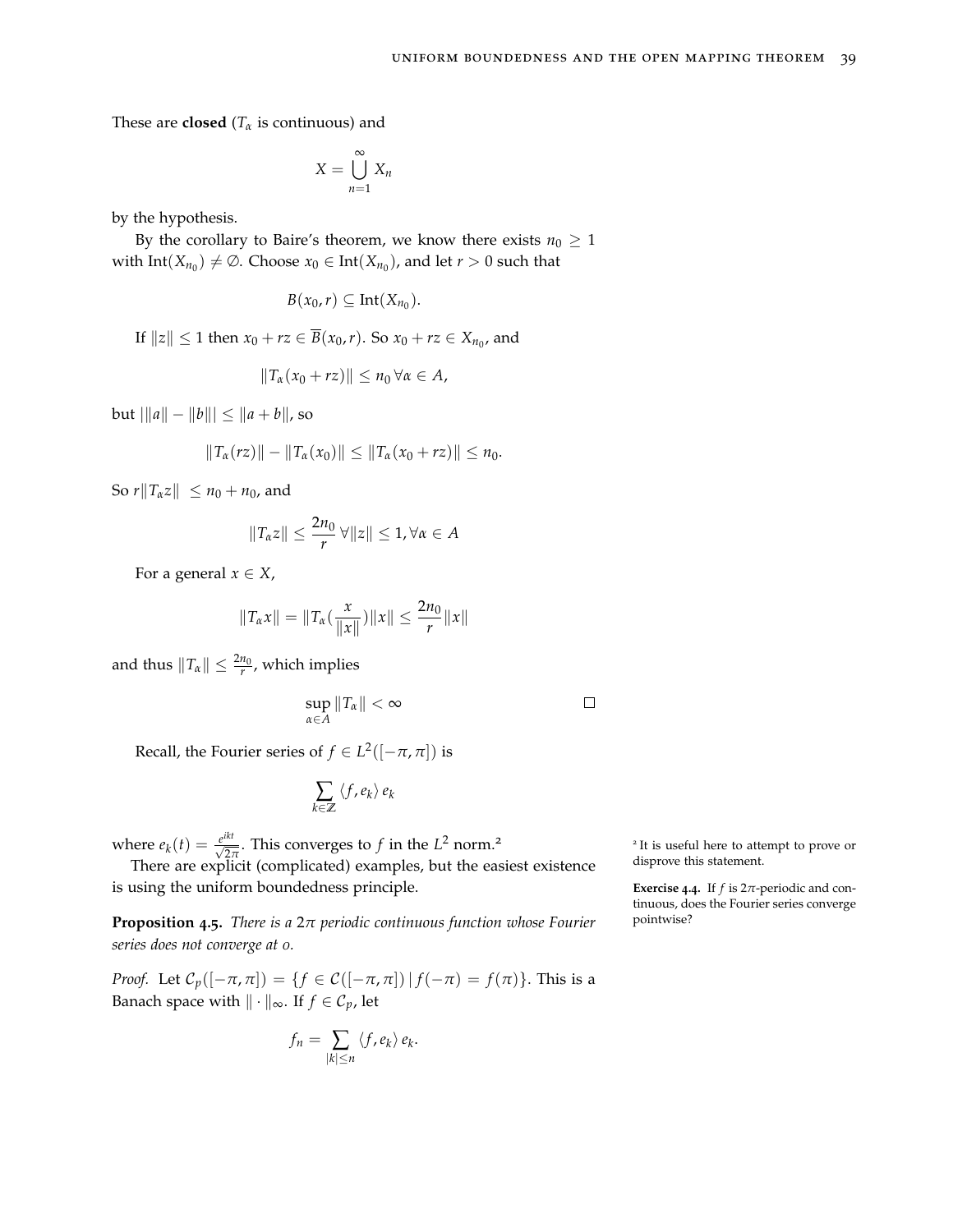*Remark.* We can now define, for each  $n \geq 1$ , a linear operator  $T_n$ :  $C_p$   $\rightarrow$ **K** by

$$
T_n(f)=f_n(0).
$$

If *f*<sub>*n*</sub>(0) converges (as *n*  $\rightarrow \infty$ ) for each *f*  $\in \mathcal{C}_p$ , then

$$
\sup_{n\geq 1}|T_nf|=\sup_{n\geq 1}|f_n(0)|<\infty
$$

for all *f*  $\in$   $C_p$ , which by uniform boundedness implies

$$
\sup_{n\geq 1}||T_n||\leq \infty. \qquad (*)
$$

We now show that  $(\star)$  is false.

We have

$$
f_n(x) = \sum_{|k \le n} \frac{1}{2\pi} \int_{-\pi}^{\pi} f(t) e^{-ikt} dt e^{ikx}
$$
  

$$
= \frac{1}{2\pi} \int_{-\pi}^{\pi} f(t) \left( \sum_{|k| \le n} e^{-ik(x-t)} \right) dt
$$
  

$$
= \frac{1}{2\pi} \int_{-\pi}^{\pi} f(t) D_n(x-t) dt
$$

where  $D_n(t) = \sum_{|k| \leq n} e^{ikt}$  is the **Dirichlet Kernel**. The Dirichlet kernel is real, and even, with

$$
D_n(t) = \frac{\sin((n+\frac{1}{2})t)}{\sin(\frac{t}{2})}.
$$

*Note. T<sub>n</sub>* is continuous, with norm  $||T_n|| = \frac{1}{2\pi} \int_{-\pi}^{\pi} |D_n(t)| dt$ .

*Proof.*

$$
|T_n(f)| \leq \frac{1}{2\pi} \int_{-\pi}^{\pi} |f(t)| |D_n(t)| dt
$$
  
 
$$
\leq \left(\frac{1}{2\pi} \int_{-\pi}^{\pi} |D_n(t)| dt\right) ||f||_{\infty}
$$

and so  $||T_n|| \leq \frac{1}{2\pi} \int_{-\pi}^{\pi} |D_n(t)| dt$ .

Going the other way, let

$$
s_t = \begin{cases} 1 & D_n(t) \ge 0 \\ -1 & D_n(t) < 0 \end{cases}.
$$

We have seen hat set functions can be approximated in L<sup>1</sup>-norm by continuous (periodic) functions. So if  $\epsilon > 0$  is given, there is a  $g \in C_p$ such that

$$
\left|\frac{1}{2\pi}\int_{-\pi}^{\pi}(g(t)-s(t))D_n(t)\,dt\right|<\epsilon.
$$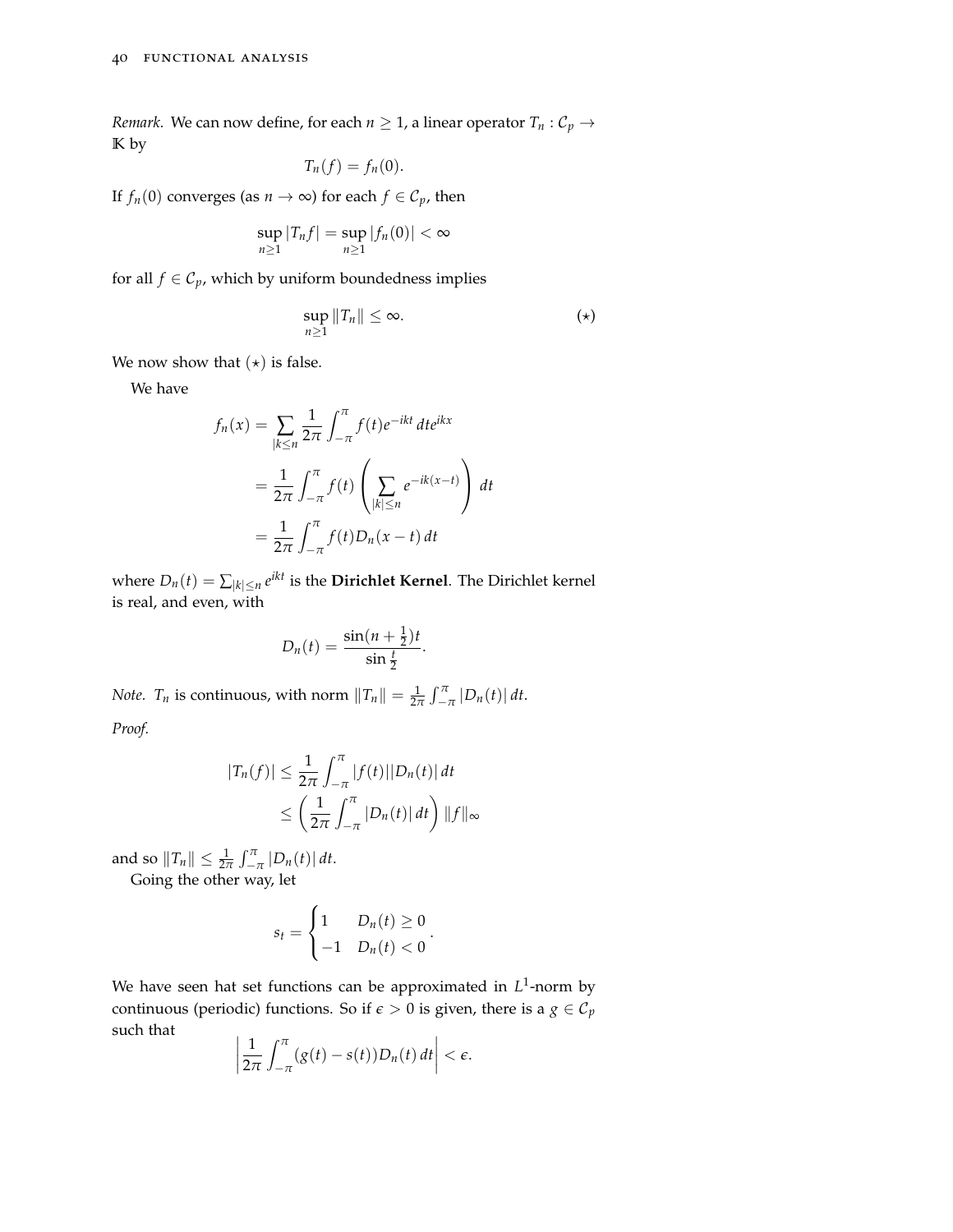$\Box$ 

*g* can be chosen with  $||g||_{\infty} = 1$ .

So

$$
\left|T_n(g)-\frac{1}{2\pi}\int_{-\pi}^{\pi}|D_n(t)|\,dt\right|<\epsilon.
$$

Thus

1 2*π*  $\int_0^\pi$  $\int_{-\pi}^{\pi} |D_n(t)| \, dt - |T_n(g)| < \epsilon.$ 

So

$$
|T_n(g)| \geq \frac{\|g\|_{\infty}}{2\pi} \int_{-\pi}^{\pi} |D_n(t)| dt - \epsilon.
$$

Since  $\epsilon > 0$  was arbitrary,

$$
||T_n|| \geq \frac{1}{2\pi} \int_{-\pi}^{\pi} |D_n(t)| dt.
$$

All that remains is to show that

$$
||T_n|| = \frac{1}{2\pi} \int_{-\pi}^{\pi} |D_n(t)| dt \to \infty
$$

We have

$$
||T_n|| = \frac{1}{\pi} \int_0^{\pi} |D_n(t)| dt
$$
  
\n
$$
= \frac{1}{\pi} \int_0^{\pi} \frac{|\sin(n + \frac{1}{2})t|}{|\sin(\frac{1}{2})t|} dt
$$
  
\n
$$
\geq \frac{2}{\pi} \int_0^{\pi} \frac{|\sin(n + \frac{1}{2})t|}{t} dt
$$
  
\n
$$
= \frac{2}{\pi} \int_0^{(n + \frac{1}{2})\pi} \frac{\sin v}{v} dv
$$
  
\n
$$
\geq \frac{2}{\pi} \int_0^{n\pi} \frac{\sin v}{v} dv
$$
  
\n
$$
= \frac{2}{\pi} \sum_{k=1}^n \int_{(k-1)\pi}^{k\pi} \frac{|\sin v|}{v} dv
$$
  
\n
$$
\geq \sum_{k=1}^n \frac{1}{k\pi} \int_{(k-1)\pi}^{k\pi} |\sin v| dv
$$
  
\n
$$
= \frac{4}{\pi^2} \sum_{k=1}^n \frac{1}{k} \to \infty
$$

as  $n \to \infty$ .

Thus there exists *f* ∈  $C_p$  such that the Fourier series of *f* diverges at  $x = 0$ .  $\Box$ 

#### *4.2 The Open Mapping Theorem*

THIS THEOREM IS TAILOR-MADE to deal with inverse operators.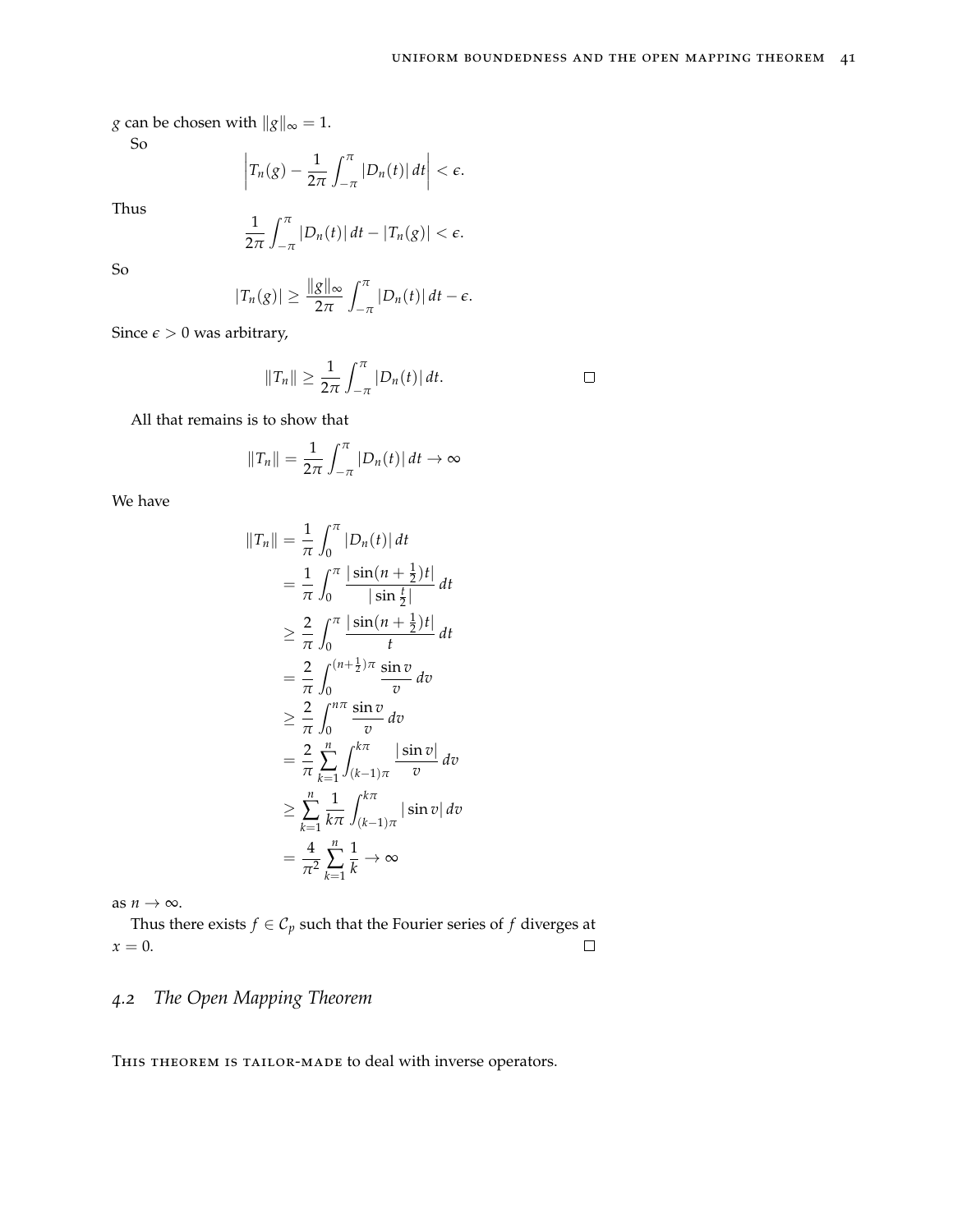**Definition 4.6** (Open mapping)**.** Let *X*,*Y* be metric spaces. A function  $f: X \to Y$  is **open** if open sets in *X* are mapped to open sets in *Y*.

**Theorem 4.7** (Open mapping theorem)**.** *Let X*,*Y be Banach spaces. If*  $T \in \mathcal{L}(X, Y)$  *is surjective then T is open.* 

**Corollary** (Bounded inverse theorem). *Let X*,  $Y$  *be Banach spaces.* If  $T \in$ L(*X*,*Y*) *is bijective, then*

$$
T^{-1} \in \mathcal{L}(Y, X).
$$

*Proof.* Let  $O \subseteq X$  be open. Then  $(T^{-1})^{-1}(O) = T(O)$  is open (by the open mapping theorem). Thus  $T^{-1}$  is continuous.  $\Box$ 

**Corollary.** Let  $(X, \| \cdot \|_1)$  and  $(X, \| \cdot \|_2)$  be Banach spaces. If

$$
||x||_1 \le C||x||_2 \quad \forall x \in X
$$

*then*  $\|\cdot\|_1$  *and*  $\|\cdot\|_2$  *are equivalent.* 

*Proof.*

$$
i: (X, \|\cdot\|_2) \to (X, \|\cdot\|_1)
$$

$$
x \mapsto x
$$

is linear, surjective and injective, and also continuous, as

$$
||i(x)|| = ||x||_1 \le C||x||_2.
$$

So the bounded inverse theorem gives

$$
i^{-1} : (X, \|\cdot\|_1) \to (X, \|\cdot\|_2)
$$

is continuous. Thus there exists  $A > 0$  such that  $\|i^{-1}(x)\|_2 \leq A \|x\|_1$ , which implies  $||x||_2 \le A||x||_1$ . So

$$
\frac{1}{A}||x||_2 \le ||x||_1 \quad \forall x \in X \qquad \Box
$$

More generally, if  $T \in \mathcal{L}(X, Y)$  is bijective, then by the bounded inverse theorem,

$$
c||x|| \le ||Tx|| \le C||x||
$$

where  $c = \frac{1}{\|T^{-1}\|}$ ,  $C = \|T\|.$ 

**Lemma 4.8.** *Let X be a Banach space and Y a normed space. Then for*  $T \in \mathcal{L}(X, Y)$ , the following are equivalent.

- *(a) T is open*
- *(b) There exists r* > 0 *such that*  $B(0,r) \subseteq T(\overline{B(0,1)})$
- *(c) There exists r* > 0 *such that*  $B(0,r) \subseteq \overline{T(B(0,1))}$ .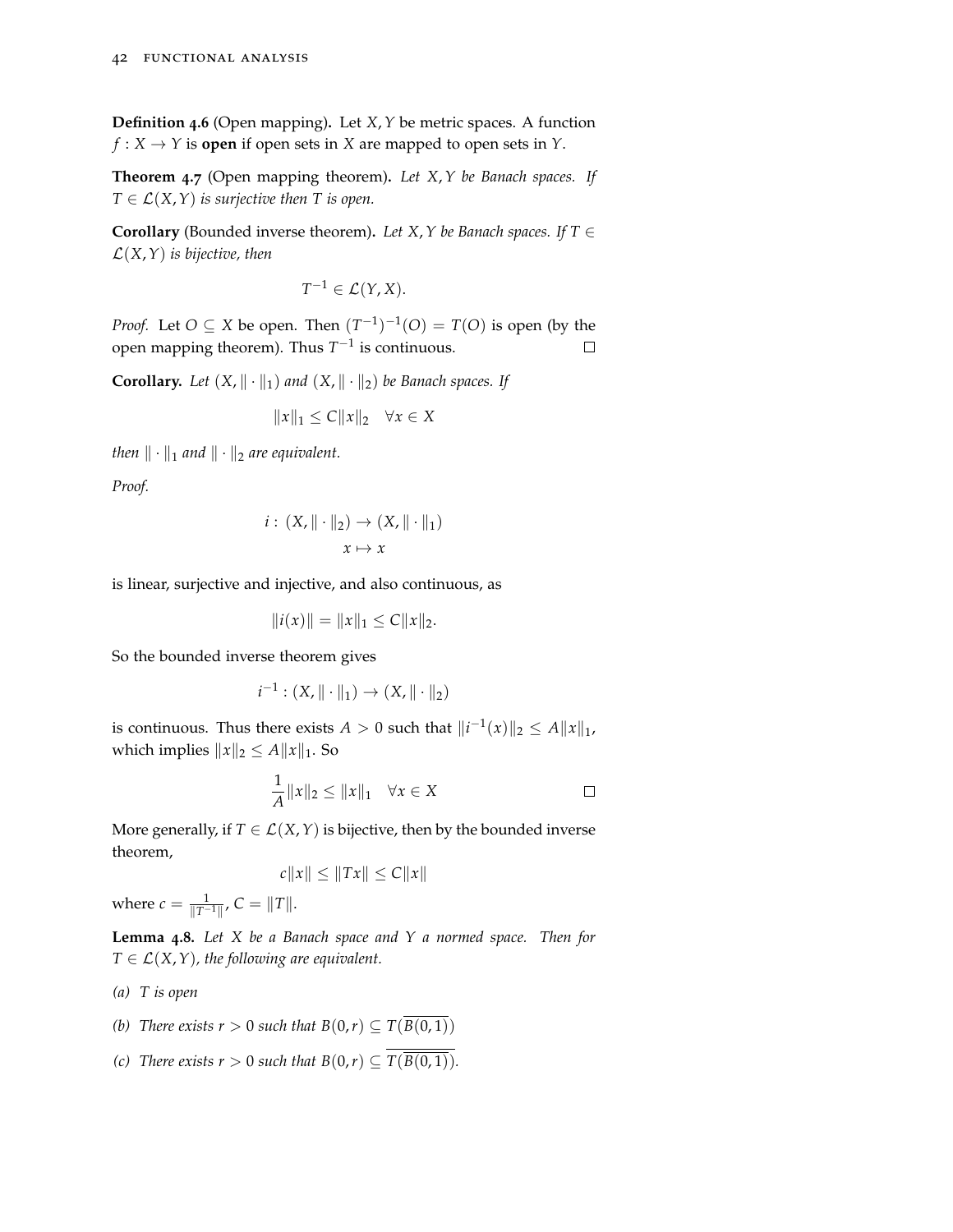*Proof.* (*a*)  $\Rightarrow$  (*b*), (*c*). As *B*(0,1) is open, the set *T*(*B*(0,1)) is open in *Y*. Since  $0 \in T(B(0, 1))$  there exists  $> 0$  such that the set

$$
B(0,r) \subseteq T(B(0,1)) \subseteq T(\overline{B(0,1)}) \subseteq T(\overline{B(0,1)})
$$

 $(c) \Rightarrow (b)$ . Assume that there exists  $r > 0$  such that

$$
B(0,r)\subseteq T(\overline{B(0,1)}).
$$

We now show that  $B(0, \frac{r}{2}) \subseteq T(\overline{B(0, 1)})$  which proves  $(b)$ . Let  $y \in$ *B*(0,  $\frac{r}{2}$ ). Then 2*y* ∈ *B*(0,*r*) and since *B*(0,*r*) ⊆ *T*( $\overline{B(0,1)}$ ) there exists  $x_1 \in B(0,1)$  such that

$$
||2y-Tx_1||\leq \frac{r}{2}
$$

Hence  $4y - 2Tx_1 \in B(0,r)$  and by the same argument as before there exists  $x_2 \in \overline{B(0,1)}$  such that

$$
||4y - 2Tx_1 - Tx_2|| \leq \frac{r}{2}
$$

Continuing this way we construct a sequence  $(x_n) \in \overline{B(0,1)}$  such that

$$
||2^{n}y - 2^{n-1}Tx_1 - \cdots - 2Tx_{n-1} - Tx_n|| \leq \frac{r}{2}
$$

for all  $n$ . Dividing by  $2^n$  we obtain

$$
||y - \sum_{k=1}^{n} 2^{-k} Tx_k|| \leq \frac{r}{2^{n+1}}
$$

Hence  $y = \sum_{k=1}^{\infty} 2^{-k} T x_k$ . Since  $||x_k|| \leq 1$  for all  $k \in \mathbb{N}$  we have that

$$
\sum_{k=1}^{\infty} 2^{-k} \|x_k\| \le \sum_{k=1}^{\infty} 2^{-k} = 1
$$

and so the series

$$
x = \sum_{k=1}^{\infty} 2^{-k} x_k
$$

converges absolutely in *X* as *X* is Banach and hence complete. We have also that  $||x|| \le 1$  and so  $x \in \overline{B(0, 1)}$ . Because *T* is continuous we have

$$
Tx = \lim_{n \to \infty} \sum_{k=1}^{n} 2^{-k} Tx_k = y
$$

by construction of *x*. Hence  $y \in T(\overline{B(0,1)})$  and (*b*) follows.

 $(b) \Rightarrow (a)$ . By  $(b)$  and the linearity of *T* we have

$$
T(\overline{B(0,\epsilon)})=\epsilon T(\overline{B(0,1)})
$$

for all  $\epsilon > 0$ . Since the map  $x \mapsto \epsilon x$  is a homeomorphism on *Y* the set *T*(*B*(0, $\epsilon$ )) is a neighbourhood of zero for all  $\epsilon$  > 0. Now let *U* ⊆ *X* be open and *y*  $\in T(U)$ . As *U* is open there exists  $\epsilon > 0$  such that

$$
\overline{B(x,\epsilon)}=x+\overline{B(0,\epsilon)}\subseteq U
$$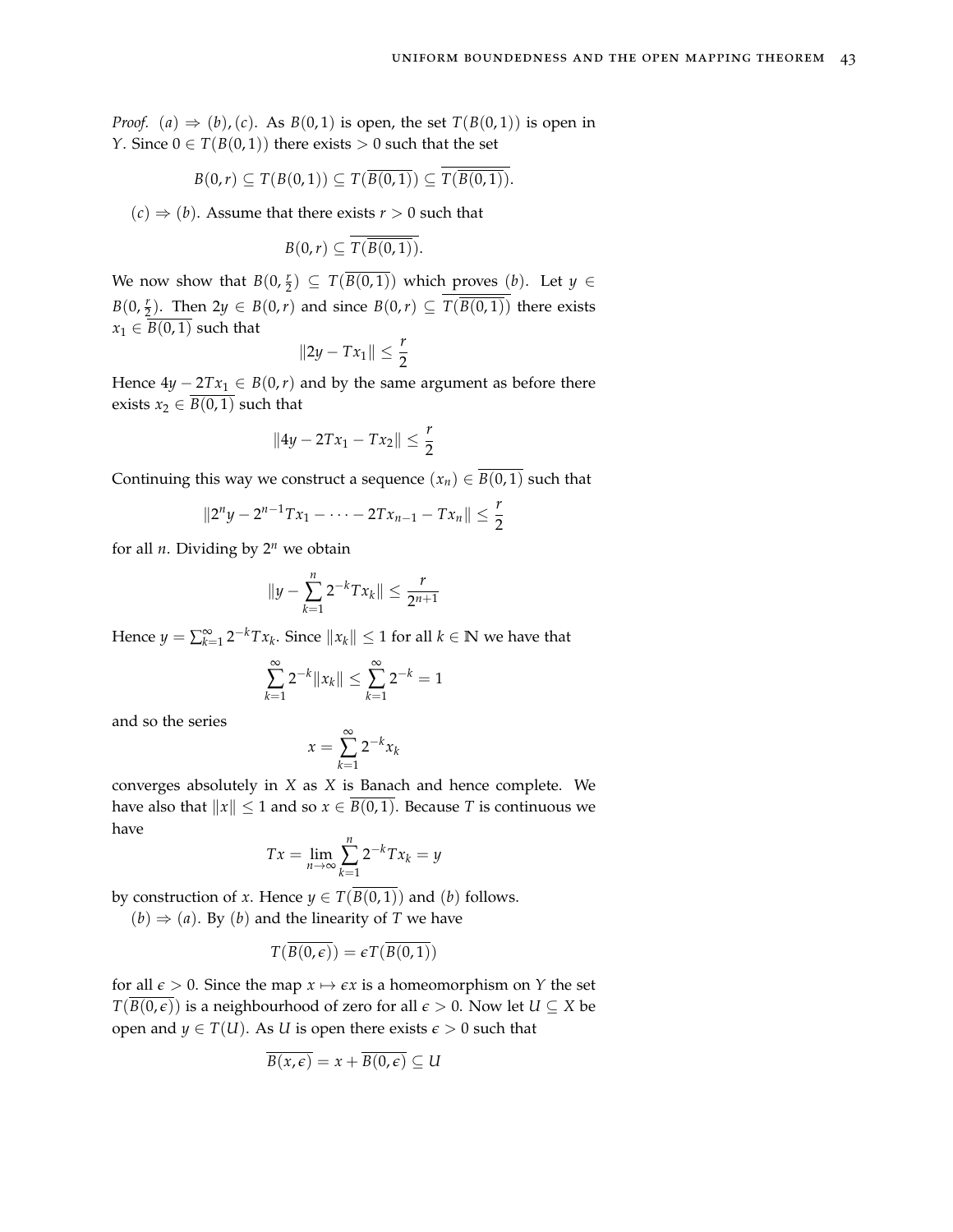where  $y = Tx$ . Since  $z \mapsto x + z$  is a homeomorphism and T is linear we have

$$
T(\overline{B(x,\epsilon)})=Tx+T(\overline{B(0,\epsilon)})=y+T(\overline{B(0,\epsilon)})\subseteq T(U).
$$

Hence  $T(B(x, \epsilon))$  is a neighbourhood of *y* in  $T(U)$ . As *y* was arbitrary in  $T(U)$  it follows that  $T(U)$  is open.  $\Box$ 

**Lemma 4.9.** Let X be a normed vector space and  $S \subseteq X$  convex with  $S =$ −*S. If S has a non-empty interior, then S is a neighbourhood of zero.*

*Proof.* First note that  $\overline{S}$  is convex. If  $x, y \in S$  and  $x_n, y_n \in S$  with  $x_n, y_n \to x, y$  then  $tx_n + (1 - ty_n) \in S$  for all *n* and  $t \in [0, 1]$ . Letting *n* → ∞ we get  $tx + (1-t)y \in \overline{S}$  for all  $t \in [0,1]$  and so  $\overline{S}$  is convex. We also easily have  $\overline{S} = -\overline{S}$ . If  $\overline{S}$  has a non-empty interior, there exists *z* ∈  $\overline{S}$  and  $\epsilon$  > 0 such that *B*(*z*,  $\epsilon$ ) ⊆  $\overline{S}$ . Therefore *z* ± *h* ∈  $\overline{S}$  whenever *k*<sup>*h*</sup>  $|h|$  < *e* and since  $\overline{S} = -\overline{S}$  we also have  $-(z \pm h) \in \overline{S}$ . By the convexity of  $\overline{S}$  we have

$$
y = \frac{1}{2}((x+h) + (-x+h)) \in \overline{S}
$$

whenever  $||h|| < \epsilon$ . Hence  $B(0, \epsilon) \subseteq \overline{S}$ , and so  $\overline{S}$  is a neighbourhood of zero. П

**Theorem 4.10** (Open mapping theorem)**.** *Suppose that X and Y are Banach spaces. If*  $T \in \mathcal{L}(X, Y)$  *is surjective, then* T *is open.* 

*Proof.* As *T* is surjective we have

$$
Y = \bigcup_{n \in \mathbb{N}} \overline{T(\overline{B(0,n)})}
$$

with  $[T(B(0,n))]$  closed for all  $n \in \mathbb{N}$ . Since *Y* is complete, by a corollary to Baire's theorem, there exists  $n \in \mathbb{N}$  such that  $T(B(0, n))$  has non-empty interior. Since the map  $x \mapsto nx$  is a homeomorphism and *T* is linear, the set  $T(\overline{B(0,1)})$  has non-empty interior as well. Now  $\overline{B(0, 1)}$  is convex and  $\overline{B(0, 1)} = -\overline{B(0, 1)}$ . By linearity of *T* we have that

$$
T(\overline{B(0,1)}) = -T(\overline{B(0,1)})
$$

is convex as well. Since we know that  $T(\overline{B(0,1)})$  has non-empty interior, the previous lemma implies that  $T(B(0, 1))$  is a neighbourhood of zero, and thus there exists  $r > 0$  such that

$$
B(0,r)\subseteq T(\overline{B(0,1)})
$$

and since *X* is Banach the previous lemma shows that *T* is open.  $\Box$ 

**Theorem 4.11** (Closed Graph theorem)**.** *Let X*,*Y be Banach spaces, and*  $T \in Hom(X, Y)$ . Then  $T \in \mathcal{L}(X, Y)$  *if and only if*  $\Gamma(T)$  *is closed in*  $X \times Y$ .<sup>3</sup> > 3 Prove the following statement.

**Exercise 4.12.** If *X*,*Y* are vector spaces, and if  $T : X \to Y$  is linear, then  $\Gamma(T)$  is a subspace of  $X \times Y$ . Moreover, if  $X, Y$  are normed vectors paces, with

$$
||(x,Tx)||_{\Gamma} = ||x|| + ||Tx||.
$$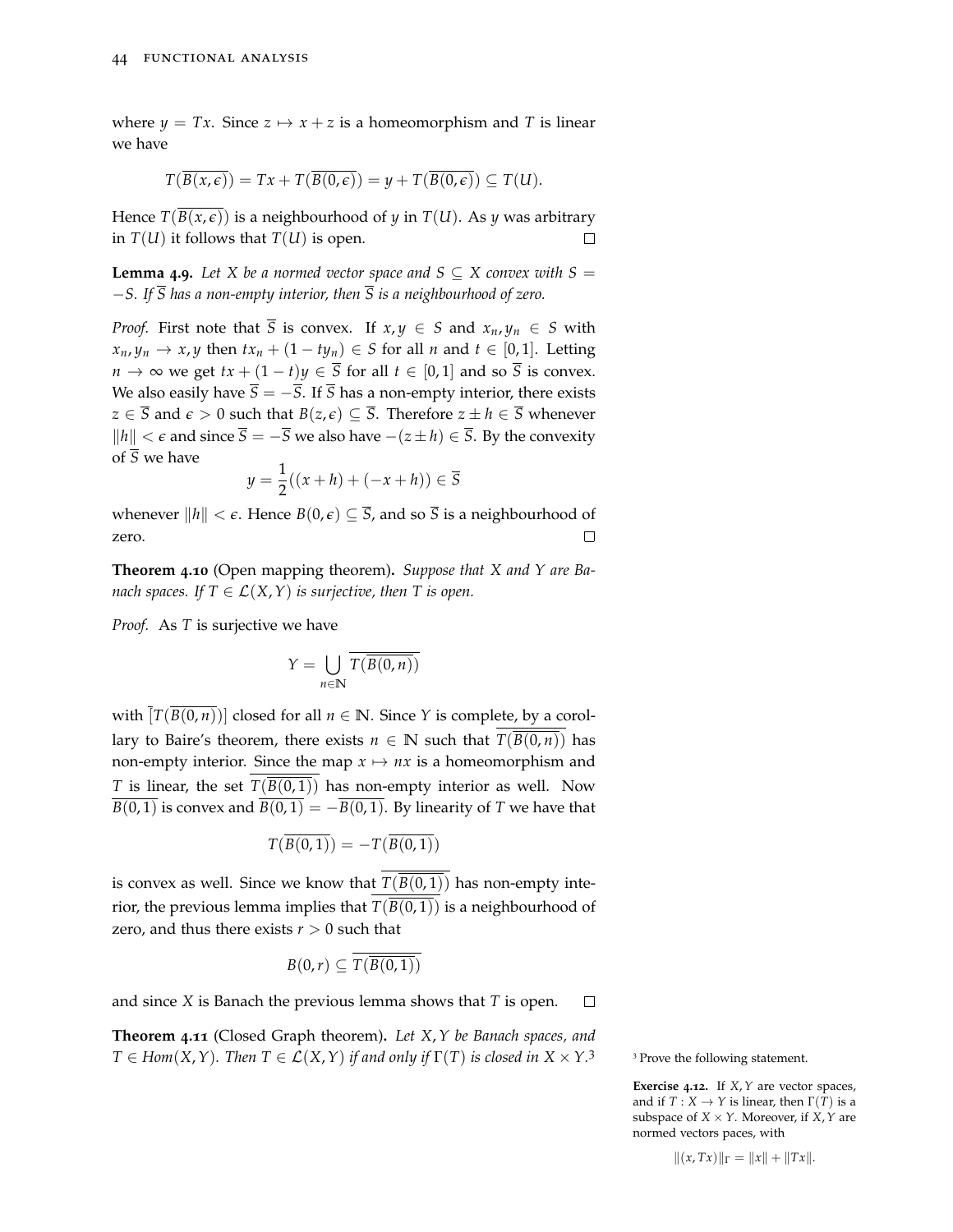*Proof.* Suppose  $T \in \mathcal{L}(X, Y)$ . If  $x_n \to x$  in *X*, then

$$
(x_n,Tx_n)\to(x,Tx)
$$

by continuity of *T*, and so  $\Gamma(T)$  is closed.

Conversely, suppose that  $\Gamma(T)$  is closed in *X* × *Y*. Define a norm  $\| \cdot \|$  $\| \cdot \|$  on *X* by  $\| x \|$ <sub> $\Gamma$ </sub> =  $\| x \|$  +  $\| Tx \|$ . Since  $\Gamma(T)$  is closed, and since  $(X, \| \cdot \|)$ ||) is Banach, then  $(X, \| \cdot \|_{\Gamma})$  is also a Banach space (exercise). Note that  $||x|| \le ||x||$ <sub>Γ</sub>. So by a corollary to the Open Mapping theorem,  $|| \cdot ||$ and  $\|\cdot\|_{\Gamma}$  are equivalent. So there is *c* > 0 with

$$
||x||_{\Gamma} \le c||x|| \quad \forall x \in X.
$$

So  $||x|| + ||Tx|| \le c||x||$ , and so  $||Tx|| \le (c-1)||x||$ , and so *T* is continuous. $\Box$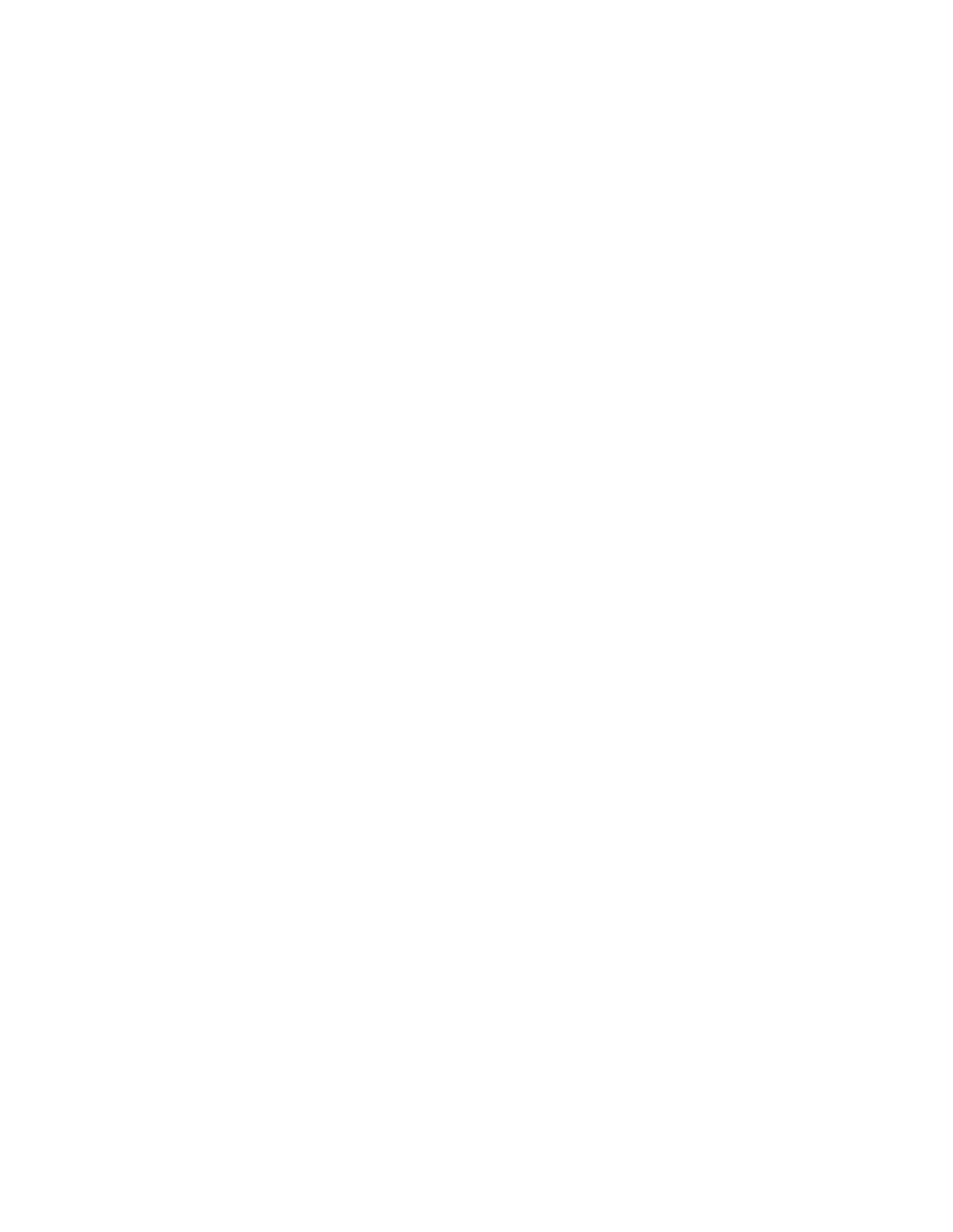### *5 Spectral Theory*

RECALL THAT THE eigenvalues of an  $n \times n$  matrix *T* over *C* are the *λ* ∈ **C** with

$$
\det(\lambda I - T) = 0
$$

that is,  $\lambda I - T$  is not invertible.<sup>1,2</sup> 1 Recall that showing the existence of

**Definition 5.1.** Write  $\mathcal{L}(X) = \mathcal{L}(X, X)$ .

**Definition 5.2.** Let *X* be a Banach space over **K**, and let  $T \in \mathcal{L}(X)$ . Then the spectrum of *T* is<sup>3</sup>  $\lambda I - T$  is non invertible if either  $\lambda I - T$ 

$$
\sigma(T) = \{ \lambda \in \mathbb{K} \, | \, \lambda I - T \text{ is not invertible} \}.
$$

**Definition 5.3** (Eigenvalue).  $\lambda \in \mathbb{K}$  is an eigenvalue of  $T \in \mathcal{L}(X)$  if there is  $x \neq 0$  with  $Tx = \lambda x$ , i.e.  $\lambda$  is an eigenvalue if and only if  $\lambda I - T$  is not injective.<sup>4</sup>

**Theorem 5.4.** *Let*  $X \neq \{0\}$  *be a Banach space over*  $\mathbb{C}$ *, and let*  $T \in \mathcal{L}(X)$ *. Then σ*(*T*) *is a non-empty, compact (closed and bounded) subset of*

 $\{\lambda \in \mathbb{C} \mid |\lambda| \leq ||T||\}$ 

**Example** 5.5. Let *L*,  $R: \ell^2 \to \ell^2$  be the left and right shift operators. Then  $||L|| = 1$ , and so  $\sigma(L) \subseteq \overline{D}(0, 1)$ . If  $|\lambda| < 1$ , then

$$
L(\lambda, \lambda^2, \lambda^3, \dots) = (\lambda^2, \lambda^3, \lambda^4, \dots) = \lambda(\lambda, \lambda^2, \lambda^3, \dots)
$$

and so  $\lambda$  is an eigenvalue. Thus  $D(0,1) \subseteq \sigma(L) \subseteq \overline{D}(0,1)$ . But  $\sigma(L)$ is closed, and so  $\sigma(L) = \overline{D}(0, 1)$ . Are the  $\lambda$  with  $|\lambda| = 1$  eigenvalues? No - suppose  $|\lambda| = 1$  and  $x \neq 0$  with  $Lx = \lambda x$ .

Then

$$
L^n(x) = \lambda^n x.
$$

Thus, 
$$
x_{n+1} = \lambda^n x_1
$$
. Then  $x = (x_1, \lambda, x_1, \lambda^2 x_1, ...)$  which is not in  $\ell^2$ .  
Then  $||R|| = 1$ , and so  $\sigma(R) \subseteq \overline{D}(0, 1)$ .<sup>5</sup>

eigenvalues is equivalent to the fundamental theorem of algebra.

<sup>2</sup> We need our base field to be **C** to get reasonable spectral theory.

is not injective, or  $\lambda I - T$  is not surjec-

<sup>4</sup> If dim(*X*) <  $\infty$ , then *X*\KER (*T*)  $\simeq$ im(*T*), and so *T* is injective if and only if *T* is surjective. This fails in the infinite dimensional case - consider the left and right shift operators on  $\ell^2$ .

 $L^5 L R(x) = L(0, x_1, \dots) = (x_1, x_2, \dots)$ , so  $LR = I$  (\*)

*Remark.* Unlike dim( $X$ ) < ∞, ( $\star$ ) does NOT say that *R* is invertible  $(RL = I)$ .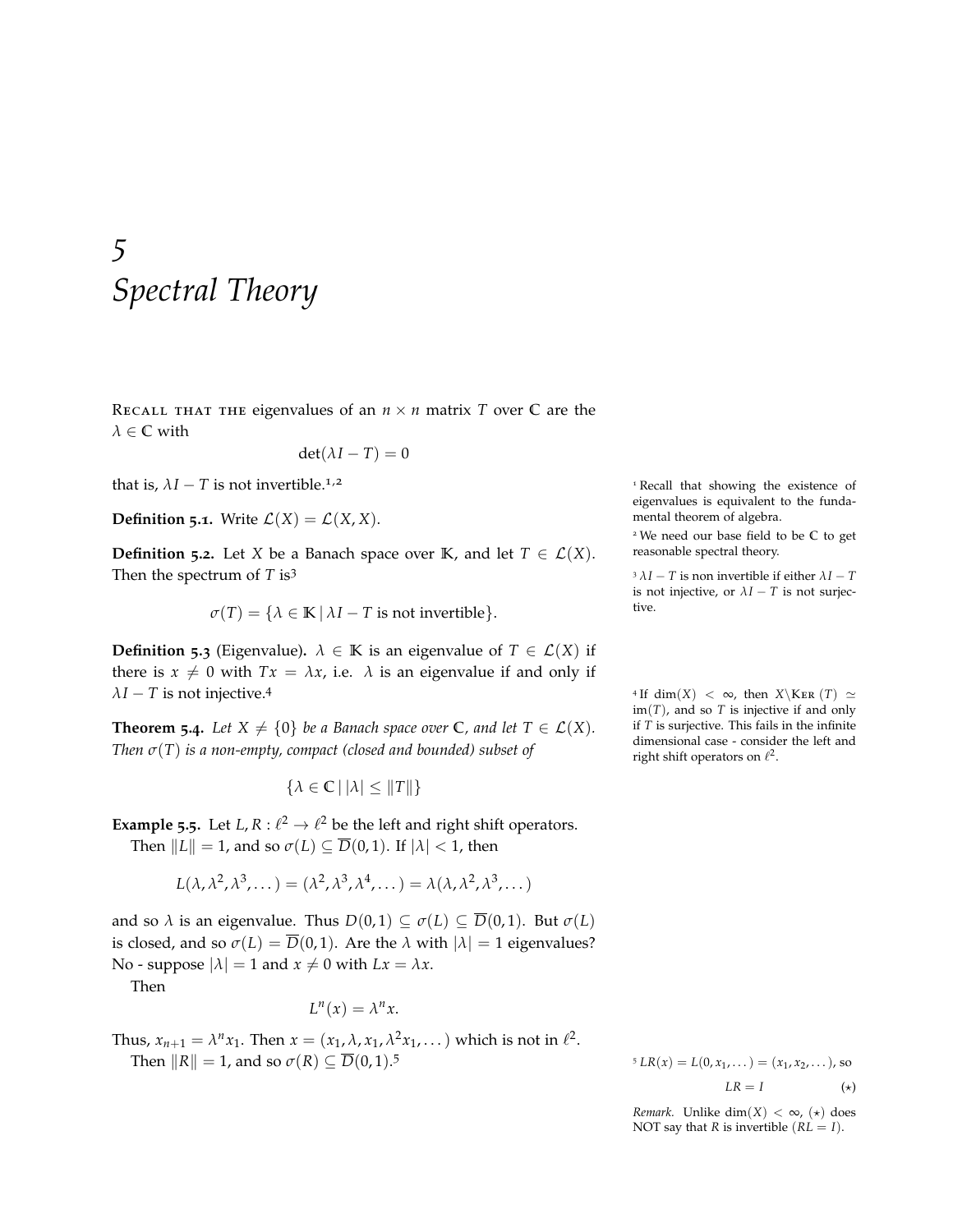Consider the operator  $L(\lambda I - R) = \lambda L - I = -\lambda(\lambda^{-1}I - L)$ . If  $0 < |\lambda| < 1$ , then we know that  $\lambda^{-1}I - L$  is invertible (as  $\lambda^{-1} \notin \sigma(L)$ ). So if  $\lambda I - R$  were invertible, then *L* is invertible, which is false. Thus  $\lambda \in \sigma(R)$ . Hence

$$
D(0,1)\setminus\{0\}\subseteq \sigma(R)\subseteq \overline{D}(0,1).
$$

Since  $\sigma(R)$  is closed,  $\sigma(R) = \overline{D}(0,1)$ .

**Theorem 5.6.** *Let*  $X \neq \{0\}$  *be a Banach space over*  $\mathbb{C}$ *. Let*  $T \in \mathcal{L}(X)$ *. Then σ*(*T*) *is a nonempty, compact subset of*

$$
\{\lambda \in \mathbb{C} \,|\, |\lambda| \leq \|T\|\}.
$$

**Lemma 5***.7. With above assumptions*  $\sigma(T) \subseteq {\lambda \in \mathbb{C} \mid |\lambda| \leq ||T||}.$ 

*Proof.* We need to show that if  $|\lambda| > ||T||$  then  $\lambda I - T$  is invertible.

**Technique: Geometric series**. We guess

$$
(\lambda I - T)^{-1} = \frac{1}{\lambda I - T} = \sum_{k=0}^{\infty} \frac{T^k}{\lambda^{k+1}}.
$$

We now verify this guess. Since

$$
\sum_{k=0}^{\infty} \frac{\|T^k\|}{|\lambda|^{k+1}} \le \sum_{k=0}^{\infty} \frac{\|T\|^k}{|\lambda|^{k+1}} < \infty,
$$

the series  $S = \sum_{k=0}^{\infty} \frac{T^k}{\lambda^{k+1}}$  $\frac{1}{\lambda^{k+1}}$  converges in X.

We now show that *S* is the inverse of  $\lambda I - T$ . As we are working in infinite dimensions, we ned to check left and right inverses. Let  $S_n = \sum_{k=1}^{n-1} \frac{T^k}{\lambda^{k+1}}$  $\frac{1}{\lambda^{k+1}}$ . Then

$$
S_n(\lambda I - T) = \left(\sum_{k=0}^{n-1} \frac{T^k}{\lambda^{k+1}}\right)(\lambda I - T)
$$

$$
= I - \frac{T^n}{\lambda^n} \to I
$$

$$
(\lambda I - T)S_n = I - \frac{T^n}{\lambda^n} \to I
$$

and so  $S(\lambda I - T) = (\lambda I - T)S$  and so  $\lambda I - T$  is invertible.

 $\Box$ 

**Exercise 5.8.** Show that if  $||I - T|| < 1$  then *T* is invertible with inverse ∑ ∞ *k*=0 (*I* − *T*) *<sup>k</sup> Hint: Consider*

$$
\frac{1}{T} = \frac{1}{I - (I - T)}.
$$

In particular, the ball  $B(I, 1)$  in  $\mathcal{L}(X)$  consists of invertible elements.

The following is used to show  $\sigma(T)$  is closed and nonempty, it is also interesting in its own right.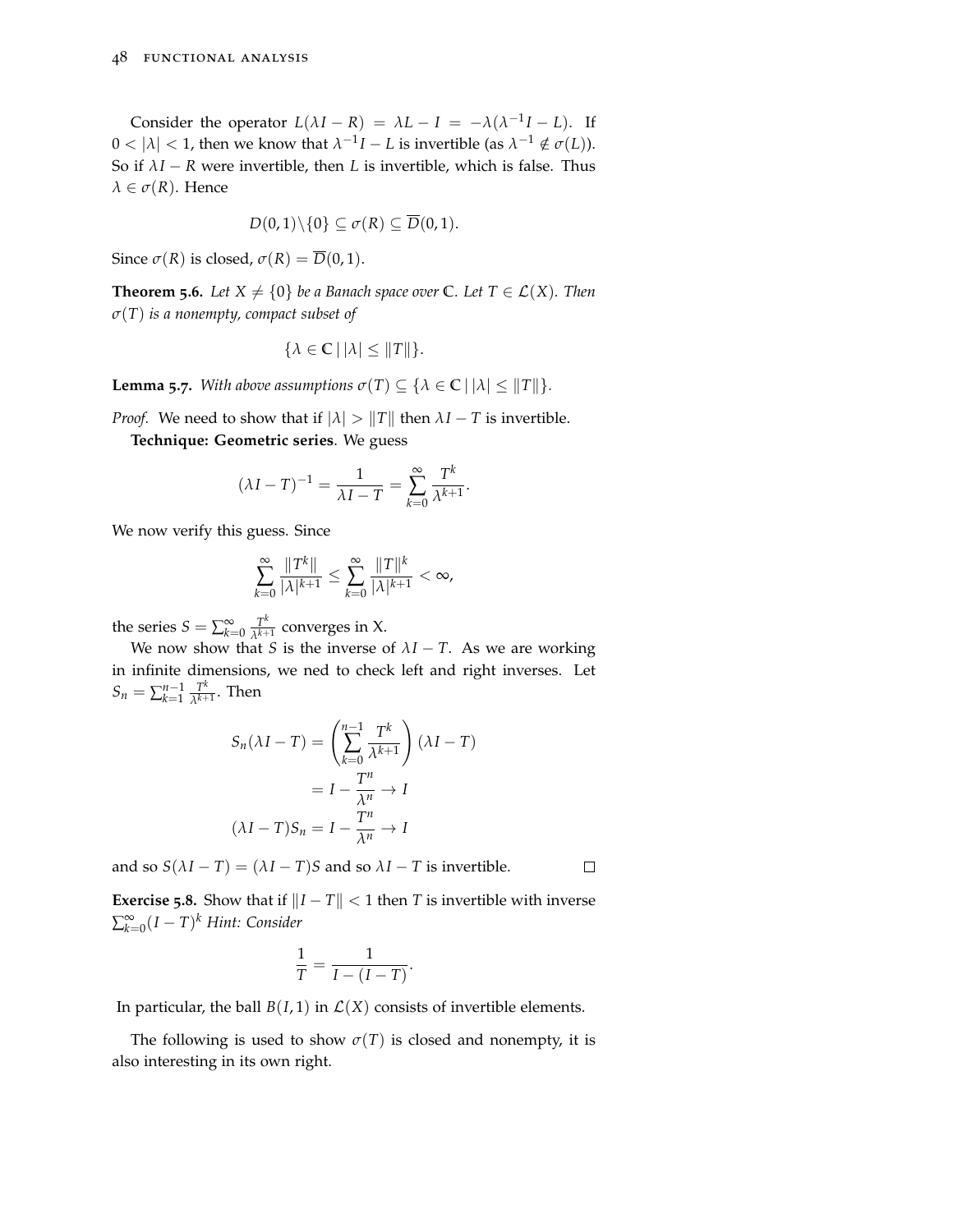**Proposition 5.9.** *Let X be Banach over* **K***. Let*  $GL(X) = \{T \in \mathcal{L}(X) | T \text{ invertible.}\}$ *. Then*

- *(a) GL*(*X*) *is a group under composition of operators.*
- *(b)*  $GL(X)$  *is open in*  $\mathcal{L}(X)$ *.*
- *(c) The map*

$$
\varphi : GL(X) \to GL(X)
$$

$$
T \mapsto T^{-1}
$$

*is continuous.*

*Proof.* (a) The open mapping theorem tells us that if  $T \in GL(X)$  then  $T^{-1} \in \mathcal{L}(X)$ , and so  $T^{-1} \in GL(X)$ . The rest is clear.

(b) Let  $T_0 \in GL(X)$ . We claim

$$
B\left(T_0, \frac{1}{\|T_0^{-1}}\|\right) \subseteq \text{GL}(X).
$$

We have

$$
||I - T_0^{-1}T|| = ||T_0^{-1}(T_0 - T)||
$$
  
\n
$$
\leq ||T_0^{-1}|| ||T_0 - T||
$$
  
\n
$$
< 1 \text{ as } T \in B\left(T_0, \frac{1}{||T_0^{-1}||}\right)
$$

(c) We have

$$
||T_0^{-1} - T^{-1}|| = ||T^{-1}(T - T_0)T_0^{-1}||
$$
  
\n
$$
\le ||T^{-1}||T - T_0|| ||T_0^{-1}||
$$
 (\*)

If 
$$
||T - T_0|| \le \frac{1}{2||T_0^{-1}||}
$$
, then  
\n
$$
||I - TT_0^{-1}|| = ||(T_0 - T)T_0^{-1}||
$$
\n
$$
\le ||T_0 - T|| ||T_0^{-1}||
$$
\n
$$
\le \frac{1}{2}.
$$

We then have

$$
||T_0T^{-1}|| = ||(TT_0^{-1})^{-1}||
$$
  
= 
$$
||\sum_{k=0}^{\infty} (I - TT_0^{-1})^k||
$$
  

$$
\leq \sum_{k=0}^{\infty} ||I - TT_0^{-1}||^k
$$
  

$$
\leq 2
$$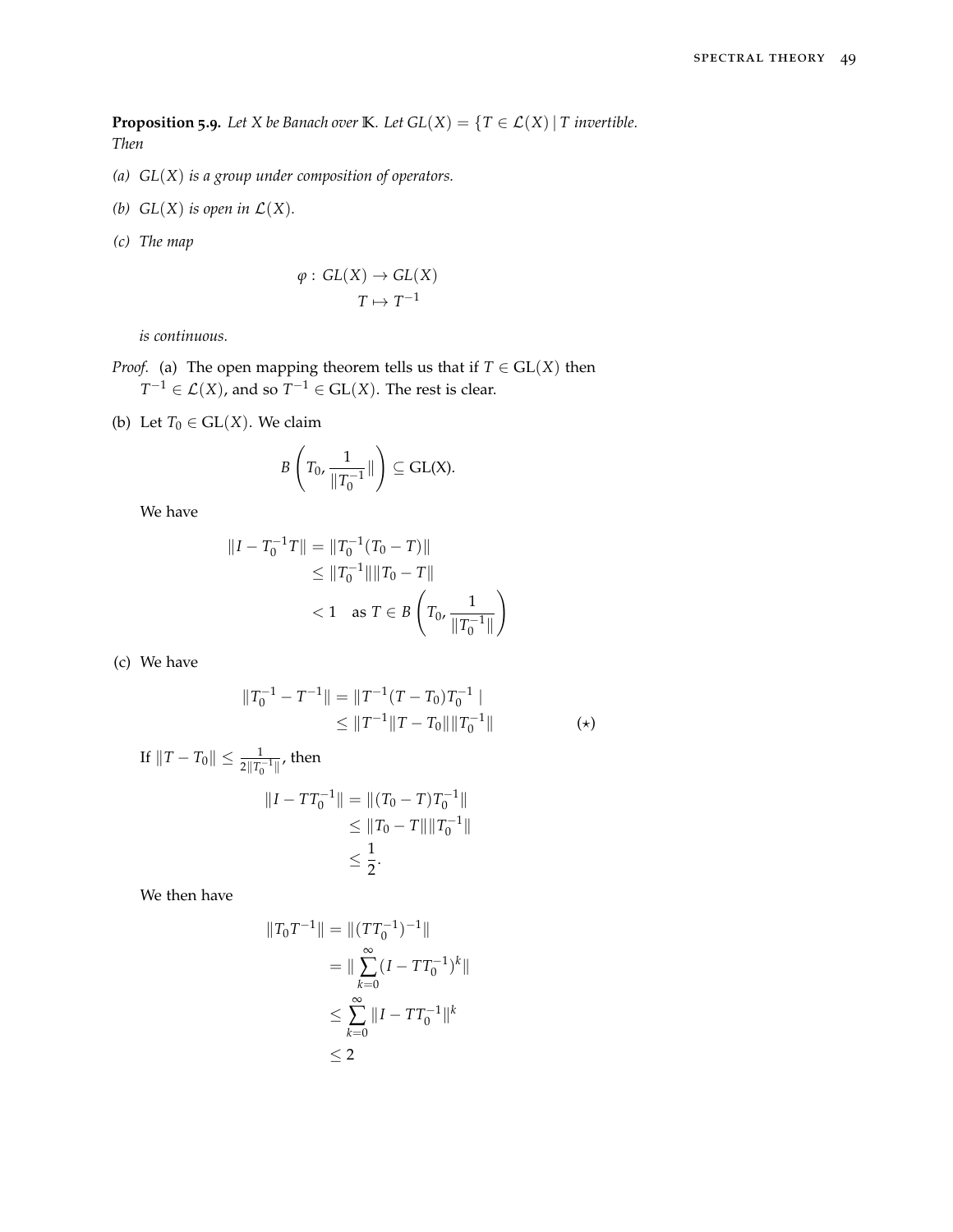Hence  $||T^{-1}|| = ||T_0^{-1}(T_0T^{-1})|| \le ||T_0^{-1}|| ||T_0T^{-1}|| \le 2||T_0^{-1}||$ , and from  $(\star)$ , we have

$$
||T_0^{-1} - T^{-1}|| \le 2||T_0^{-1}||^2||T - T_0||
$$

 $\Box$ 

and so  $T \mapsto T^{-1}$  is continuous.

**Corollary.**  $\sigma(T)$  *is closed.* 

*Proof.* Let

$$
f: \mathbb{C} \to \mathcal{L}(X)
$$

$$
\lambda \mapsto \lambda I - T
$$

This is continuous, as

$$
||f(\lambda) - f(\lambda_0)|| = ||(\lambda - \lambda_0)I||
$$
  
=  $|\lambda - \lambda_0|$ 

and

$$
\sigma(T) = f^{-1}(\mathcal{L}(X) \backslash GL(X))
$$

which is the inverse image of a closed set, and hence is closed.  $\Box$ 

So  $\sigma(T)$  is a compact subset of  $\{\lambda \in \mathbb{C} \mid |\lambda| \leq ||T||\}$ . Write  $\rho(T) =$ **C**\ $\sigma(T)$  (the **resolvent set**), and let  $R_T = R : \rho(T) \to L(X)$  with  $R_T(\lambda) = (\lambda I - T)^{-1}$ .

**Theorem 5.10.** *Let*  $K = C$  *and*  $X \neq \{0\}$  *and*  $T \in \mathcal{L}(X)$ *. Then*  $\sigma(T) \neq \emptyset$ *.* 

*Proof.* We use Lioville's theorem - a bounded entire function must be constant.

Let  $\varphi = \mathcal{L}(X)'$  (hence  $\varphi : \mathcal{L}(X) \to C$ .) Let

$$
f_{\varphi} : \rho(T) \to \mathbb{C}
$$

$$
\lambda \mapsto \varphi(R(\lambda))
$$

**Lemma 5.11.**  $f_{\varphi}$  *is analytic on*  $\rho(T)$ *.* 

*Proof.* We show  $f_{\varphi}$  is differentiable. Consider

$$
\frac{f_{\varphi}(\lambda) - f_{\varphi}(\lambda_0)}{\lambda - \lambda_0} = \varphi \left( \frac{R(\lambda) - R(\lambda_0)}{\lambda - \lambda_0} \right)
$$
  
=  $\varphi \left( \frac{(\lambda I - T)^{-1} - (\lambda_0 I - T)^{-1}}{\lambda - \lambda_0} \right)$   
=  $\varphi \left( \frac{(\lambda_0 I - T)^{-1} ((\lambda_0 - \lambda)I)(\lambda I - T)^{-1}}{\lambda - \lambda_0} \right)$   
=  $-\varphi \left( (\lambda_0 I - T)^{-1} (\lambda I - T)^{-1} \right)$   
 $\to -\varphi \left( (\lambda_0 I - T)^{-2} \right)$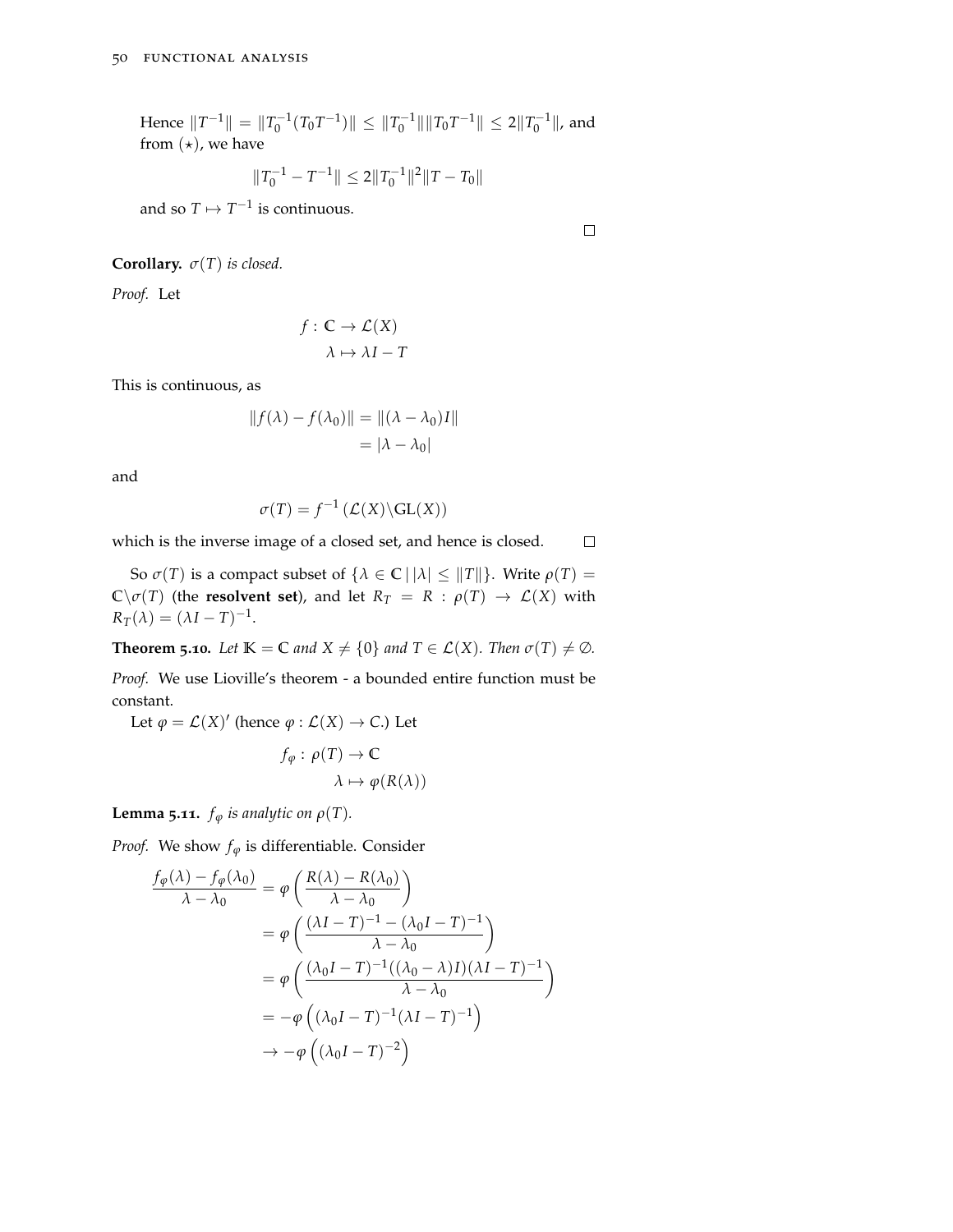as  $\lambda \to \lambda_0$ , where we use the fact that  $\varphi$  is continuous and  $T \to T^{-1}$  is continuous. So  $f_{\varphi}$  is analytic on  $\rho(T)$  for all  $\varphi \in \mathcal{L}(X)^{\prime}$ .  $\Box$ 

Now suppose that  $\sigma(T) = \emptyset$ . Then  $f_{\varphi} : \mathbb{C} \to \mathbb{C}$  is analytic.

**Lemma 5.12.**  $f_{\varphi}$  *is bounded.* 

*Proof.* If  $|\lambda > ||T||$ , then

$$
f_{\varphi}(\lambda) = \left| \varphi \left( (\lambda I - T)^{-1} \right) \right|
$$
  
= 
$$
\left| \varphi \left( \sum_{k=0}^{\infty} \frac{T^k}{\lambda^{k+1}} \right) \right|
$$
  

$$
\leq ||\varphi|| \left\| \sum_{k=0}^{\infty} \frac{T^k}{\lambda^{k+1}} \right\|
$$
  

$$
\leq ||\varphi|| \sum_{k=0}^{\infty} \frac{||T||^k}{|\lambda|^{k+1}}
$$
  
= 
$$
\frac{||\varphi||}{|\lambda| - ||T||} \to 0
$$

as  $|\lambda| \to \infty$ . So  $f_{\varphi}$  is bounded, entire, and thus  $f_{\varphi} = c$  by Lioville's theorem. By the above,  $f_{\varphi}(\lambda) = 0$  for all  $\lambda$ . Hence  $\varphi(R(\lambda)) = 0$  for all *λ*, *ϕ*.

Thus from Hahn-Banach,  $R(\lambda) = 0$  for all  $\lambda$  which is a contradiction, as the zero operator is not invertible if  $X \neq \{0\}$ .  $\Box$ 

 $\Box$ 

**Theorem 5.13** (Spectral mapping theorem (polynomials))**.** *Let T be an*  $n \times n$  matrix over  $C$ *. If we know all the eigenvalues of T, then we know the eigenvalues of every polynomial*  $p(T) = a_0 + a_1T + \cdots + a_nT^n$ . Specifically,

 ${eigenvalues of p(T)} = {p(\lambda) | \lambda is an eigenvalue of T}$ 

*Therefore*

$$
\sigma(p(T)) = p(\sigma(T)).
$$

*This is called the spectral mapping theorem (for matrices/polynomials). This also holds for X Banach over*  $\mathbb{C}$ *, and*  $T \in \mathcal{L}(X)$ *.* 

**Lemma 5.14.** *Let* **C**[*t*] *be the algebra of polynomials in t with complex coefficients. Multiplication is defined as usual.*

**Lemma 5.15.** *Let X be Banach over* **C***. Let*  $T \in \mathcal{L}(X)$ *. Then* 

$$
\varphi : \mathbb{C}[t] \to \mathcal{L}(X)
$$

$$
p \mapsto p(T)
$$

*is an algebra homomorphism (multiplication corresponds to composition in*  $\mathcal{L}(X)$ .)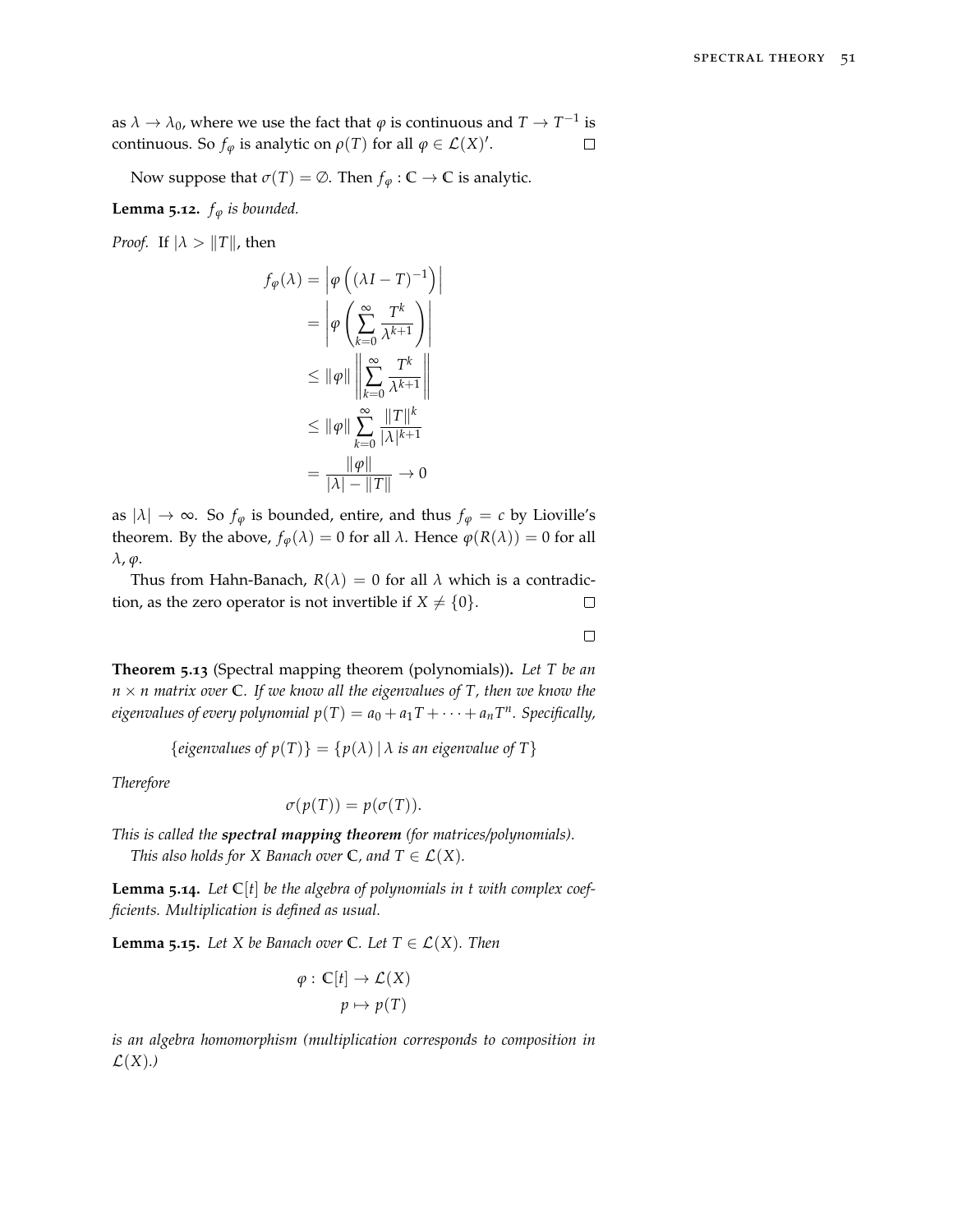*Proof.* Simply check

$$
\varphi(p_1 + p_2) = \varphi(p_1) + \varphi(p_2)
$$

$$
\varphi(p_1 p_2) = \varphi(p_1)\varphi(p_2)
$$

$$
\varphi(\alpha p) = \alpha \varphi(p)
$$

for all  $p_1$ ,  $p_2$ ,  $p \in \mathbb{C}[t]$ ,  $\alpha \in \mathbb{C}$ .

**Theorem 5.16.** *Let X be Banach over*  $\mathbb{C}$ *, and let*  $T \in \mathcal{L}(X)$ *. Then* 

$$
\sigma(p(T)) = p(\sigma(T)).
$$

*Proof.* If  $p = c$  is constant, then  $p(T) = cI$  has spectrum

$$
\sigma(p(T)) = \sigma(cI) = \{c\}
$$

On the other hand,

$$
p(\sigma(T)) = \{c\}
$$

Now, suppose that *p* is non constant. Let  $\mu \in \mathbb{C}$  fixed. By the fundamental theorem of algebra, we can factorise  $\mu - p(t)$  as

$$
\alpha(t-\lambda_1)^{m_1}\dots(t-\lambda_n)^{m_n}
$$

where  $\lambda_1, \ldots, \lambda_n$  are the distinct roots of  $\mu - p(t)$ . Note that  $\mu = p(\lambda_i)$ for each *i*. Applying  $\psi$  :  $\mathbb{C}[t] \to \mathcal{L}(X)$  from above, we have

$$
\mu I - p(T) = \alpha (T - \lambda_1 I)^{m_1} \dots (T - \lambda_n I)^{m_n}
$$

We know

$$
\mu \in \sigma(p(T)) \iff \mu - p(T)
$$
 is not invertible  
\n $\iff T - \lambda I$  non invertible for some *i*  
\n $\iff \lambda \in \sigma(T)$  for some *i*  
\n $\iff \mu = p(\lambda_i) \in p(\sigma(T))$ 

and so

$$
\sigma(p(T)) = p(\sigma(T))
$$

 $\Box$ 

**Definition 5.18** (Spectral radius). Let  $X \neq \{0\}$  be a Banach space over **C**. The **spectral radius** of  $T \in \mathcal{L}(X)$  is

$$
r(T) = \sup\{|\lambda| \mid \lambda \in \sigma(T)\}
$$

$$
= \max\{|\lambda| : \lambda \in \sigma(T)\}
$$

**Exercise 5.17.** If  $T_1, \ldots, T_n \in \mathcal{L}(X)$ which commute with each other, then  $T_1 \ldots T_n$  is invertible if and only if the individual elements are invertible.

 $\Box$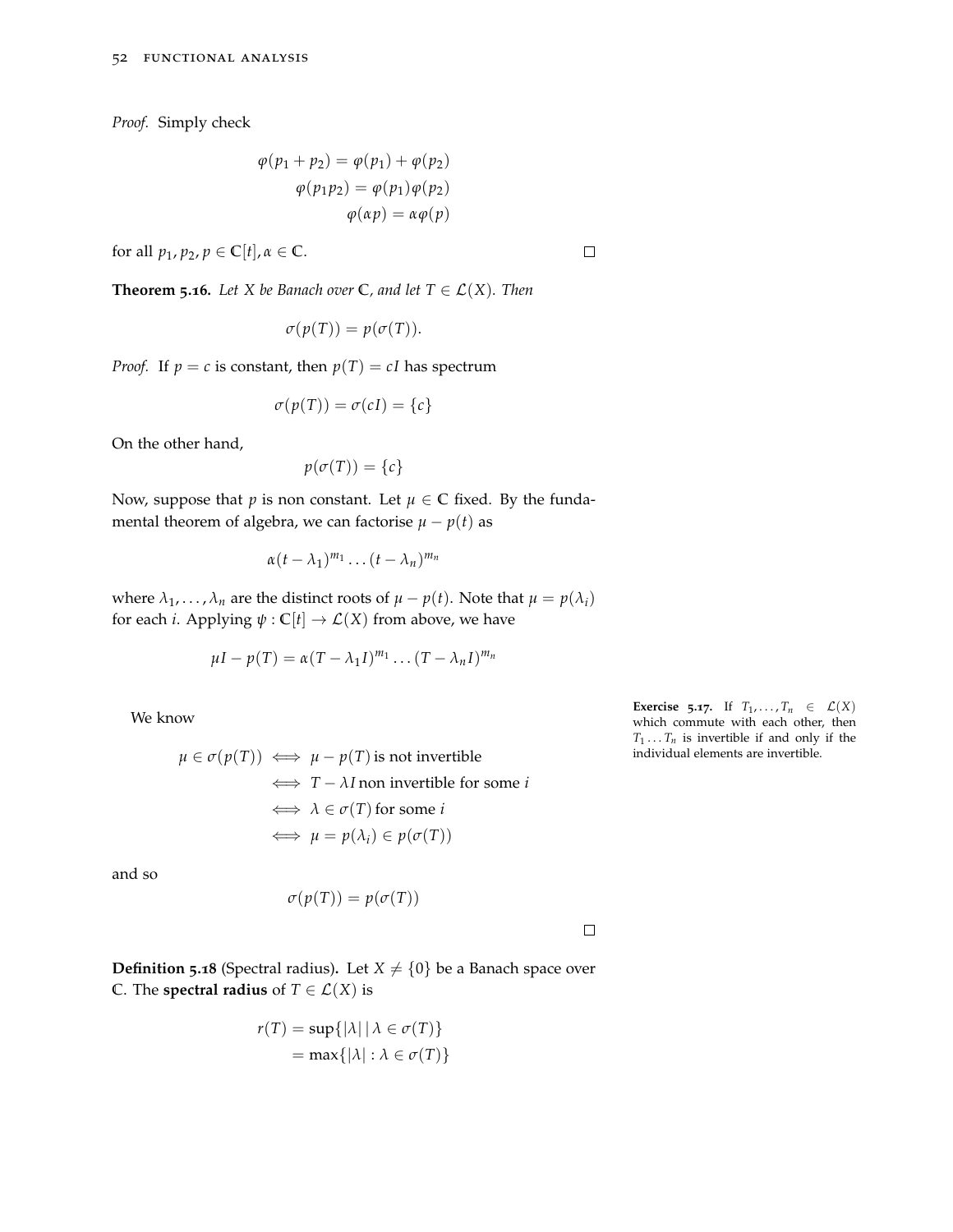*Note.*

$$
r(T) \leq \|T\|
$$

since  $\sigma(T) \subseteq {\lambda \in \mathbb{C} \mid |\lambda| \leq ||T||}.$  Strict inequality can (and often does) occur.

**Example 5.19.** Let

$$
T = \begin{pmatrix} 0 & 1 \\ 0 & 0 \end{pmatrix}.
$$

Then consider  $T: \mathbb{C}^2 \to \mathbb{C}^2$  where  $\|(x, y)\|_2 = \sqrt{|x|^2 + |y|^2}.$  Then

$$
||T|| = \sup\{||Tx||_2 | x \in \mathbb{C}^2\}
$$

$$
= \sqrt{\lambda_{max}(T^*T)}
$$

where

$$
T^* = \begin{pmatrix} 0 & 0 \\ 1 & 0 \end{pmatrix}
$$

is conjugate transpose. Then  $||T|| = 1$ . But  $\sigma(T) = \{0\}$ , and so  $r(T) =$  $0 < 1 = ||T||.$ 

**Theorem 5.20** (Gelfand, 1941). Let  $X \neq \{0\}$  be Banach over  $C$ , and let  $T \in \mathcal{L}(X)$ *. Then* 

$$
r(T) = \lim_{n \to \infty} ||T^n||^{1/n}.
$$

*In particular, the limit exists.*

*Proof.* By the spectral mapping theorem,

$$
\sigma(T^n) = \{\sigma(T)\}^n = \{\lambda^n \mid |\lambda \in \sigma(T)\}.
$$

So

$$
r(T) = r(T^n)^{1/n}
$$
  

$$
\leq ||T^n||^{1/n}.
$$

So

$$
r(T) \le \liminf_{n \to \infty} ||T^n||^{1/n}
$$

Now, we must show that

$$
\limsup_{n\to\infty}||T^n||^{1/n}\leq r(T).
$$

Let  $\varphi \in \mathcal{L}(X)$  and let

$$
f_{\varphi} : \rho(T) \to \mathbb{C}
$$

$$
\lambda \mapsto \varphi((\lambda I - T)^{-1})
$$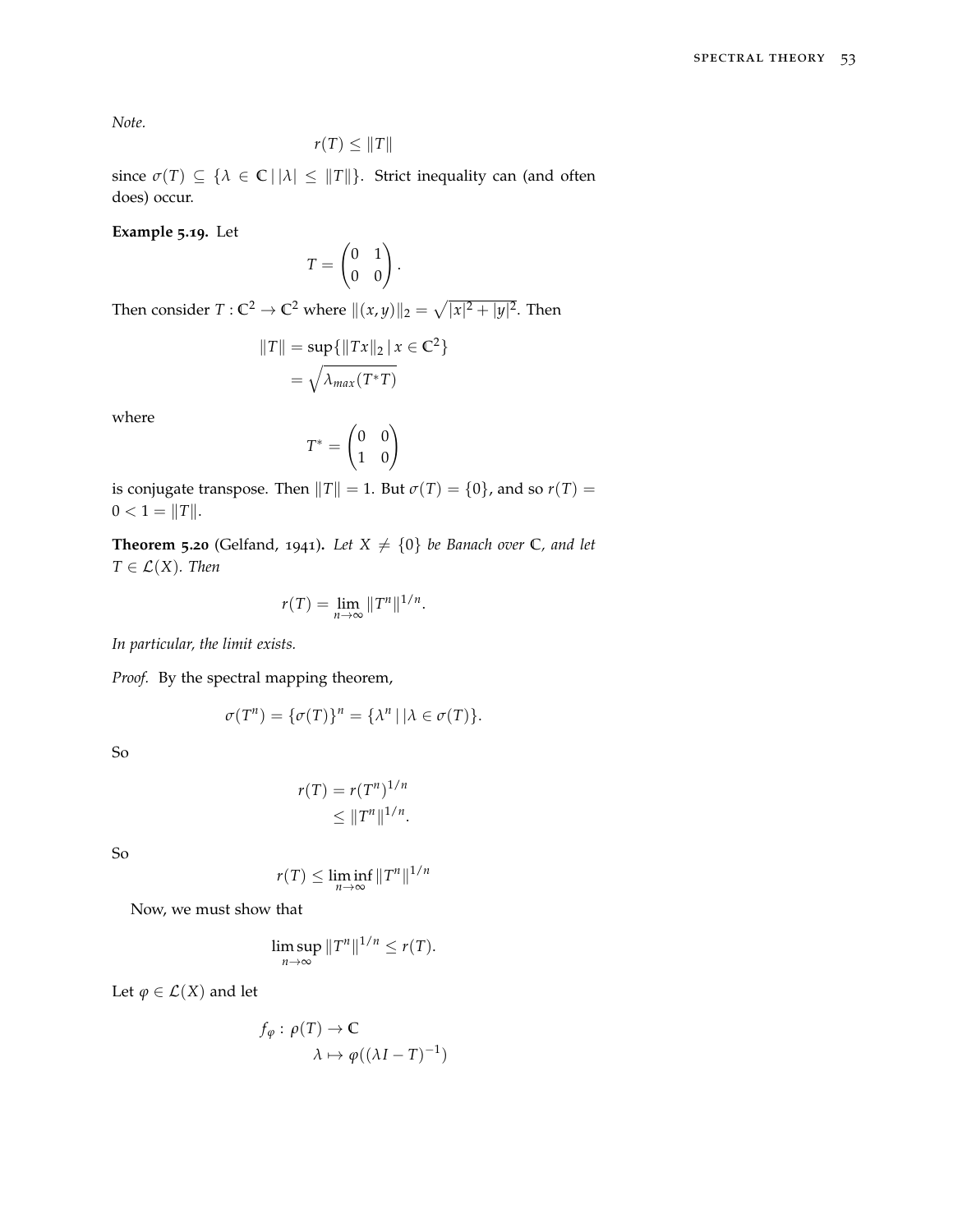We saw that  $f_{\varphi}$  is analytic on  $\rho(T)$ . We also have

$$
f_{\varphi}(\lambda) = \sum_{n=0}^{\infty} \frac{1}{\lambda^{n+1}} \varphi(T^n)
$$
 (\*)

if  $|\lambda| > ||T||$ . By general theory of Laurent series, ( $\star$ ) actually holds for all  $\lambda \in \rho(T)$ . In particular, it holds if  $|\lambda| > r(T)$ .

Thus,

$$
\lim_{n \to \infty} \frac{1}{\lambda^{n+1}} \varphi(T^n) = 0 \quad \boxed{|\lambda| > r(T)}
$$

Sp for each  $\varphi \in \mathcal{L}(X)'$ , and each  $|\lambda| > r(T)$ , there is  $C_{\lambda,\varphi}$  such that

$$
\left|\varphi\left(\frac{1}{\lambda^{n+1}}T^n\right)\right|\leq C_{\lambda,\varphi}\quad\forall n\geq 0
$$

Then by the principle of uniform boundedness, there exists a constant *C<sup>λ</sup>* such that

$$
\left\|\frac{1}{\lambda^{n+1}}T^n\right\| \leq C_{\lambda} \quad \forall n \geq 0
$$

So  $||T^n||^{1/n} \leq |\lambda|(C_{\lambda}|\lambda|)^{1/n}$ , which gives

$$
\limsup_{n\to\infty}||T^n||^{1/n}\leq\lambda
$$

for all  $|\lambda| > r(T)$ . So

$$
\limsup_{n\to\infty}||T^n||^{1/n}\leq r(T)
$$

We used the following lemma.

**Lemma 5.21.** *Let X be a normed vector space,*  $A \subseteq X$  *a subset. We say that* 

*(1) A is bounded if there exists*  $C > 0$  *with*  $||x|| \leq C$ *, for all*  $x \in A$ *.* 

*(2) A is weakly bounded if for each*  $\varphi \in X'$ , there exists  $C_{\varphi} > 0$  such that

 $|φ(x)| ≤ C<sub>φ</sub>$ 

*for all*  $x \in A$ *.* 

*Then we have*

 $A \subseteq X$  *is bounded*  $\iff$  *weakly bounded* 

*Proof. A* bounded  $\Rightarrow$   $||x|| \le C$  for all  $x \in A \Rightarrow |\varphi(x)| \le ||\varphi|| ||x|| \le$  $\|\varphi\|$ *C*. So *A* is weakly bounded.

Now, suppose *A* is weakly bounded. For each  $x \in X$ , let  $\hat{x} \in X''$ with

$$
\hat{x}(\varphi) = \varphi(x).
$$

So  $|\hat{x}(\varphi)| \leq C_{\varphi}$  for all  $x \in A$ . By the principle of uniform boundedness,

 $\|\hat{x}\| \leq C$ 

for all  $x \in A$ , and since  $\|\hat{x}\| = \|x\|$ . Thus *A* is bounded.

 $\Box$ 

 $\Box$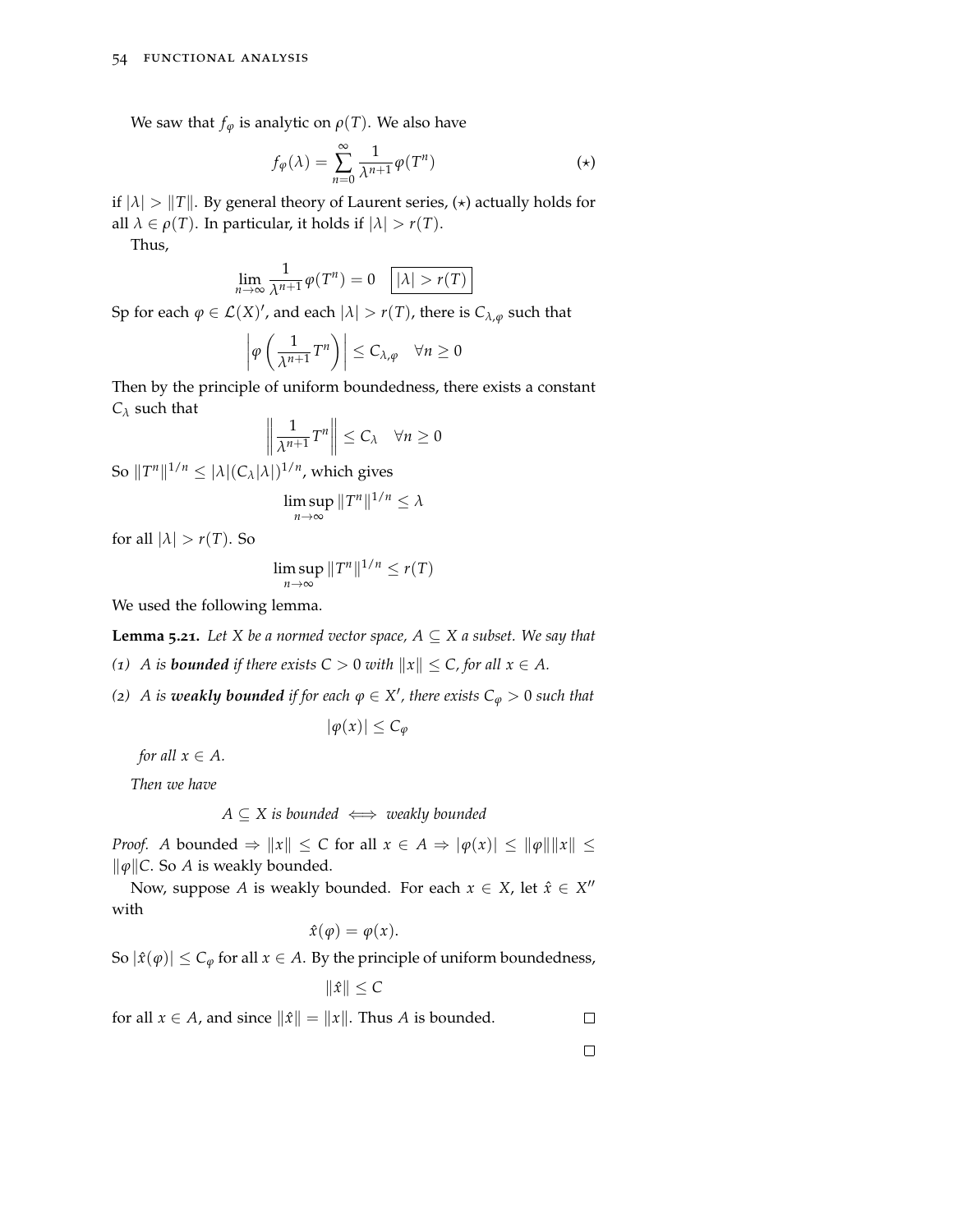# *6 Compact Operators*

We now turn to compact operators. In general, calculating  $\sigma(T)$  is difficult, but for compact operators on a complex Banach space, we have a fairly explicit theory.

**Theorem 6.1.** *Let X be a complex Banach space, with*  $dim(X) = \infty$ *. Let*  $T: X \rightarrow X$  *be a compact operator. Then* 

- $(1)$   $0 \in \sigma(T)$ *.*
- (*z*)  $\sigma(T)\setminus\{0\} = \sigma_p(T)\setminus\{0\}$ , that is, each  $\lambda \in \sigma(T)\setminus\{0\}$  *is an eigenvalue of T (*0 *may or may not be an eigenvalue.)*
- *(3) We are in exactly one of the cases:*
	- $\sigma(T) = \{0\}.$
	- $\sigma(T) \setminus \{0\}$  *is finite (nonempty).*
	- $\sigma(T)\setminus\{0\}$  *is a sequence of points converging to* 0*.*
- *(*<sup>*4*</sup>) *Each*  $\lambda \in \sigma(T) \setminus \{0\}$  *is isolated, and the eigenspace* KER ( $\lambda I T$ ) *is finite dimensional.*

*where*  $\sigma_p(T)$  *is the point spectrum of T, where* 

$$
\sigma_p(T) = \{ \lambda \in \mathbb{K} \mid \lambda I - T \text{ is not injective} \}
$$
  
=  $\{ \lambda \in \mathbb{K} \mid \text{there exists nonzero vector } x \text{ with } (\lambda I - T)x = 0 \}$   
= {eigenvalues of T}

*Proof.* We shall prove these results next week.

 $\Box$ 

**Definition 6.2.** Let *X*,*Y* be normed vector spaces. An operator *T* : *X*  $\rightarrow$  *Y* is **compact** if *T* is linear, and if *B*  $\subseteq$  *X* is bounded then *T*(*B*) is relatively compact (a set is relatively compact if its closure is compact.) Symbolically,

$$
B \subseteq X
$$
 bounded  $\Rightarrow$   $T(B)$  compact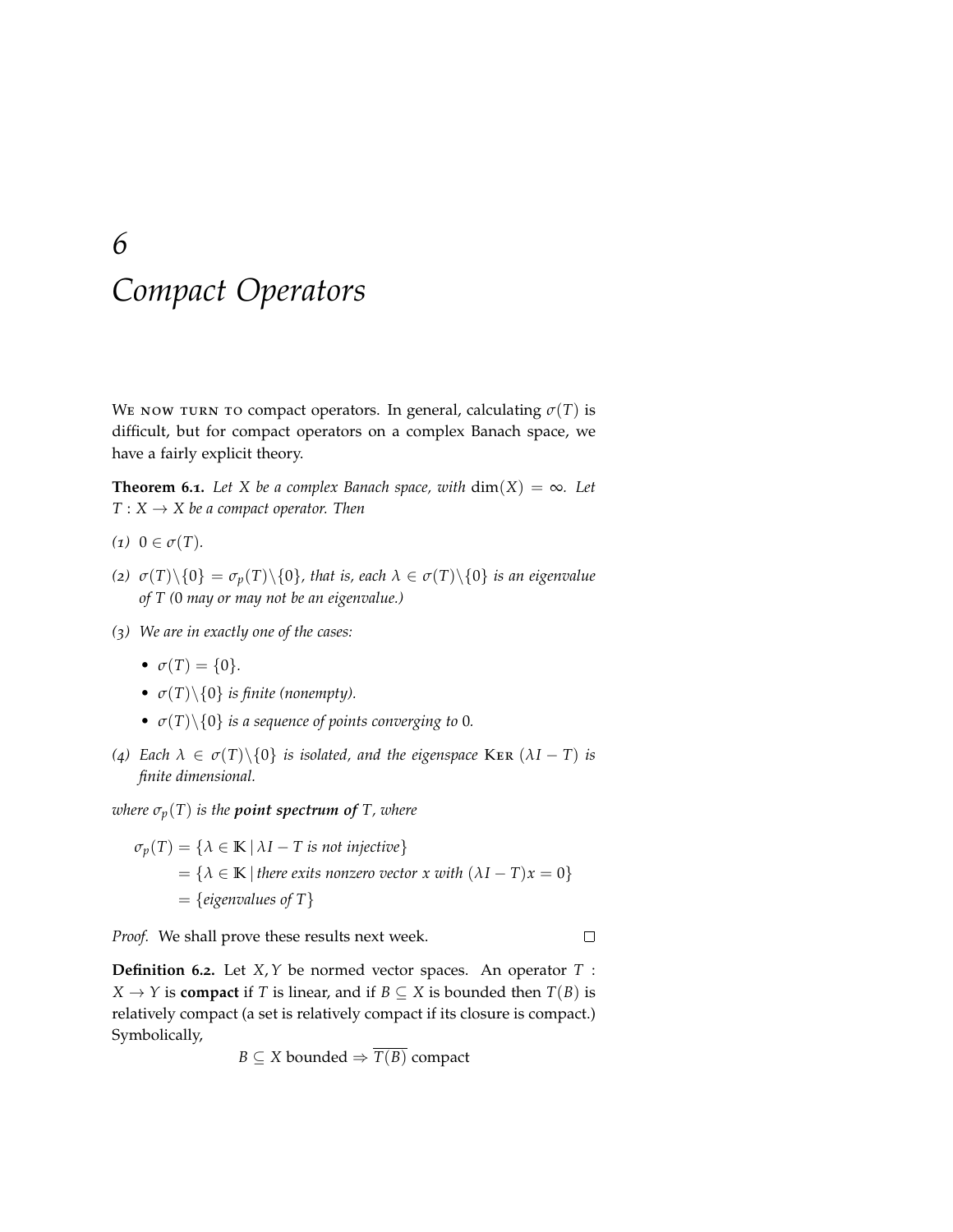**Lemma 6.3.** *If T is compact, then T is continuous.*

*Proof.* The closed ball  $B = \{x \in X \mid ||x|| \le 1\}$  is bounded, and so if *T* is a compact operator, then  $\overline{T(B)}$  is compact, and hence bounded. Hence  $\|Tx\| \le M$  for all  $\|x\| \le 1$ , so *T* is continuous, with  $\|T\| \le M$ .  $\Box$ 

We now recall definitions of compactness

**Theorem 6.4** (Characterisations of compactness)**.** *Let X be a metric space. The following are equivalent.*

- *(1) X is compact (every open cover has a finite subcover).*
- *(2) X is sequentially compact (every sequence in X has a convergent subsequence)*

**Lemma 6.5.** *Let X be a compact set. Let*  $Y \subseteq X$ *. If*  $Y \subseteq X$  *is closed, then*  $Y$ *is compact.*

**Lemma 6.6.** *Let V be a finite dimensional vector space. If*  $X \subseteq V$  *is closed and bounded, then X is compact.*

<span id="page-55-0"></span>**Theorem 6.7** (Characterisations of compact operators)**.** *Let X*,*Y be normed vector spaces over* **K***. Let*  $T \in \mathcal{L}(X, Y)$ *. Then the following are equivalent.* 

- *(a) T is compact.*
- *(b)*  $\overline{T(B)}$  *is compact, where*  $B = \{x \in X \mid ||x|| \le 1\}.$
- *(c) If*  $(x_n)_{n>1}$  *is bounded in X, then*  $(Tx_n)_{n>1}$  *has a convergent subsequence (sequentially compact).*

*Proof.* (*a*)  $\Rightarrow$  (*b*) by definition.

(*b*) ⇒ (*a*). Suppose (*b*) holds. Let *B*<sup>1</sup> ⊆ *X* be bounded. Then  $B_1 \subseteq \alpha B$  for some  $\alpha > 0$ . So

$$
\overline{T(B)} \subseteq \overline{T(\alpha B)} = \alpha \overline{T(B)}
$$

which is a closed subset of a compact set, and hence compact.

 $(a)$  ⇒  $(c)$ . Suppose *T* is compact. Let  $(x_n)_{n>1}$  be bounded sequence in *X*. Then  $T(B) = {Tx_n | n \ge 1}$  is relatively compact. So  $T(B)$  is compact, and hence is sequentially compact, and so has a convergence subsequence.

(*c*) ⇒ (*a*). Let *B* ⊆ *X* be bounded. Let (*yn*)*n*≥<sup>1</sup> be a sequence in *T*(*B*). Then there is  $x_n \in B$  with  $Tx_n = y_n$ . So  $(x_n)_{n \geq 1}$  is a bonded sequence. By assumption  $(Tx_n)_{n>1}$  has a convergent subsequence. So  $\overline{T(B)}$  is sequentially compact, and hence compact.  $\Box$ 

**Corollary.** *The set* {*compact operators*  $T : X \rightarrow Y$ } *is a vector space. That is, if*  $T_1$ ,  $T_2$  *are compact, then*  $T_1 + T_2$  *and*  $\alpha T_1$  *are compact.*<sup>1</sup>  $\cdots$  1 As an exercise, prove this statement.

Use (*c*) from Theorem [6](#page-55-0).7.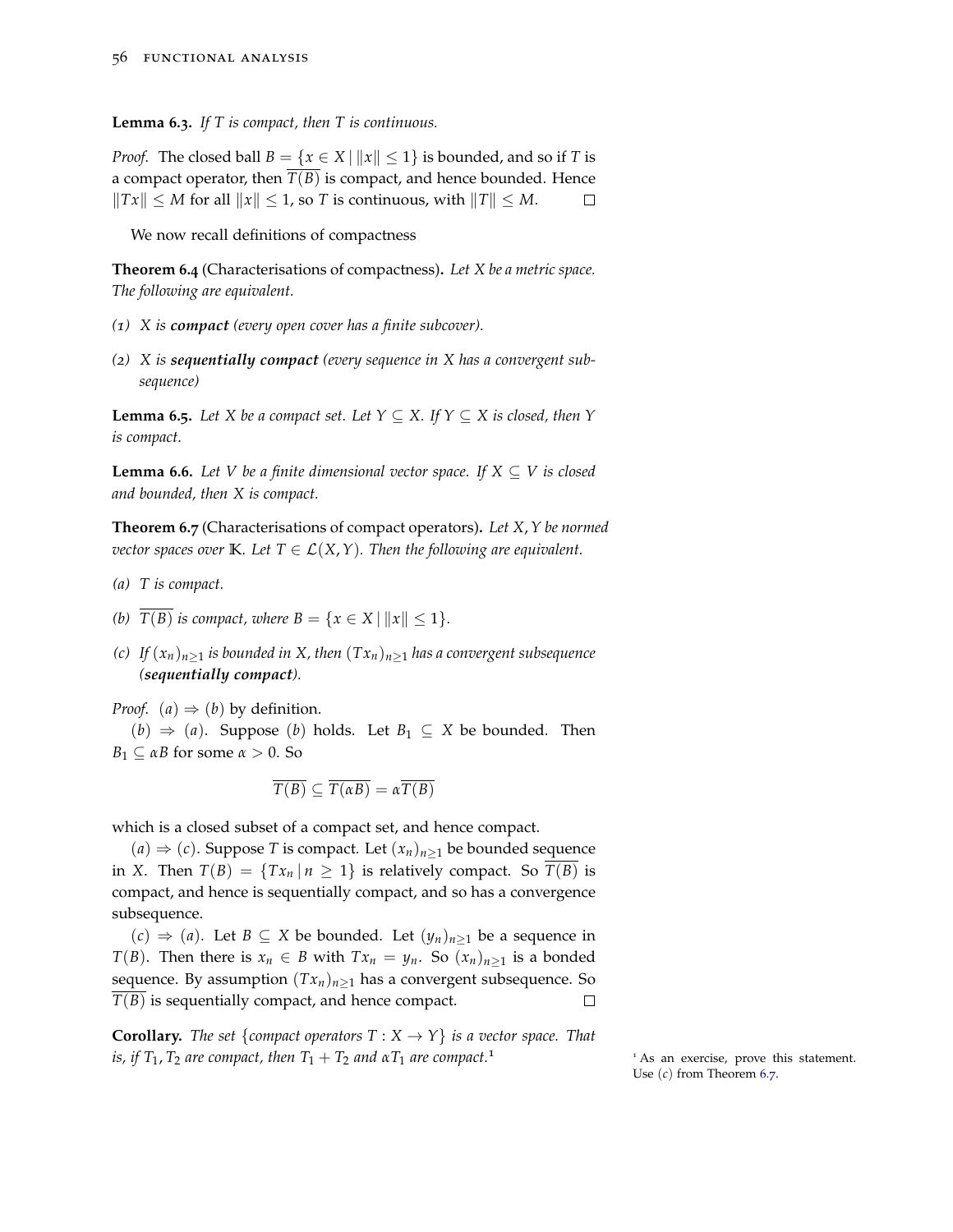**Corollary.**

$$
\mathcal{K}(X,Y) \subseteq \mathcal{L}(X,Y) \subseteq Hom(X,Y)
$$

*where*  $\mathcal{K}(X, Y)$  *is the set of compact operators*  $T : X \to Y$ .

**Example 6.8** (Finite rank operators)**.** Let *X*,*Y* be normed vector spaces, and let  $T \in \mathcal{L}(X, Y)$ . If dim(IM *T*) <  $\infty$ , then *T* is said to have **finite rank.** Then if *T* has finite rank, then *T* is compact.

*Proof.* Let  $(x_n)$  be a bounded sequence in *X*. Then  $||Tx_n|| \le ||T|| ||x_n||$ so  $(Tx_n)$  is a bounded sequence in Im *T*. But Im *T* is finite dimensional, and so  $\{Tx_n | n \geq 1\}$  is compact (closed and bounded), and so  $(Tx_n)_{n>1}$  has a convergent subsequence. By  $(c)$  in Theorem [6](#page-55-0).7, *T* is compact.  $\Box$ 

**Lemma 6.9.** Let X, Y be normed vector spaces. If  $T \in \mathcal{L}(X, Y)$  has finite *rank, then there exists*  $y_1, \ldots, y_n \in$  Im *T* and  $\varphi_1, \ldots, \varphi_n \in X'$  with  $Tx =$  $\sum_{j=1}^{n} \varphi_j(x) y_j$  for all  $x \in X$ , with  $n = \dim(\text{Im } T)$ .

*Proof.* Choose a basis  $y_1, \ldots, y_n$  of Im *T*. For each  $j = 1, \ldots, n$ , define  $\alpha_j \in (\text{Im } T)'$  by

$$
\alpha_j(a_1y_1+\cdots+a_ny_n)=a_j
$$

i.e. coordinate projection. By Hahn-Banach, we can extend *a<sup>j</sup>* to a continuous linear functional  $\tilde{a}_j \in Y'$ . Let  $\varphi_j = \tilde{a}_j \circ T : X \to \mathbb{K}$ . So  $\varphi_j \in X'$ . Since

$$
y = \sum_{j=1}^{n} \tilde{a}_j(y)y_j \quad \forall y \in \text{Im } T
$$

we have

$$
Tx = \sum_{j=1}^{n} \tilde{a}_j(Tx)y_j
$$
  
= 
$$
\sum_{j=1}^{n} (\alpha_j \circ T)(x)y_j
$$
  
= 
$$
\sum_{j=1}^{n} \varphi_j(x)y_j \quad \forall x \in X.
$$

 $\Box$ 

Recall that the closed unit ball in *X* is compact if and only if  $dim(X) <$ ∞. Then it follows that the identity map *I* : *X* → *X* is compact if and only if dim( $X$ ) < ∞. Hence,

$$
\mathcal{K}(X) \subsetneq \mathcal{L}(X) \subsetneq \text{Hom}(X, X)
$$

when dim( $X$ ) =  $\infty$ .

Consider a sequence of compact operators  $T_n$ . If  $T_n$  is compact and  $T_n \to T$ , then *T* is compact.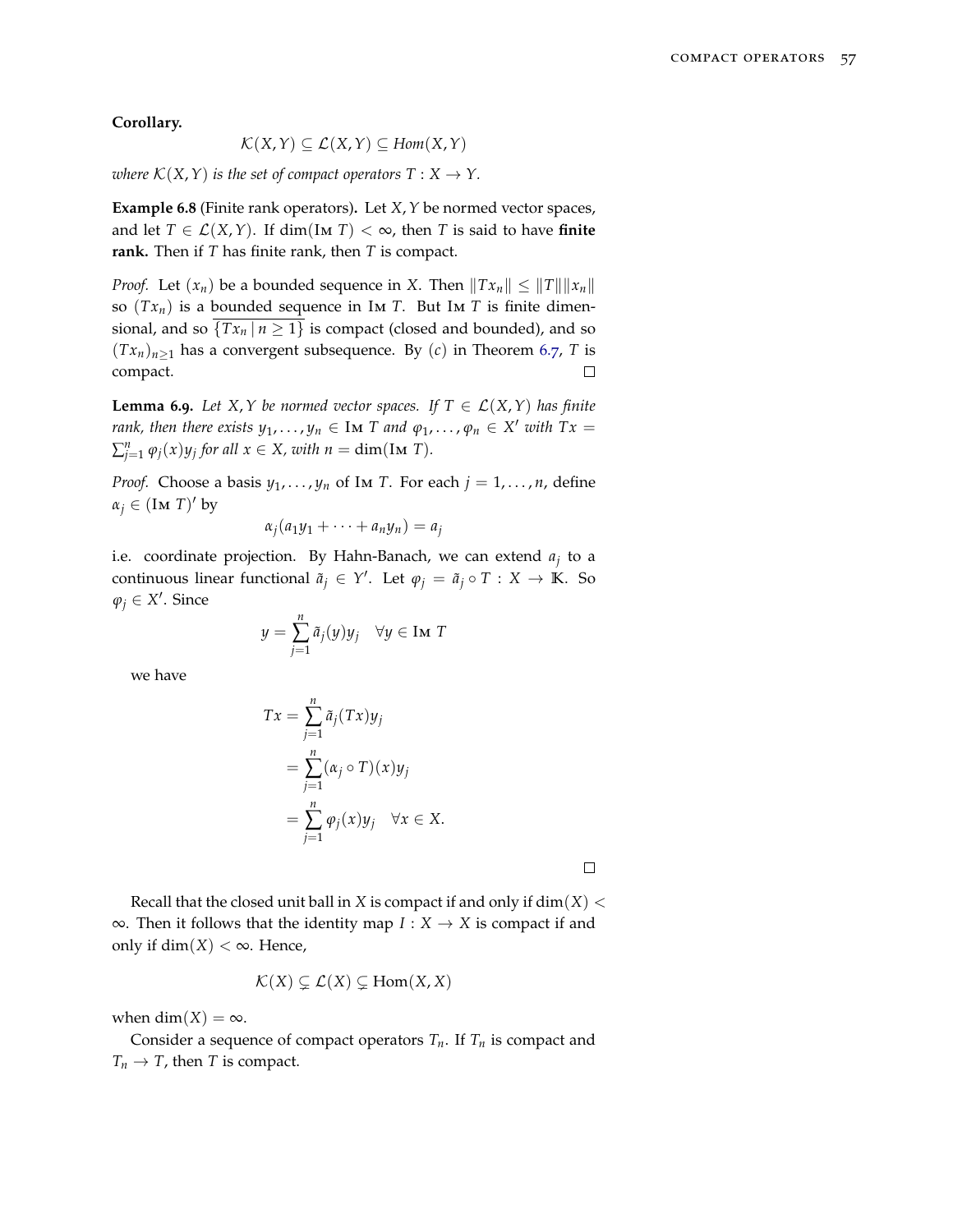**Lemma 6.10** (Riesz's Lemma). Let X be a normed vector space. Let  $Y \subseteq X$ *be a proper closed subspace. Let*  $\theta \in (0,1)$  *be given. Then there exists x with*  $||x|| = 1$  *such that*  $||x - y|| \ge \theta$  *for all*  $y \in Y$ .

*Proof.* Pick any  $z \in X \ Y$ . Let  $\alpha = \inf_{y \in Y} ||z - y|| > 0$  since *Y* is closed. Then by the definition of the infimum, there is  $y_0 \in Y$  with  $\alpha \leq ||z - \alpha||$  $||y_0|| \leq \frac{\alpha}{\theta}$ . Now let  $x = \frac{x - y_0}{||z - y_0||}$  $\frac{x-y_0}{\|z-y_0\|}$ . Then  $\|x\|=1$ .

Now,

$$
||x - y|| = \left\| \frac{z - y_0}{||z - y_0||} - y \right\|
$$
  
= 
$$
\frac{1}{||z - y_0||} ||z - y_0|| + ||z - y_0||y||
$$
  

$$
\geq \frac{\theta}{\alpha} \alpha = \theta
$$

**Corollary.** Let X be a normed vector space. The closed unit ball  $\overline{B}(0,1)$  is *compact if and only if*  $dim(X) < \infty$ *.* 

 $\Box$ 

*Proof.* If  $dim(X) < \infty$  then  $\overline{B}(0,1)$  is compact (since closed and bounded if and only if compact in finite dimensions). Now suppose  $dim(X)$  = ∞. Build a sequence  $(x_n)$  with  $||x_n|| = 1$  with no convergent subsequence. Choose finite dimensional subspaces

$$
\{0\}=X_0\subsetneq X_1\subsetneq X_2\subsetneq\ldots
$$

These are all closed (finite dimensional spaces are complete, and hence closed). Use the lemma to choose  $x_k \in X_k$  with  $||x_k|| = 1$ ,  $||x_k - x||$  ≥  $\frac{1}{2}$  for all  $x \in X_{k-1}$ . So  $x_k - x||$  ≥  $\frac{1}{2}$  for all  $x \in X_j$  (*j* ≤ *k* − 1). So  $||x_n - x_m||$  ≥  $\frac{1}{2}$  for all  $m, n \ge 1$ . So  $(x_n)$  has no convergent subsequence, and so  $\overline{B}(0, 1)$  is not compact.  $\Box$ 

**Corollary.**  $I: X \to X$  is compact if and only if  $\dim(X) < \infty$ .

*Proof.* Recall *T* is compact if and only if  $T(\overline{B}(0,1))$  is relatively com- $\Box$ pact.

One way to show that an operator is compact is to apply the following.

**Proposition 6.11.** *Let X be a normed vector space, and let Y be Banach. Suppose that*  $T_n \in K(X, Y)$  *for each*  $n \geq 1$ *. If*  $T_n \to T$  *(in operator norm,*  $||T_N - T|| \to 0$  then T is compact.

*Proof.* Let (*xn*) be a bounded sequence in *X*. We now construct a subsequence  $(x'_n)$  for which  $(Tx'_n)$  converges.

• Since  $T_1$  is compact,  $(x_n)$  has a subsequence  $x_n^{(1)}$  such that  $(T_1x_n^{(1)})$ converges.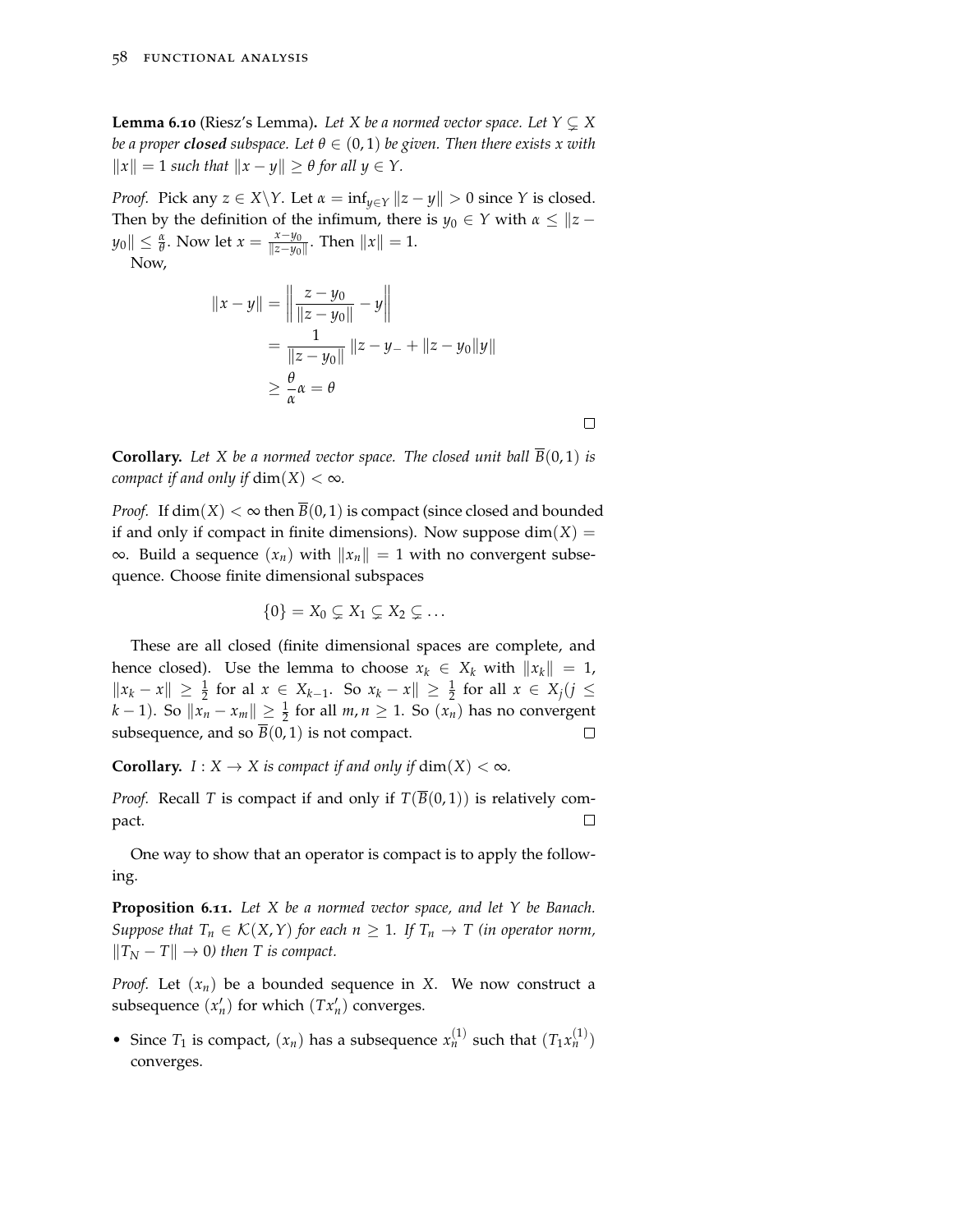- Since  $T_2$  is compact and  $x_n^{(1)}$  is bounded, there is a subsequence  $x_n^{(2)}$ such that  $T_2 x_n^{(2)}$  converges.
- Continuing, we can form a subsequence  $x_n^{(k)}$  such that  $T_k x_n^k$  converges.

Let  $x'_n = x_n^{(n)}$ . Then  $(x'_n)$  is a subsequence of  $(x_n^{(1)})$ , and  $(x'_n)_{n \geq 2}$  is a subsequence of  $(x_n^{(2)})$ , etc. So for each fixed  $k \geq 1$ ,  $(T_k x_n')$  converges.

We now show  $Tx'_n$  is Cauchy, and hence converges. We have

$$
||Tx'_m - Tx'_n|| \le ||Tx'_m - T_kx'_m|| + ||T_Kx'_m - T_kx'_n|| + T_kx'_n - Tx'_n||
$$

where *k* is to be chosen. Suppose  $||x_n|| \le M$  for all  $n \ge 1$ . Then

$$
||Tx'_m - Tx'_n|| \le 2M||T - T_k|| + ||T_kx' + m - T_kx'_n||
$$

Let  $\epsilon$  > 0 be given. Since  $||T - T_k||$  → 0 as  $k \to \infty$ , fix a *k* for which  $||T - T_k||$  ≤  $\frac{\varepsilon}{3M}$ . For this fixed *k*, we know ( $T_k x'_n$ ) converges, and so is Cauchy. So there exists  $N < 0$  such that  $||T_k x'm - T_k x'_n|| < frac{\epsilon}3$  for all  $m, n < N$ . Hence  $\|Tx_m' - Tx_n'\| \le \frac{2M}{\epsilon}3M + \frac{\epsilon}{3} = \epsilon$  for all  $m, n > N$ , so is Cauchy, and so converges.

**Example 6.12.** Let  $K(x, y) \in L^2(\mathbb{R}^2)$ . Define  $T: L^2(\mathbb{R}) \to L^2(\mathbb{R})$  by

$$
Tf(x) = \int_{\mathbb{R}} K(x, y) f(y) \, dy
$$

(Hilbert-Schimidt Integral operator)

**Proposition 6.13.** *T is compact.*

*Proof.* Note that  $||Tf||_2 \le ||K||_2||f||_2$  for all  $f \in L^2(\mathbb{R})$ , where  $||K||_2 =$  $\left(\iint_{\mathbb{R}^2} |K(x,y)|^2 dx dy\right)^{1/2}$ . So *T* is continuous, with  $||T|| \le ||K||_2$ . We now exhibit *T* as a limit of finite rank (hence compact) operators, with  $T_n$  :  $L^2(\mathbb{R}) \to L^2(\mathbb{R})$ . Once can see that there is a sequence  $K_n \in$  $L^2(\mathbb{R}^2)$  of the form

$$
K_n(x,y) = \sum_{k=1}^{N_n} \alpha_k^{(n)}(x) \beta_k^{(n)}(y)
$$

with  $K_n \to K$  in  $L^2(\mathbb{R}^2)$ . Then  $||T_n - T|| \le ||K_n - K||_2 \to 0$ , and so  $T_n \rightarrow T$ . Hence

$$
T_n f(x) \sum_{k=1}^{N_n} \int_{\mathbb{R}} \alpha_k^{(n)}(x) \beta_k^{(n)}(y) f(y) dy = \sum_{k=1}^{N_n} \left\langle f, \overline{\beta_k^{(n)}} \right\rangle \alpha_k^{(n)}(x)
$$

and so  $T_n f = \sum_{k=1}^{N_n} \langle f \rangle$  ,  $\beta_k^{(n)}$ *k α* (*n*)  $\binom{n}{k}$  from which we use that  $T_n$  has finite rank. $\Box$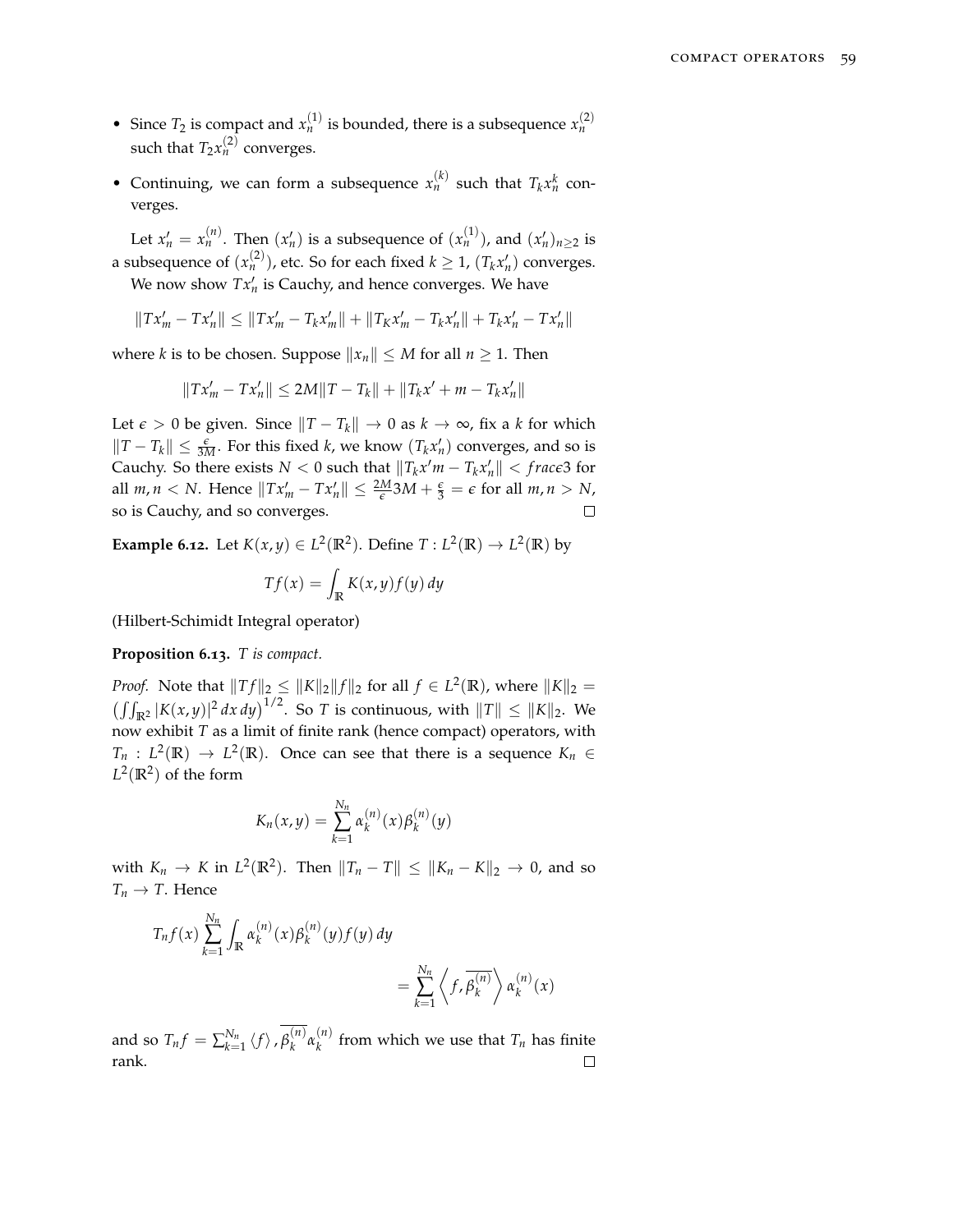**Theorem 6.14.** *Let X be a complex Banach space, with*  $dim(X) = \infty$ *. Let*  $T: X \rightarrow X$  be a compact operator. Then

- $(1)$   $0 \in \sigma(T)$ *.*
- (*z*)  $\sigma(T)\setminus\{0\} = \sigma_p(T)\setminus\{0\}$ , that is, each  $\lambda \in \sigma(T)\setminus\{0\}$  is an eigenvalue *of T (*0 *may or may not be an eigenvalue.)*
- *(3) We are in exactly one of the cases:*
	- $\sigma(T) = \{0\}.$
	- $\sigma(T) \setminus \{0\}$  *is finite (nonempty).*
	- $\sigma(T) \setminus \{0\}$  *is a sequence of points converging to* 0*.*
- *(4) Each λ* ∈ *σ*(*T*)\{0} *is isolated, and the eigenspace* Ker (*λI* − *T*) *is finite dimensional.*

*where*  $\sigma_p(T)$  *is the point spectrum of T, where* 

 $\sigma_p(T) = \{\lambda \in \mathbb{K} \mid \lambda I - T \text{ is not injective}\}$  $= {\lambda \in \mathbb{K} \mid \text{there exists nonzero vector } x \text{ with } (\lambda I - T)x = 0}$  $=$  {*eigenvalues of T*}

Compact operators are very well behaved with respect to composition.

**Proposition 6.15.** *Let X*,*Y*, *Z be normed vector spaces.*

- *(a) If*  $T \in \mathcal{K}(X, Y)$  *and*  $S \in \mathcal{L}(Y, Z)$ *, then*  $ST \in \mathcal{K}(X, Z)$ *.*
- *(b) If*  $S \in \mathcal{L}(X, Y)$  *and*  $T \in \mathcal{K}(Y, Z)$ *, then*  $TS \in \mathcal{K}(X, Z)$ *.*
- *Proof.* (a) Let (*xn*) be a bounded sequence in *X*. Since *T* is compact, *Tx*<sup>*n*</sup> has a convergent subsequence, say  $T_{x_{n_k}} \to y \in Y$ . Then  $(STx_n)$ has a convergent subsequence, namely  $STx_{n_k} = S(T_{n_k}) \rightarrow Sy$  by continuity of *S*. So *ST* is compact.
- (b) Let  $B \subseteq X$  be bounded. Then  $S(B)$  is bounded in  $Y$ , as  $S$  is continuous. So  $TS(B) = T(S(B))$  is relatively compact since *T* is compact. Hence *TS* is compact.

 $\Box$ 

**Corollary** (Part (1) of theorem)**.** *If X is infinite dimensional Banach space, then*  $0 \in \sigma(T)$ *.* 

*Proof.* If  $0 \notin \sigma(T)$  then *T* is invertible. By bounded inverse theorem  $T^{-1}$  is continuous, and then  $I = TT^{-1}$  is compact, which is a contradiction. $\Box$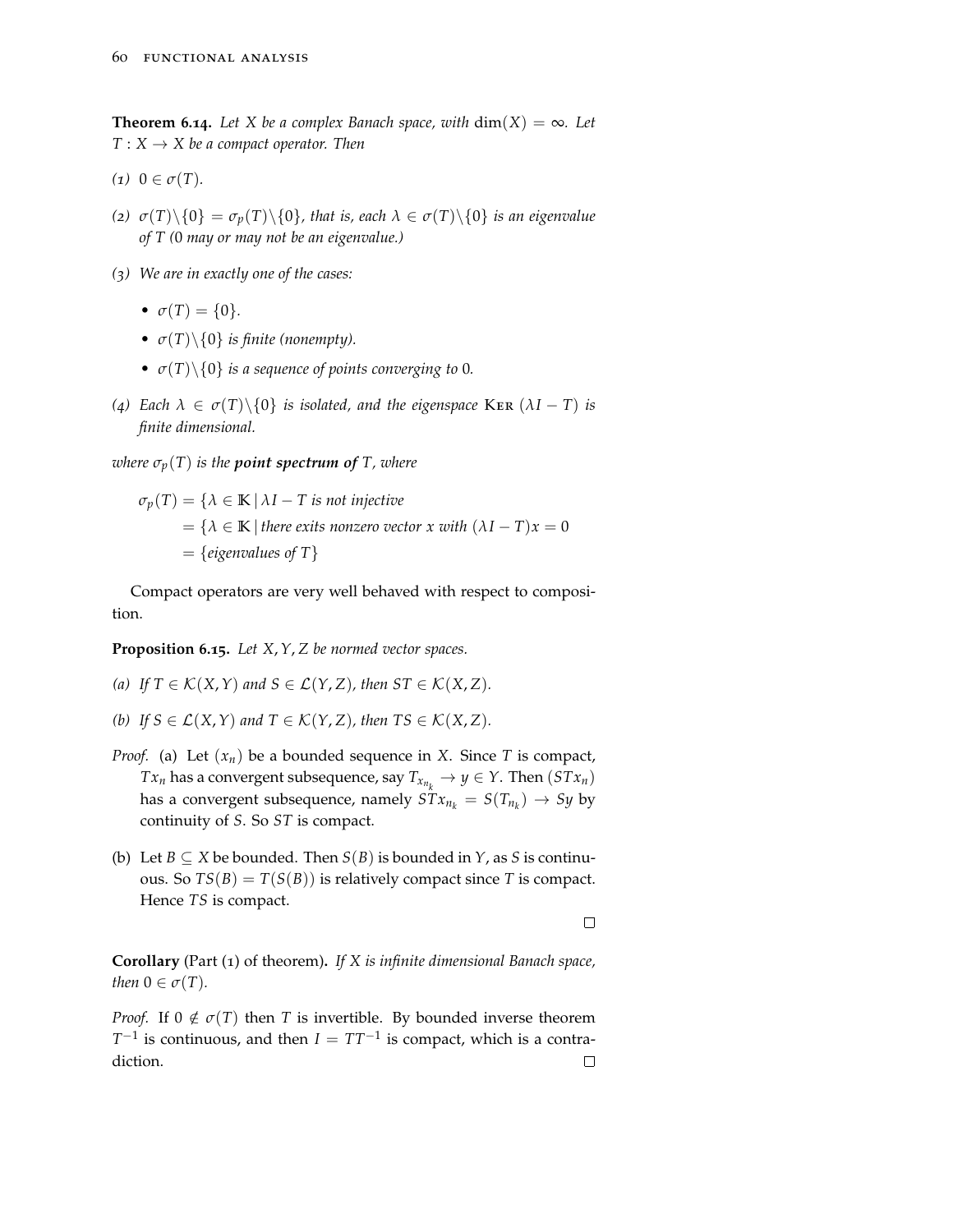**Theorem 6.16** (Part (3) of theorem)**.** *Let X be a normed vector space. Let*  $T \in \mathcal{K}(X)$ . Then T has at most countably many eigenvalues. If T has in*finitely many eigenvalues, then they can be arranged in a sequence converging to zero.*

*Proof.* We show that for each  $N > 0$ , we have

$$
\#\{\lambda \in \sigma_p(T) \,|\, |\lambda| \ge N\} < \infty \tag{\star}
$$

Suppose that there is  $N > 0$  such that  $(\star)$  fails. So  $\lambda_1, \lambda_2, \ldots$  are distinct eigenvalues with  $|\lambda_n| \geq N$  for  $n = 1, 2, \ldots$ . Let  $x_n \neq 0$  be an eigenvector.  $Tx_n = \lambda_n x_n$ ,  $n = 1, 2, \ldots$ . Let  $X_n = \text{span } \{x_1, \ldots, x_n\}.$ Since  $\{x_n | \geq 1\}$  are linearly independent, we have

$$
X_1 \subsetneq X_2 \subsetneq \ldots
$$

and each  $X_n$  is closed (finite dimensional).

By Reisz's Lemma from previous lecture, choose  $y_n \in X_n$  such that *k*<sub>*y*</sub><sup>*n*</sup>  $||y_n|| = 1$  and  $||y_n - x|| ≥ \frac{1}{2}$  for all  $x ∈ X_{n-1}$ . So  $(y_n)$  is bounded in *X*. We show that *Ty<sup>n</sup>* has no convergence subsequence, contradicting compactness of *T*.

Let  $m > n$ . Then

$$
||Ty_m - Ty_n|| = ||\lambda_m y_m - (\lambda_m y_m - Ty_m + Ty_n)|
$$
  
=  $|\lambda_m| ||y_m - \text{(something in } X_{m-1})||$   
 $\ge \frac{1}{2} |\lambda_m| \ge \frac{1}{2} N$ 

as required.

Note that  $y_m = a_1x_1 + \cdots + a_mx_m$ . Then

$$
\lambda_m y_m - T y_m = \lambda_m a_1 x_1 + \dots + \lambda_m a_m x_m - (a_1 \lambda_1 x_1 + \dots + a_m \lambda_m x_m)
$$
  
=  $a_1 (\lambda_m - \lambda_1) x_1 + \dots + a_{m-1} (\lambda_m - \lambda_{m-1}) x_{m-1} \in X_{m-1}$ 

and  $Ty_n \in X_{m-1}$  since  $n < m$ .

$$
\Box
$$

**Definition 6.17** (Projection operator)**.** Let *X* be a vector space. A linear operator  $P: X \to X$  is called a projection if  $P^2 = P$ .

**Proposition 6.18.** *If*  $P: X \to X$  *is a projection then*  $I - P$  *is a projection, and*

$$
Im I - P = Ker P, \quad Ker I - P = Im P
$$

*Proof.* If  $P^2 = P$  then  $(I - P)^2 = I - 2P + P^2 = I - P$  and so  $I - P$ is a projection. Let  $x \in \text{Im } I - P$  Then  $x = (I - P)y$  for some  $y \in X$ . So  $Px = P(I - P)y = (P - P^2)y = 0$ . So  $x \in$  KER *P* and Im *I* − *P* ⊆ KER *P*. If  $x \in$  KER *P* the  $Px = 0$ . So  $(I - P)x = x$ , and  $x \in$  Im  $(I - P)x = x$ *P*). $\Box$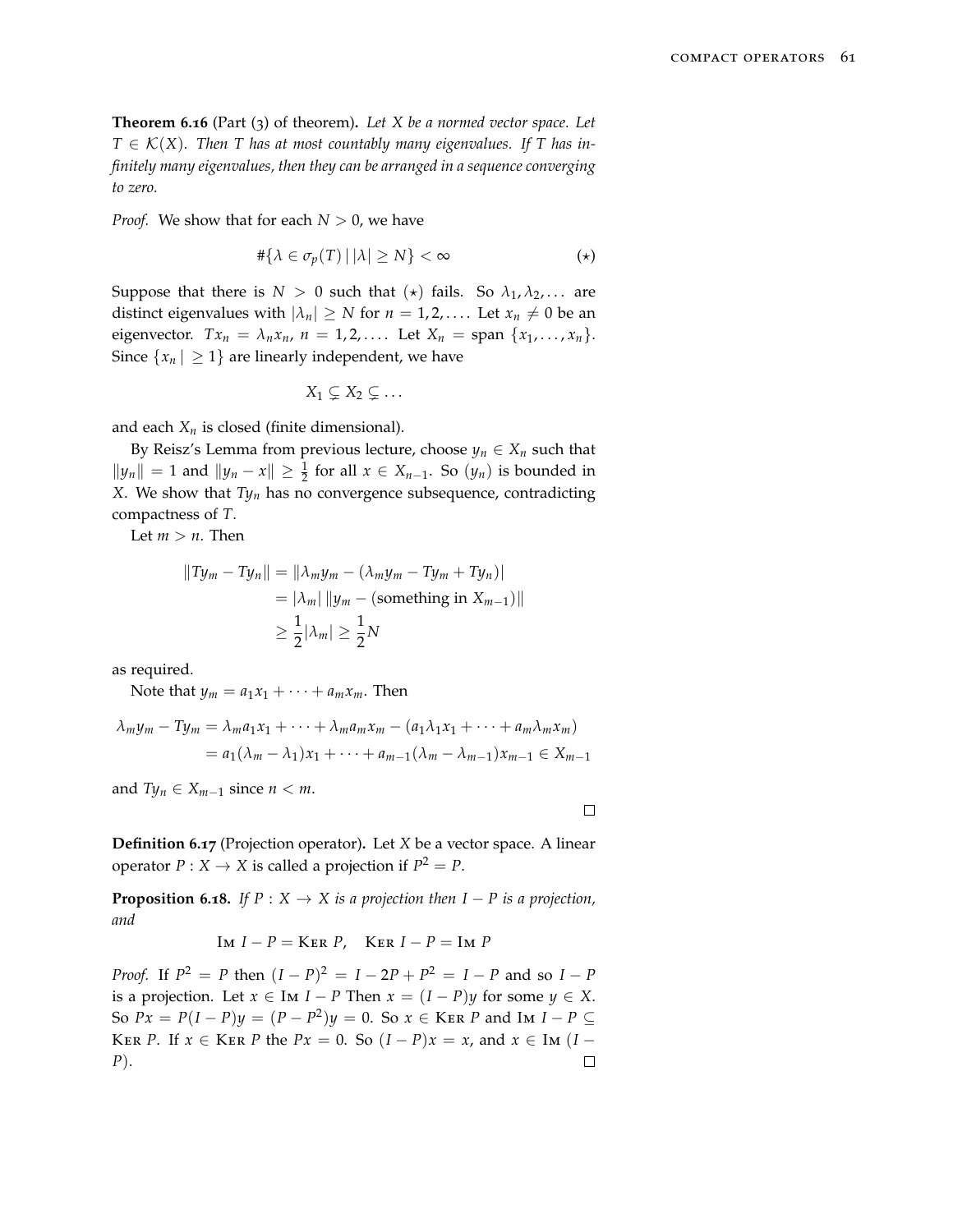**Definition 6.19** (Direct sum). Let *X* be a vector space, and let  $X_1, X_2$ be subspaces. Then  $X = X_1 \oplus X_2$  (direct sum) if

$$
X = X_1 + X_2
$$

and *X*<sub>1</sub> ∩ *X*<sub>2</sub> = {0}. Equivalently, *X* = *X*<sub>1</sub> ⊕ *X*<sub>2</sub> if and only if each *x* ∈ *X* can be written in exactly one way as  $x = x_1 + x_2$  with  $x_1$  ∈ *X*<sub>1</sub>, *x*<sub>2</sub> ∈ *X*<sub>2</sub>.

**Theorem 6.20** (Equivalence of direct sums and projections)**.** *Let X be a vector space.*

*(a)* If  $P: X \to X$  *is a projection, then* 

$$
X = (\text{Im } P) \oplus (\text{Ker } P)
$$

*(b)* If  $X = X_1 \oplus X_2$ , there exists a unique projection with

$$
Im P = X_1, \quad Ker P = X_2.
$$

*Specifically,*  $Px = x_1$  *if*  $x = x_1 + x_2$ .

*Proof.* (a) Let  $P: X \to X$  be a projection. Then we show  $X = (\text{Im } P) \oplus P$  $(\text{Im } I - P)$ ,  $x = Px + (I - P)x$ . This shows that  $X = \text{Im } P + P$ Im *I* − *P*. If  $x \in$  Im *P* ∩ KER *P* then  $x = Py$  and  $Px = 0$ . Hence,  $Px = P^2y = P^y = 0$  and so  $x = 0$ .

(b) Exercise.

 $\Box$ 

**Proposition 6.21.** Let *X* be Banach. Let  $X = X_1 \oplus X_2$ . Let  $P : X \rightarrow X$  be *the corresponding projection operator. Then*

 $P \in \mathcal{L}(X) \iff X_1, X_2$  *closed* 

*Proof.* ( $\Rightarrow$ ). Suppose *P* is continuous. Then  $X_1 = \text{Im } P = \text{Ker } I - P$ and *X*<sub>2</sub> = KER *P* are both closed. For example, if  $x_n \in$  KER *P* and  $x_n \to x$ , then  $0 = Px_n \to Px$  and so  $x \in \text{Ker } P$ .

(←). Suppose that *X*<sub>1</sub>, *X*<sub>2</sub> are closed. Since *X* = *X*<sub>1</sub> ⊕ *X*<sub>2</sub>, we can define a new norm  $\| \cdot \|'$  by  $\|x\|' = \|x_1\| + \|x_2\|$  where  $x = x_1 + x_2$ .

#### **Exercise 6.22.**

- (a) Show that  $\|\cdot\|'$  is a norm.
- (b) Show that  $(X, \|\cdot\|')$  is Banach. This relies on the fact that  $(X, \|\cdot\|)$ is Banach and  $X_1$ ,  $X_2$  are closed.

Note that  $||x|| = ||x_1 + x_2|| \le ||x_1|| + ||x_2|| = ||x||'$ , and so by a corollary to the open mapping theorem, there is a  $c > 0$  with  $||x||' \leq$ *c* $||x||$  for all  $x \in X$ , and so

$$
||Px|| = ||x_1|| \le ||x_1|| + ||x_2|| = ||x||' \le c||x||
$$

and hence *P* is continuous.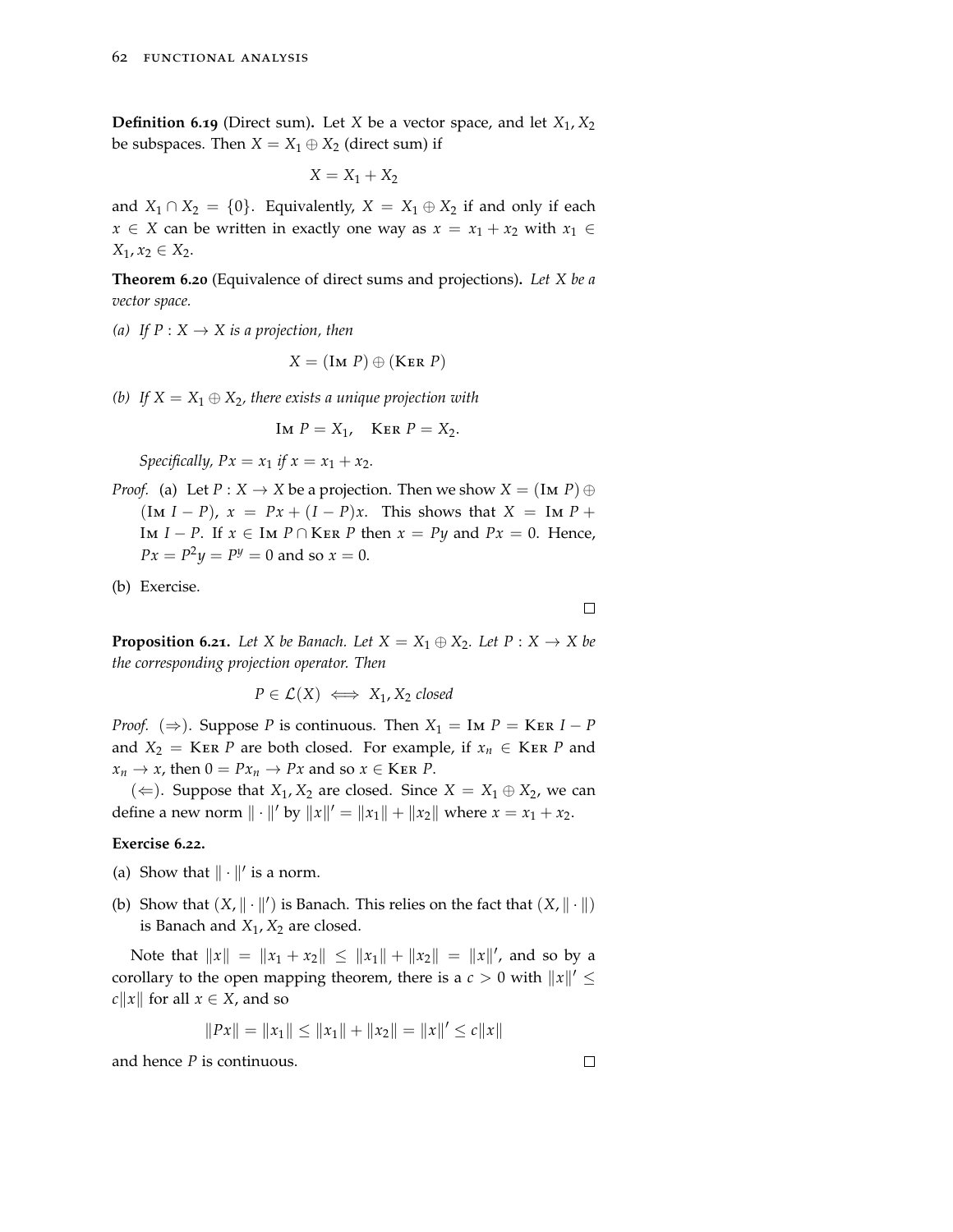**Corollary.** *Let X be Banach, and let M be a finite dimensional subspace. Then there exists a closed N with*

$$
X=M\oplus N.
$$

*Proof.* Let  $v_1, \ldots, v_n$  be a basis of *M*. Define, for each  $j = 1, \ldots, n$ ,  $\varphi_j \in M'$  by  $\varphi_j(a_1v_1 + \cdots + a_nv_n) = a_j$ . Then using Hahn-Banach to extend  $\tilde{\varphi}_j \in X'$ . Let  $P : X \in X$  be defined by

$$
Px = \sum_{j=1}^{n} \tilde{\varphi}_j(x)v_j.
$$

Then we need only check that *P* is linear and continuous, Im  $P = M$ , and  $P^2 = P$ . Now take  $N =$  KER  $P$  and then  $X = M \oplus N$ .  $\Box$ 

WE ARE NOW READY to prove the following theorem.

**Theorem 6.23.** *Let X be Banach, and let*  $T \in \mathcal{K}(X)$ *, and let*  $\lambda \in \mathbb{K} \setminus \{0\}$ *. For all*  $k \in \mathbb{N}$ *, we have* 

- *(a)* KER  $(\lambda I T)^k$ | {z } *generalised eigenspace is finite dimensional.*
- *(b)* Im  $(\lambda I T)^k$  *is closed.*

*Proof.* **Reductions**. Since KER  $(\lambda I - T)^k =$  KER  $(I - \lambda^{-1}T)^k$ , and similarly for the image, by replacing  $T \in \mathcal{K}(X)$  by  $\lambda T \in \mathcal{K}(X)$ , we can assume that  $\lambda = 1$ .

Also, we have

$$
(I - T)^k = \sum_{n=0}^k {k \choose n} (-1)^n T^n
$$

$$
= I - T \sum_{n=1}^k {k \choose n} (-1)^{n-1} T^{n-1}
$$
continuous
$$
= I - \tilde{T}.
$$

where  $\tilde{T}$  is the composition of compact and continuos operators, and so is compact. So we can take  $\lambda = 1, k = 1$ .

(a) The closed unit ball in KER  $I - T$  is

{
$$
x \in
$$
KER  $I - T | ||x|| \le 1$ } = { $Tx | x \in$ KER  $I - T, |x|| \le 1$ }  
 $\subseteq \overline{T(B(0,1))}$ 

which is compact as *T* is compact. Hence, the closed unit ball in KER  $I - T$  is compact, and thus KER  $I - T$  is finite dimensional.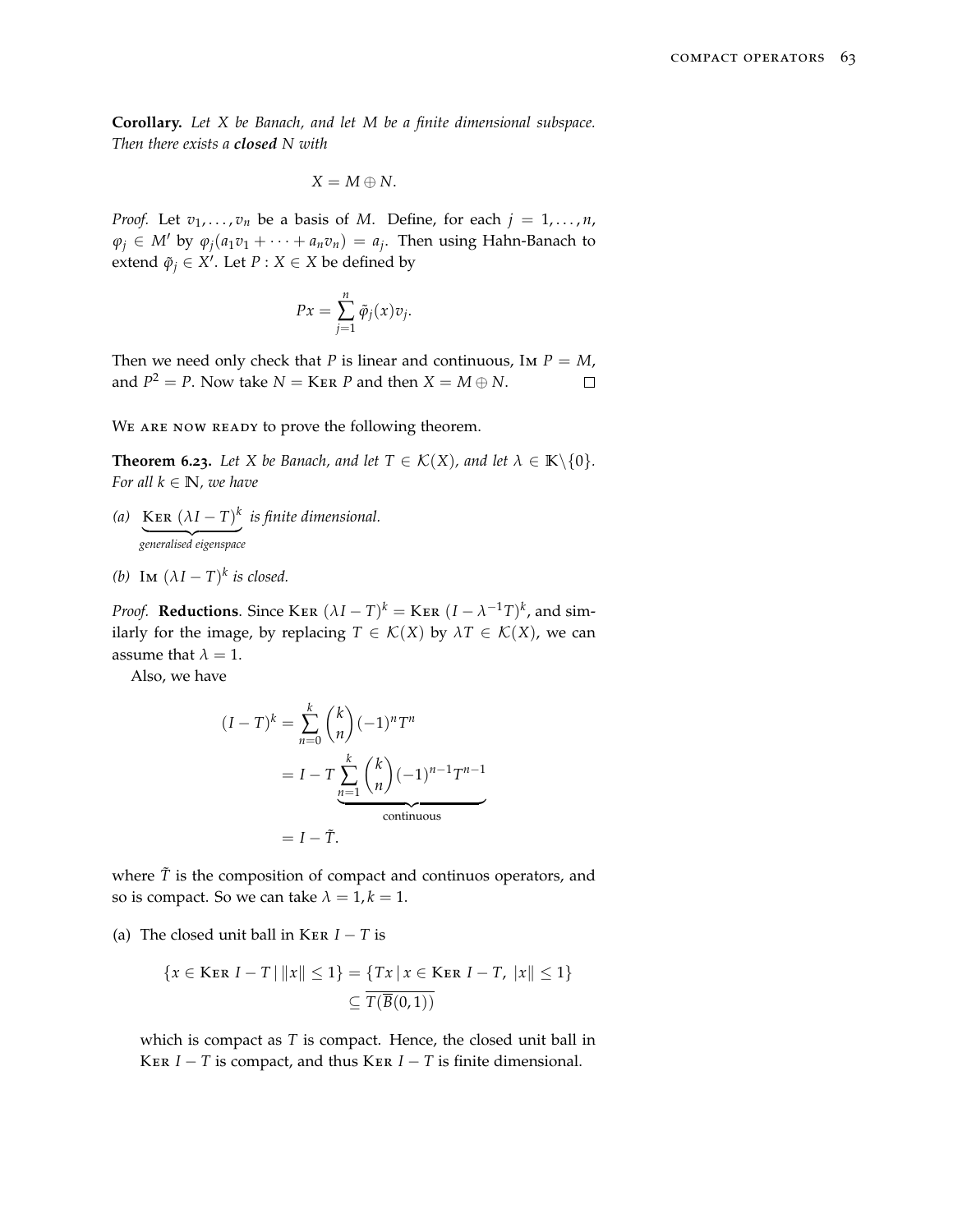(b) Let  $S = I - T$ . We then need to show that Im *S* is closed. Since Ker *S* is finite dimensional from above, there is a **closed** subspace *N* with

$$
X = (\text{Ker } S) \oplus N
$$

Note that Im  $S = S(X) = S(N)$ , and that  $S|_N : N \to X$  is injective. Suppose that  $S(N)$  is not closed. So there is a sequence  $(x_n)$  in N such that  $Sx_n \to y \in X \backslash S(N)$ . Then there are two cases *Case* 1 ( $\|x_n\| \to \infty$ ). Let  $y_n = \frac{1}{\|x_n\|}x_n$ . Then  $Sy_n = \frac{1}{\|x_n\|}Sx_n \to 0$ . But  $(y_n)_{n\geq 1}$  is bounded in *X*, and so there exists a subsequence  $y_{n_k}$ such that  $Ty_{n_k} \to z$  (as *T* is compact). Hence  $y_{n_k} = Sy_{n_k} + Ty_{n_k} \to z$ 0 + *z*. Thus *z* ∈ *N* (as  $y_{n_k}$  ∈ *N*, and *N* is closed), and  $||z|| = 1$ . So  $Sy_{n_k} \to 0$ , but  $Sy_{n_k} \to Sz$  with  $z \in N \setminus \{0\}$ , by the continuity of *S*. This contradicts the injectivity of  $S|_N$ .

*Case* 2 ( $||x_n||$  does not tend to infinity). So  $(x_n)$  has a bounded subsequence  $(x_{n_k})$ . Since *T* is compact,  $(x_{n_k})$  has a subsequence such that  $(Tx_{n_{k_l}})$  converges, to  $z_1$  say. By replacing  $x_n$  by this subsequence we can assume that  $Sx_n \to y$ , and that  $Tx_n \to z$ . A before, we can write

$$
x_n = Sx_n + Tx_n \to y + z.
$$

So  $x_n$  converges to  $x \in N$ . So  $Sx_n \to Sx \in S(N)$  by continuity, but we assume that  $Sx_n \to y \in X \backslash S(N)$ , which achieves our contradiction.

 $\Box$ 

Let  $T: \mathbb{C}^n \to \mathbb{C}^n$  be a linear operator. Then in the simplest case, *T* has *n* distinct eigenvalues, and the corresponding eigenvectors are linearly independent, forming a basis for **C***<sup>n</sup>* .

Hence,  $\mathbb{C}^n = \mathbb{C}x_1 \oplus \cdots \oplus \mathbb{C}x_n$  and the matrix of *T* relative to this basis is simply diagonal with  $\lambda_1, \ldots, \lambda_n$ .

This is not always possible, because there is not always a basis of eigenvectors. Instead look at the generalised eigenspace,

$$
\{x \in \mathbb{C}^n \mid (\lambda I - T)^k x = 0 \text{ for some } k \ge 1.
$$

But  $\{0\} \subseteq$  KER  $(\lambda I - T)^1 \subseteq$  KER  $(\lambda I - T)^2 \subseteq \dots$  and since  $dim(\mathbb{C}^n)$  <  $\infty$  this must stabilise. Let *r* ≥ 1 be the fist time that KER  $(\lambda I - T)^r$  = KER  $(\lambda I - T)^{r+1}$ . Then the generalised  $\lambda$ -eigenspace is just KER  $(\lambda I T$ <sup> $\prime$ </sup>. There is a basis of  $\mathbb{C}^n$  consisting of generalised eigenvectors, and the matrix of *T* relative to this basis is in block form.

**Definition 6.24** (Complete reduction). Let  $T : X \rightarrow X$  be linear. If  $X = X_1 \oplus X_2$  be can write

$$
Tx = \begin{pmatrix} T_{11} & T_{12} \\ T_{21} & T_{22} \end{pmatrix} \begin{pmatrix} x_1 \\ x_2 \end{pmatrix}
$$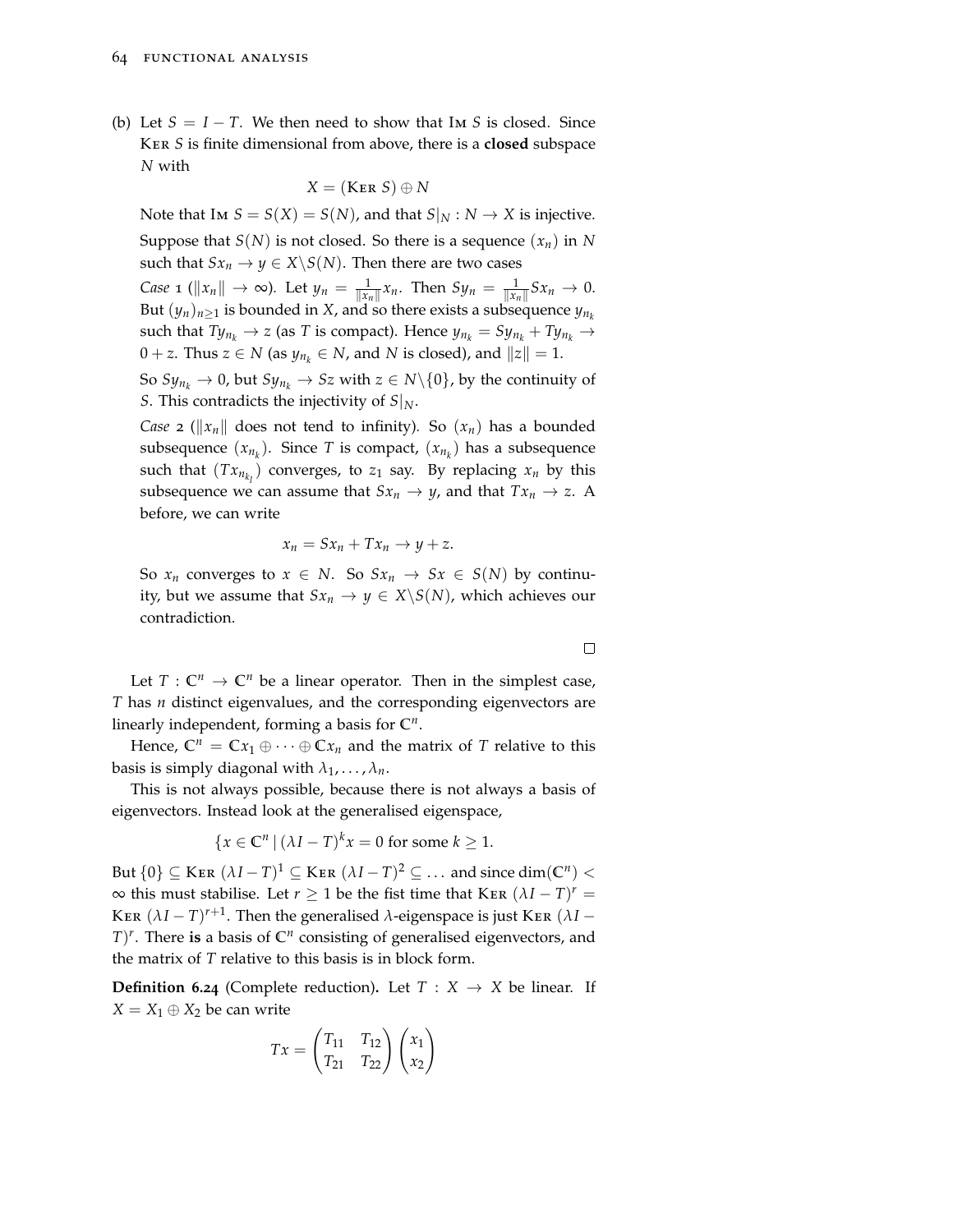where we identify  $x_1 + x_2 \iff (x_1, x_2)$ . Here,

$$
T_{11}: X_1 \rightarrow X_1
$$

$$
T_{12}: X_2 \rightarrow X_1
$$

$$
T_{21}: X_2 \rightarrow X_2
$$

$$
T_{22}: X_2 \rightarrow X_2
$$

we say that  $X = X_1 \oplus X_2$  **completely reduces** *T* (well adapted to *T*) if

$$
Tx = \begin{pmatrix} T_1 & 0 \\ 0 & T_2 \end{pmatrix} \begin{pmatrix} x_1 \\ x_2 \end{pmatrix}
$$

We write  $T = T_1 \oplus T_2$ .

**Exercise** 6.25. If  $X = X_1 \oplus X_2$  completely reduces  $T = T_1 \oplus T_2$ , then

- (a) KER  $T =$  KER  $T_1 \oplus$  KER  $T_2$
- (b) Im  $T = \text{Im } T_1 \oplus \text{Im } T_2$
- (c) *T* is injective if and only if  $T_1$ ,  $T_2$  are injective
- (d) *T* is surjective if and only if  $T_1$ ,  $T_2$  are surjective
- (e) If *T* is bijective, then  $X = X_1 \oplus X_2$  completely reduces  $T^{-1} =$  $T_1^{-1} \oplus T_2^{-1}.$

**Corollary.** *Let*  $X = X_1 \oplus X_2$  *be Banach, with*  $X_1, X_2$  *closed subspaces. If*  $X = X_1 \oplus X_2$  *completely reduces*  $T = T_1 \oplus T_2 \in \mathcal{L}(X)$ *, then* 

*(a)*  $T_1$  ∈  $\mathcal{L}(X_1)$ ,  $T_2$  ∈  $\mathcal{L}(X_2)$ 

(b) 
$$
\sigma(T) = \sigma(T_1) \cup \sigma(T_2)
$$

$$
(c) \ \sigma_p(T) = \sigma_p(T_1) \cup \sigma_p(T_2)
$$

*Proof.* Exercise.

Consider the following chains

$$
\{0\} \subseteq \text{Ker } S^1 \subseteq \text{Ker } S^2 \subseteq \dots
$$

$$
X \supseteq \text{Im } S^1 \supseteq \text{Im } S^2 \supseteq \dots
$$

 $\Box$ 

where *X* is a vector space and *S*  $\in$  Hom $(X, X)$ . It is easy to see that if KER  $S^r =$  KER  $S^{r+1}$  then KER  $S^r =$  KER  $S^{r+k}$ . Similarly for images (p. 109 in Daners.)

There is no reason that these should stabilise in general.

**Theorem 6.26.** Let X be Banach,  $T \in \mathcal{K}(X)$ ,  $\lambda \neq 0$ . Then both chains (with  $S = \lambda I - T$ ) stabilise.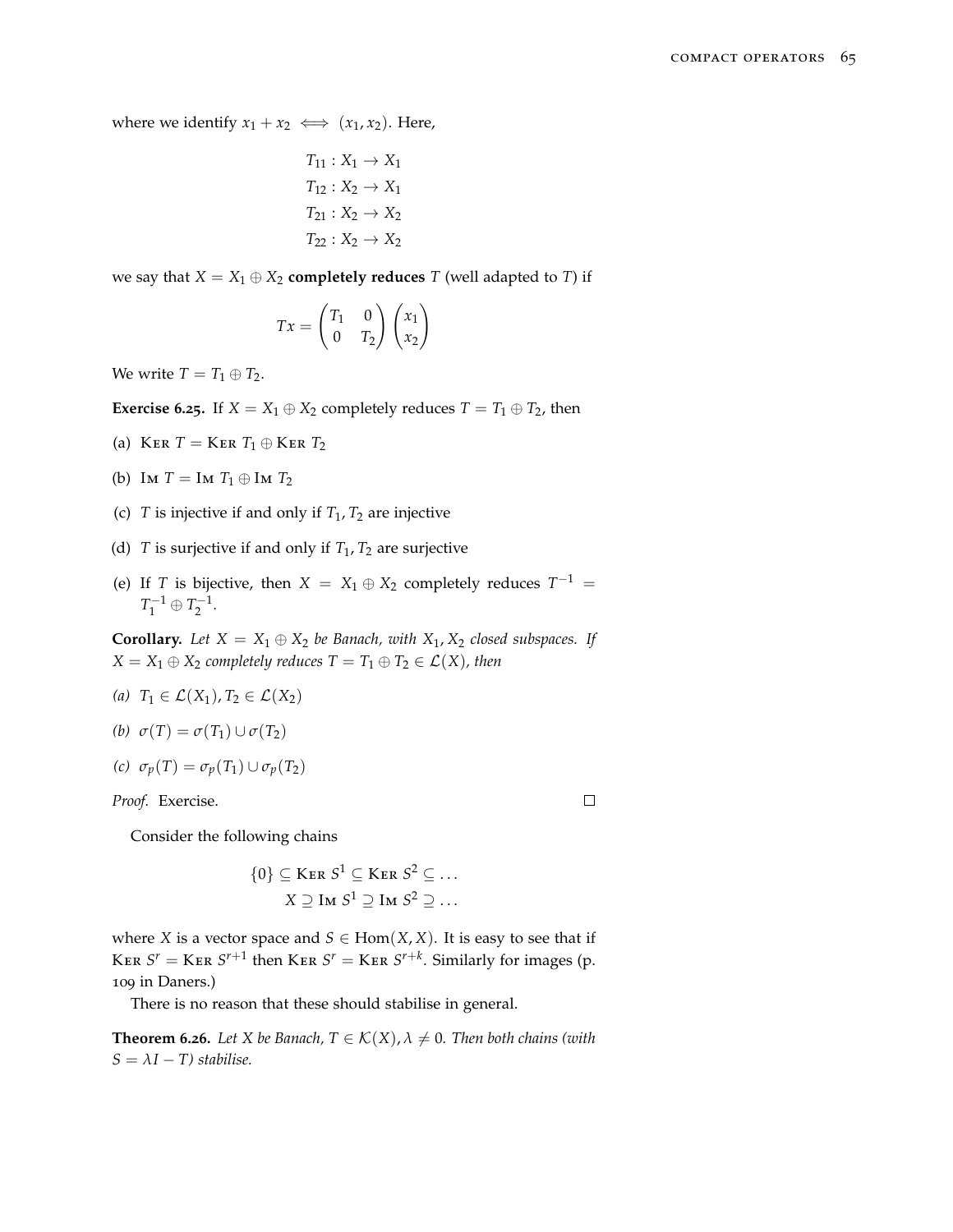*Proof.* Without loss of generality, assume  $\lambda = 1$ , so we can write  $S =$ *I* − *T*. Suppose that the kernel chain does not stabilise. Since we assume

$$
Ker~S^1\subsetneq Ker~S^2\subsetneq Ker~S^3\subsetneq
$$

We know that these are closed (being finite dimensional) subspaces. So Reisz's Lemma gives  $x_n \in \text{Ker } S^n$  with  $||x_n|| = 1$ ,  $||x_n - x|| \geq \frac{1}{2}$  for all  $x \in$  KER  $S^{n+1}$ . This is a bounded sequence. We claim that  $Tx_n$  has no convergent subsequence.

Let  $m > n$ . Then

$$
||Tx_m - Tx_n|| = ||(I - T)x_n - (I - T)x_m + x_m - x_n||
$$
  
=  $||Sx_n - Sx_m - x_m - x_n||$   
=  $||x_m - (Sx_m - Sx_n + x_n)||$   
 $\ge \frac{1}{2}$ 

The image argument is similar - using the fact that the images are closed - proved in the previous lecture.  $\Box$ 

**Theorem 6.27.** Let *X* be a vector space,  $S \in Hom(X, X)$ . Suppose that

$$
\alpha(S) = \inf\{r \ge 1 \mid \text{Ker } S^r = \text{Ker } S^{r+1}\}
$$

$$
\delta(S) = \inf\{r \ge 1 \mid \text{Im } S^r = \text{Im } S^{r+1}\},
$$

*the ascent and descent of S respectively, are both finite. Then*

- *(a) α*(*S*) = *δ*(*S*) = *r, say*
- *(b)*  $X = \text{Ker } S^r \oplus \text{Im } S^r$

*(c) The direct sum in (b) completely reduces S.*

*Proof.* Daner's notes, p. 109.

 $\Box$ 

**Corollary.** Let X be Banach,  $T \in \mathcal{K}(X)$ ,  $\lambda \neq 0$ . Let  $r = \alpha(\lambda I - T)$  $\delta(\lambda I - T)$ *. Then*  $X = \text{Ker } (\lambda I - T)^r \oplus \text{Im } (\lambda I - T)^r$  and this completely *reduces*  $\mu I - T$ ,  $\mu \in \mathbb{K}$ *.* 

**Corollary.** *If X is Banach,*  $T \in \mathcal{K}(X)$ ,  $\lambda \neq 0$  *then*  $\lambda I - T$  *is injective if and only if*  $\lambda I - T$  *is surjective.*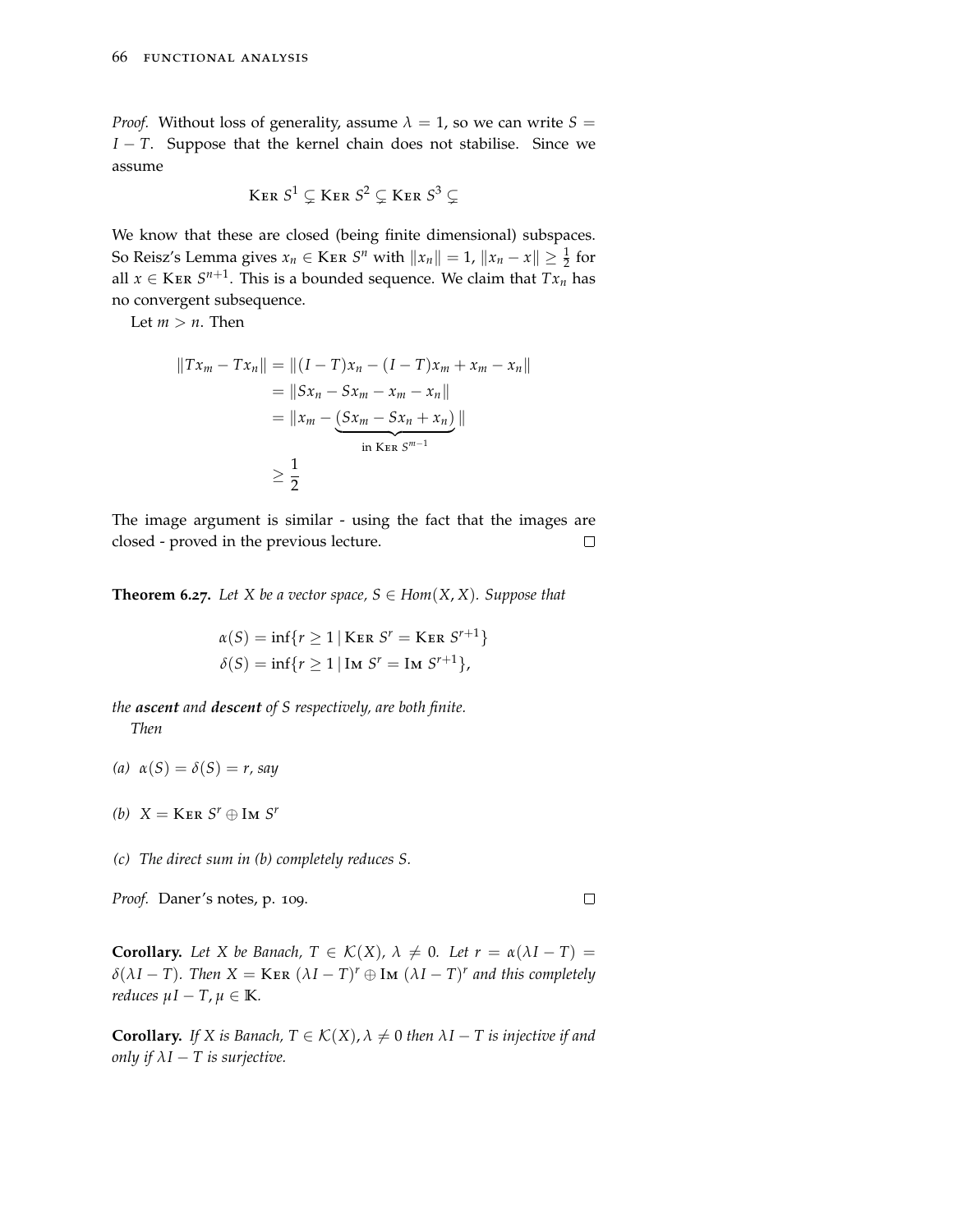*Proof.*

$$
\lambda I - T \text{ injective}
$$
\n
$$
\Rightarrow 0 \in \text{Ker } (\lambda I - T)^{1} = \text{Ker } (\lambda I - T)^{2}
$$
\n
$$
\Rightarrow \alpha(\lambda I - T) = 1
$$
\n
$$
\Rightarrow \delta(\lambda I - T) = 1
$$
\n
$$
\Rightarrow X = \text{Ker } (\lambda I - T) \oplus \text{Im } (\lambda I - T)
$$
\n
$$
= \{0\}
$$
\n
$$
\Rightarrow X = \text{Im } (\lambda I - T)
$$
\n
$$
\Rightarrow X \text{ is surjective}
$$

The other direction is similar.

 $\Box$ 

 $\Box$ 

**Corollary.** *Let X be Banach,*  $T \in K(X)$ *. Thus each*  $\lambda \in \sigma(T) \setminus \{0\}$  *is an eigenvalue.*

*Proof.* Immediate from the previous corollary.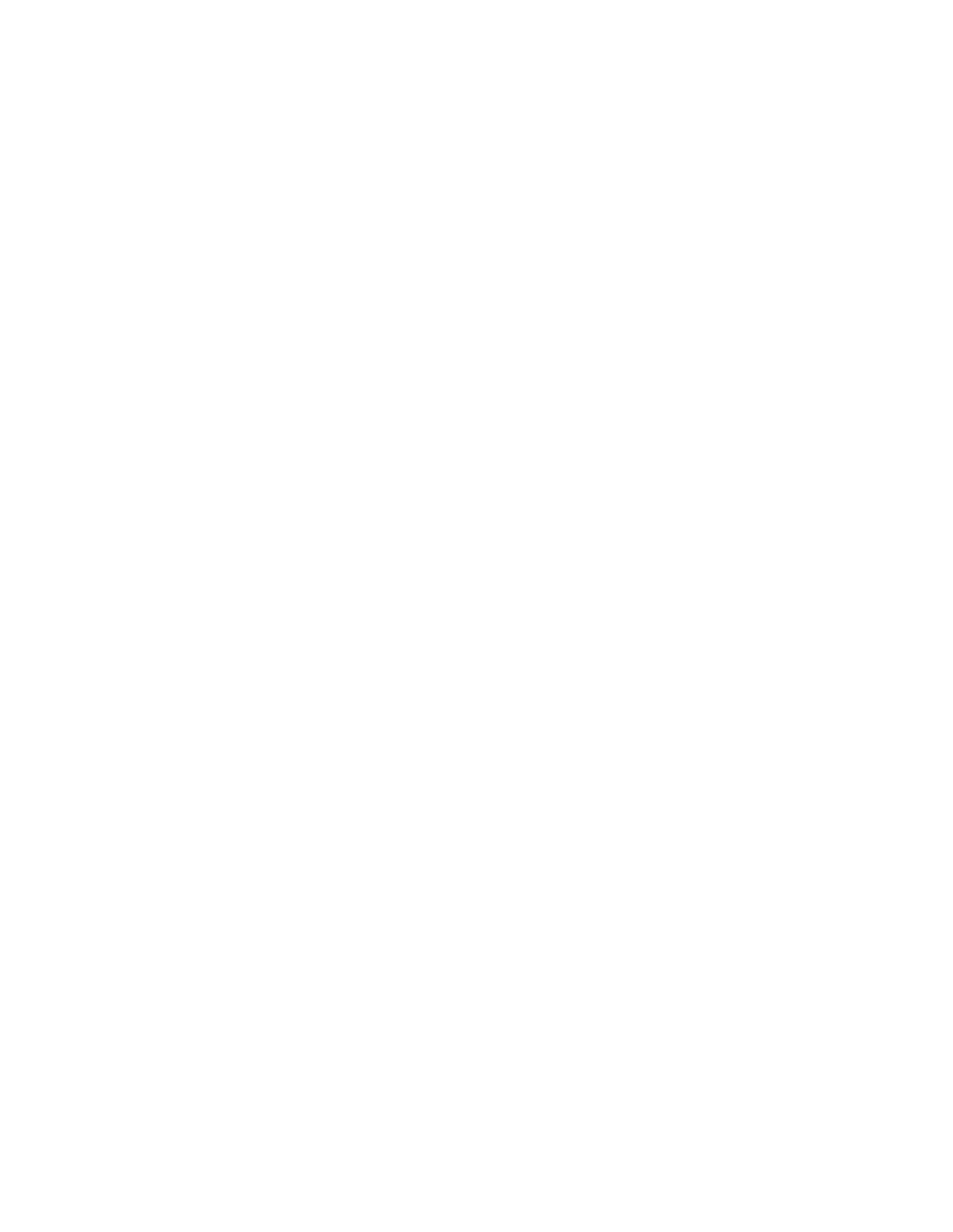# *7 The Hilbert Space Decomposition*

RECALL THAT WE HAD the following theorem, a corollary in the previous chapter.

**Theorem 7.1.** Let X be Banach,  $T \in \mathcal{K}(X)$ ,  $\lambda \neq 0$ . Let  $r = \alpha(\lambda I - T)$  $\delta(\lambda I - T)$ *. Then*  $X = \text{Ker } (\lambda I - T)^r \oplus \text{Im } (\lambda I - T)^r$  and this completely *reduces*  $\mu I - T$ ,  $\mu \in \mathbb{K}$ .<sup>1</sup>  $1$ 

Also note that IM KER  $(\lambda I - T)^r$  is closed, and KER  $(\lambda I - T)^r$  is finite dimensional.

In Hilbert spaces we can say even more. Recall that the adjoint of  $T \in \mathcal{L}(\mathcal{H})$  is defined by

$$
\langle Tx, y \rangle = \langle x, T^*y \rangle \quad \forall x, y \in \mathcal{H}
$$

Then  $T^* \in \mathcal{L}(\mathcal{H})$ .

**Definition 7.3** (Self-adjoint)**.**  $T \in \mathcal{L}(\mathcal{H})$  is<sup>2</sup> 2 Recall that for a matrix *A*, we can re-

- (a) **Hermitian (self-adjoint)** if  $T^* = T$ .
- (b) **Unitary** if  $T^*T = TT^* = I$ .
- (c) **Normal** if  $T^*T = TT^*$ .

**Proposition 7.4.** Let H be Hilbert over C. If  $T \in \mathcal{L}(\mathcal{H})$  is normal, then  $r(T) = ||T||.$ 

*Proof.* For Hermitian operators it is easy. We have

$$
||T||^2 = ||T^*T|| = ||T^2||.
$$

By induction , we then have  $||T||^{2^n} = ||T^{2^n}||$ . So

$$
r(T) = \lim_{n \to \infty} ||T^n||^{1/n}
$$
  
= 
$$
\lim_{n \to \infty} ||T^{2^n}||^{1/2^n}
$$
  
= 
$$
||T||.
$$

<sup>1</sup> Indeed, consider the following exercise, which shows us how we can diagonalise an arbitrary operator.

**Exercise** 7.2. Let  $\lambda_1, \ldots, \lambda_n \in \sigma(T) \setminus \{0\}.$ Let  $N_j = \text{Ker} (\lambda_j I - T)^{r_j}$  be the generalised  $\lambda_j$ -eigenspace. Show that there exists closed subspaces *M* with

$$
X=N_1\oplus N_2\oplus\cdots\oplus M
$$

with  $T = T_1 \oplus T_2 \oplus \cdots \oplus T_M$ .

state this as follows,

- (a) Hermitian if and only if  $\overline{A^T} = A$ .
- (b) Unitary if and only if the columns of *A* are orthonormal.
- (c) Hermitian and unitary operators are normal.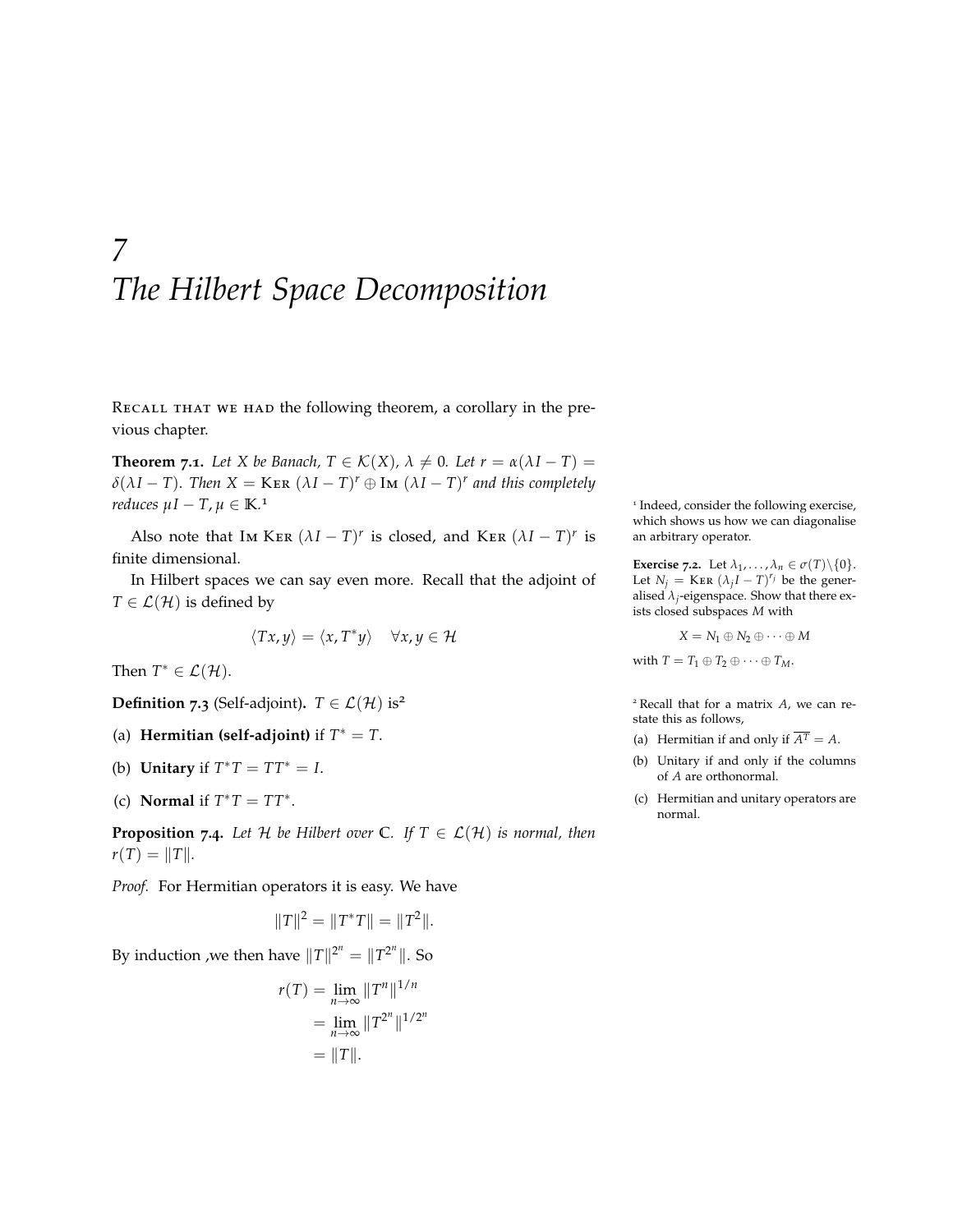For normal operators, we have

$$
||T2||2 = ||(T2)* T2||= ||T* (T* T)T||= ||T* TT* T|| normal= ||(T* T)* ((T* T)||= ||T* T||2= ||T4||
$$

and then we have  $\|T^2\| = \|T\|^2$  and the proof follows by induction.

**Corollary.** *Let* H *be a Hilbert space over* **C***.*

*(a) If*  $T \in \mathcal{L}(\mathcal{H})$  *is unitary, then* 

$$
\sigma(T) \subseteq \mathbb{T} = \{ \lambda \in \mathbb{C} \, | \, |\lambda| = 1 \}
$$

*(b) If*  $T \in \mathcal{L}(\mathcal{H})$  *is Hermitian, then* 

$$
\sigma(T) \subseteq \mathbb{R}.
$$

*Proof.*

- (a) On practice sheet. Use the fact that  $\sigma(T^*) = \overline{\sigma(T)}$ .
- (b) Let  $\lambda = a + ib \in \sigma(T)$ . So  $\lambda I T$  is not invertible. Hence,  $(\lambda +$ *it*)*I* − (*T* + *itI*) is not invertible for all *t* ∈ **R**. Then

$$
\|\lambda + it\|^2 \le r(T + itI)^2
$$
  
\n
$$
\le \|T + itI\|^2
$$
  
\n
$$
= \|(T + itI)^*(T + itI)\|
$$
  
\n
$$
= \|(T - itI)(T + itI)\|
$$
  
\n
$$
= \|T^2 + t^2I\|
$$
  
\n
$$
\le \|T^2 + t^2\|
$$

However, the left hand side is equal to

$$
a^2+b^2+2bt+t^2,
$$

and so we obtain

$$
a^2 + b^2 + 2bt \le ||T||^2 \quad \forall t \in \mathbb{R}
$$

and so  $b = 0$ .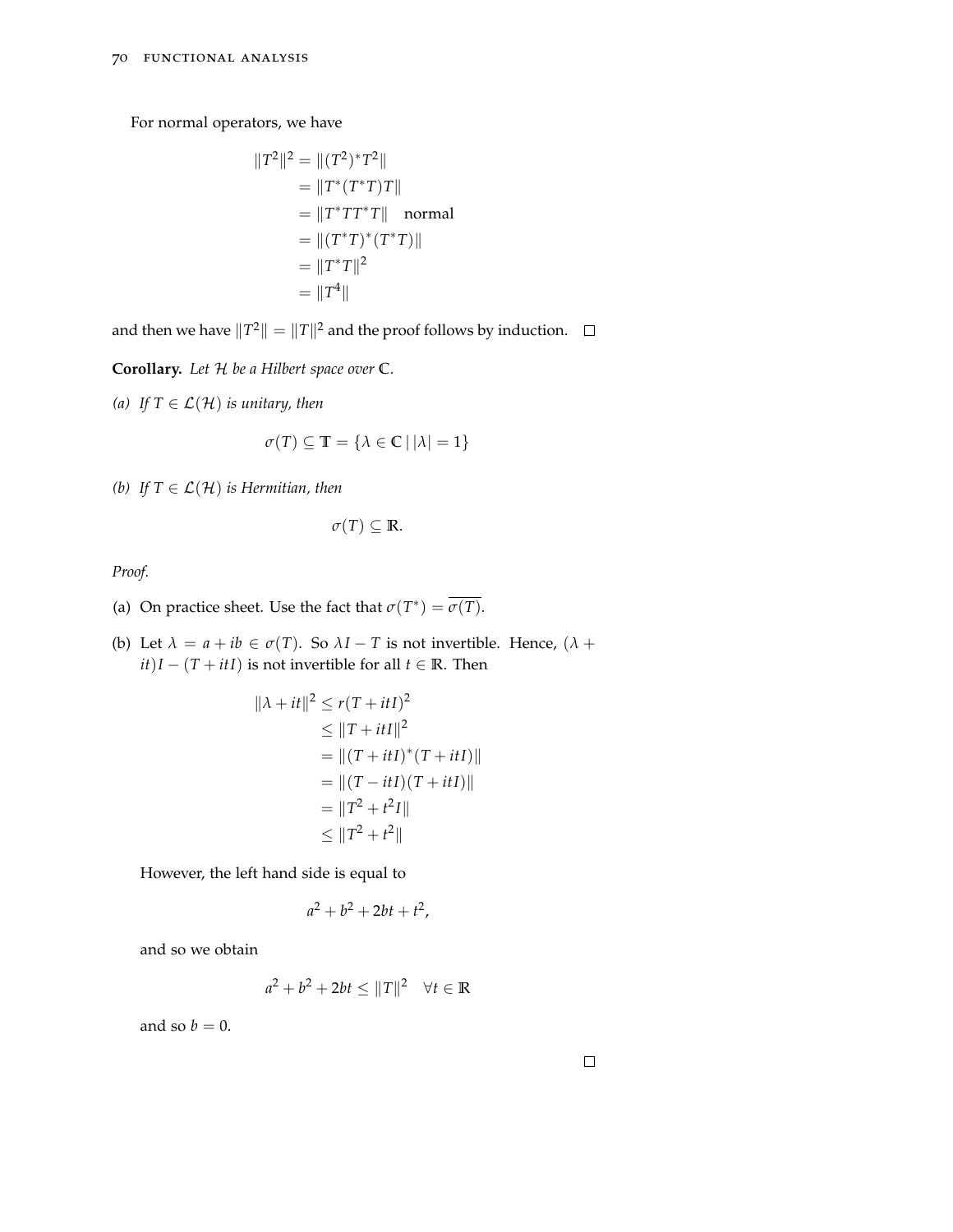**Lemma** 7.5. Let H be Hilbert over  $\mathbb{C}$ *.* Let  $T \in \mathcal{L}(\mathcal{H})$ *, and let* 

$$
M_{\lambda} = \{x \in \mathcal{H} \mid Tx = \lambda x\} = \text{Ker }\lambda I - T
$$

*be the λ-eigenspace of T. Then*

 $(a)$   $M_{\lambda} \perp M_{\mu}$  *if*  $\lambda \neq \mu$ .

*(b)* If T is normal, each  $M_{\lambda}$  is T and  $T^*$  invariant. That is,

$$
T(M_\lambda)\subseteq M_\lambda, \quad T^*(M_\lambda)\subseteq M_\lambda.
$$

*Proof.*

(a) Let  $u \in M_{\lambda}$ ,  $v \in M_{\mu}$ . Then

$$
(\lambda - \mu) \langle u, v \rangle = \langle \lambda u, v \rangle - \langle u, \overline{\mu} v \rangle
$$
  
=  $\langle Tu, v \rangle - \langle u, T^* v \rangle$   
=  $\langle Tu, v \rangle - \langle Tu, v \rangle$   
= 0

and so  $\langle u, v \rangle = 0$ .

(b) If *T* is normal, then  $KER T = KER T^*$  as

$$
||Tx||^2 = \langle Tx, Tx \rangle = \langle x, T^*Tx \rangle
$$
  
=  $\langle x, TT^*x \rangle = \langle T * x, T^*x \rangle$   
=  $||T^*x||^2$ .

Similarly, if *T* is normal then  $\lambda I - T$  is normal. Then

$$
M_{\lambda} =
$$
 
$$
KER \lambda I - T
$$
 (*T* invariant)  
= 
$$
KER \overline{\lambda}I - T^*
$$
 (*T*\* invariant).

 $\Box$ 

THE SPECTRAL THEORY FOR compact normal operators in a Hilbert space is particularly nice, as the following theorem demonstrates.

**Theorem 7.6.** *Let*  $T \in \mathcal{L}(\mathcal{H})$  *be compact and normal. Then* 

$$
\mathcal{H}=\overline{\bigoplus_{\lambda\in\sigma(T)}M_{\lambda}},
$$

*the closure of the span of the eigenspaces, and* H *has an orthonormal basis consisting of eigenvectors. Moreover, T acts diagonally with respect to this basis.*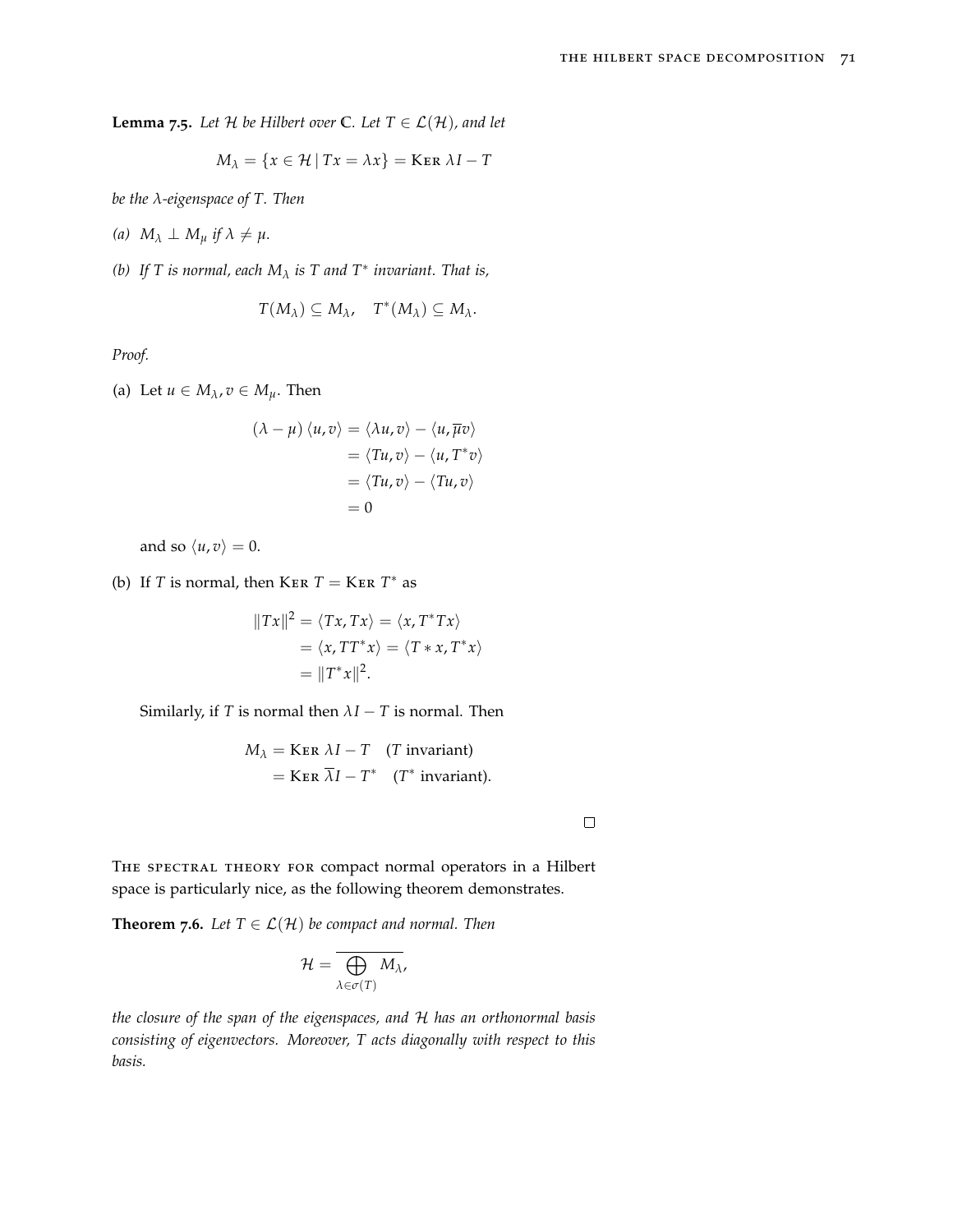*Proof.* Let

$$
M=\overline{\bigoplus_{\lambda\in\sigma(T)}M_{\lambda}},
$$

a closed subspace. Hence  $H = M \oplus M^{\perp}$ , where

$$
M^{\perp} = \{x \in \mathcal{H} \mid \langle x, m \rangle = 0 \,\forall m \in M\}.
$$

We must show that  $M^{\perp} = \{0\}$ . Assume the contrary. Then consider  $\tilde{T} = M^{\perp} \rightarrow \mathcal{H}$  be the restriction of *T* to  $M^{\perp}$ . Then we have

$$
\tilde{T}:M^{\perp}\to M^{\perp}
$$

is compact and normal.<sup>3</sup> Then  $\frac{3}{4}$  As an exercise, prove this statement.

- (a)  $\sigma(\tilde{T}) = \{0\}$ . Then  $r(\tilde{T}) = 0$ , and so  $\|\tilde{T}\| = 0$ , and so  $\tilde{T} = 0$ . Then each  $x \in M^{\perp} \setminus \{0\}$  satisfies  $\tilde{T}x = 0 = 0x$ , and so  $x \in M_0$  with  $M^{\perp}$  ⊆ *M*<sub>0</sub> ⊆ *M*, a contradiction (from direct sum decomposition). Hence  $M = \{0\}.$
- (b)  $\sigma(\tilde{T}) \neq \{0\}$ . So there is an eigenvalue  $\lambda \in \sigma(T) \setminus \{0\}$ . So there is  $x \in M^{\perp} \setminus \{0\}$  with  $\tilde{T}x = \lambda x$ . o  $Tx = \lambda x$ , and so  $x \in (M_{\lambda} \cap$  $M^{\perp}$ )\{0}, a contradiction. Hence  $M^{\perp} = \{0\}.$

Choose an orthonormal basis for each  $M_{\lambda}$ , and combine to get an orthonormal basis of  $H$ , using  $M_\lambda \perp M_\mu$ .  $\Box$ 

#### *7.1 The Fredholm Alternative*

RECALL THAT FOR MATRICES, we have the following result, known as the Fredholm alternative.

**Theorem 7.7** (Fredholm alternative (Finite dimensional spaces))**.** *Let*  $A: \mathbb{C}^n \to \mathbb{C}^n$  be linear. Then exactly one of the following two things occur:

- (*1*)  $Ax = 0$  *has only the trivial solution*  $x = 0$ *, in which case*  $Ax = b$  *has a unique solution for each b*  $\in \mathbb{C}^n$ *.*
- *(2) Ax* = 0 *has a non-trivial solution, in which case Ax* = *b has either no solutions, or infinitely many solutions.*

**Definition 7.8** (Hilbert-Schmidt integral operators)**.**

$$
T: L^{2}([a,b]) \to L^{2}([a,b])
$$

$$
(Tf)(x) \mapsto \int_{a}^{b} K(x,y)f(y) dy
$$

where  $||K||_2$  is finite. These are compact operators.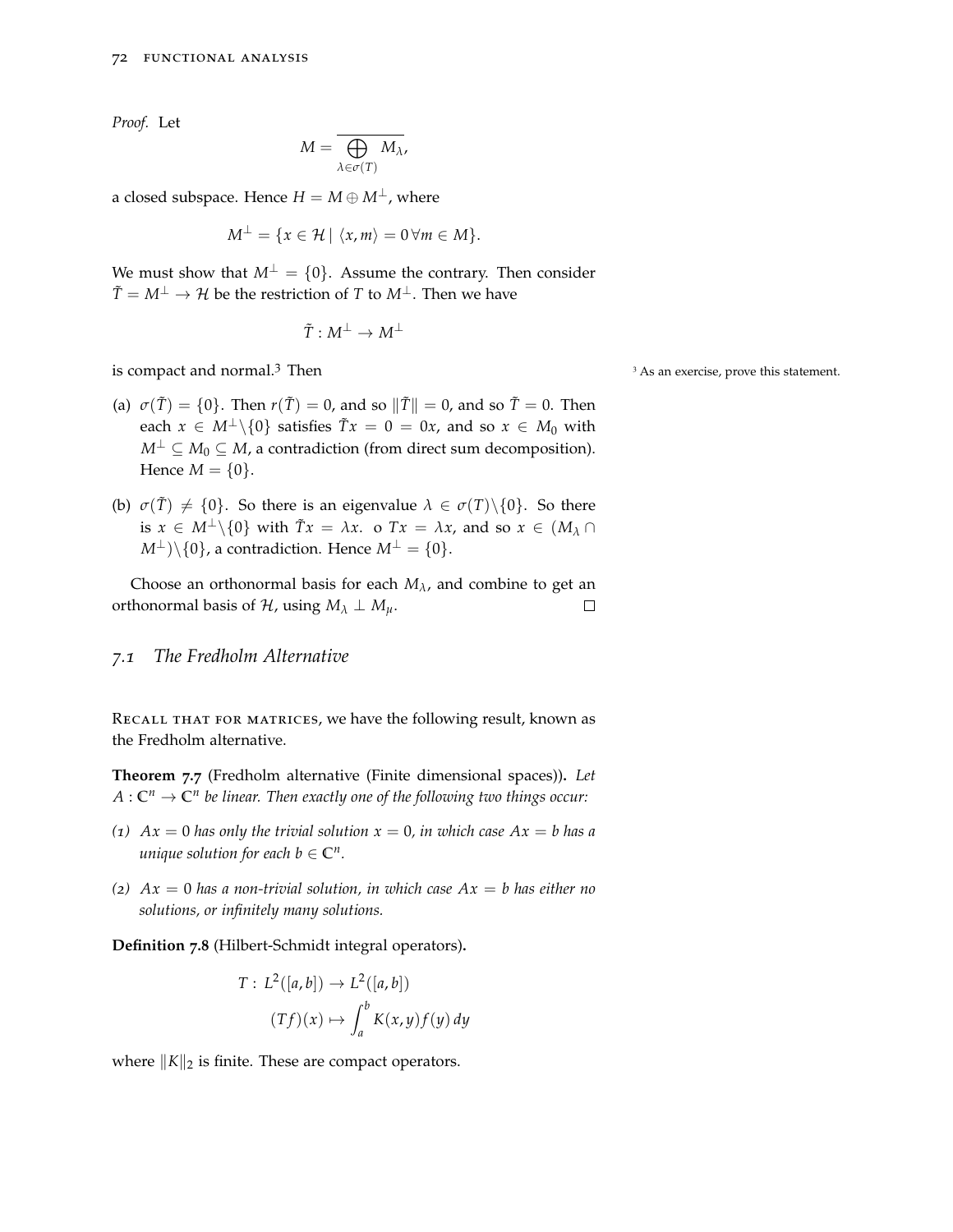Consider equations of the following form

$$
\lambda f(x) - \int_a^b K(x, y) f(y) \, dy = g(x),
$$

where  $\lambda \neq 0$  and  $g \in L^2$  are given. This can be rewritten in the form

$$
(\lambda I - T)f = g.
$$

Then we have the following theorem, due to Fredholm.

**Theorem 7.9** (Fredholm alternative (Hilbert spaces))**.** *Let* H *be Hilbert over*  $\mathbb{C}$ *, and let*  $T \in \mathcal{K}(\mathcal{H})$ *. Then exactly one of the following occurs.* 

- *(a)*  $(\lambda I T) = 0$  *has only the trivial solution, in which case*  $(\lambda I T)x = b$ *has a unique solution for each b*  $\in$  *H.*
- *(b)*  $(\lambda I T)x = 0$  *has a non trivial solution, in which case*  $(\lambda I T)x = b$ *has a solution if and only if b* ⊥ *y* for every solution *y* of the equation

$$
(\overline{\lambda}I-T^*)y=0
$$

*This is finite dimensional, as it is the kernel of*  $(\lambda I - T)^*$ *.* 

*Proof.*

- (a) If  $(\lambda I T)x = 0$  has only the trivial solution, then KER  $\lambda I T =$  $\{0\}$  and so it is injective. Hence  $\lambda$  is not an eigenvalue, and so  $\lambda$  is not a spectral value. So  $\lambda I - T$  is invertible, and so  $(\lambda I - T)x = b$ has a unique solution  $x = (\lambda I - T)^{-1}b$ , which can be expanded into a series expression if  $|\lambda| > r(T)$ .
- (b) Suppose  $(\lambda I T)x = 0$  has a non-trivial solution. Then

$$
(\lambda I - T)x = b \text{ has a solution}
$$
  
\n
$$
\iff b \in \text{Im } \lambda I - T \text{ which is closed}
$$
  
\n
$$
\iff b \in ((\text{Im } \lambda I - T)^{\perp})^{\perp}
$$
  
\n
$$
\iff b \in (\text{Ker } \overline{\lambda} - T^*)^{\perp}
$$
  
\n
$$
\iff b \perp y \quad \forall y \in \text{Ker } \overline{\lambda}I - T^* \square
$$

**Proposition 7.10** (Miscelaneous)**.**

*(a)* If *M* is a closed subspace of  $H$ , then  $M = M^{\perp \perp}$ .

*(b) If*  $S: \mathcal{H} \to \mathcal{H}$  and  $S \in \mathcal{L}(\mathcal{H})$ , then  $(\text{Im } S)^{\perp} = \text{Ker } S^*$ .

*Proof.*

(a) Let  $m \in M$ , then  $\langle m, x \rangle = 0$  for all  $x \in M^{\perp}$ , and so  $m \in (M^{\perp})^{\perp} =$  $M^{\perp\perp}$ , and so  $M \subseteq M^{\perp\perp}$ .

Let  $x \in M^{\perp \perp}$ . Since *M* is closed,  $\mathcal{H} = M \oplus M^{\perp}$ , and so  $x = m +$  $m^{\perp}$ . So  $x - m \in M^{\perp \perp} + M \subseteq M^{\perp \perp}$ , and so  $x - m = m^{\perp} \in M^{\perp \perp}$ . But  $M^{\perp}$  is closed, and so  $\mathcal{H} = M^{\perp} \oplus M^{\perp \perp}$ . So  $x - m - 0$ , and  $x = m \in M$ .